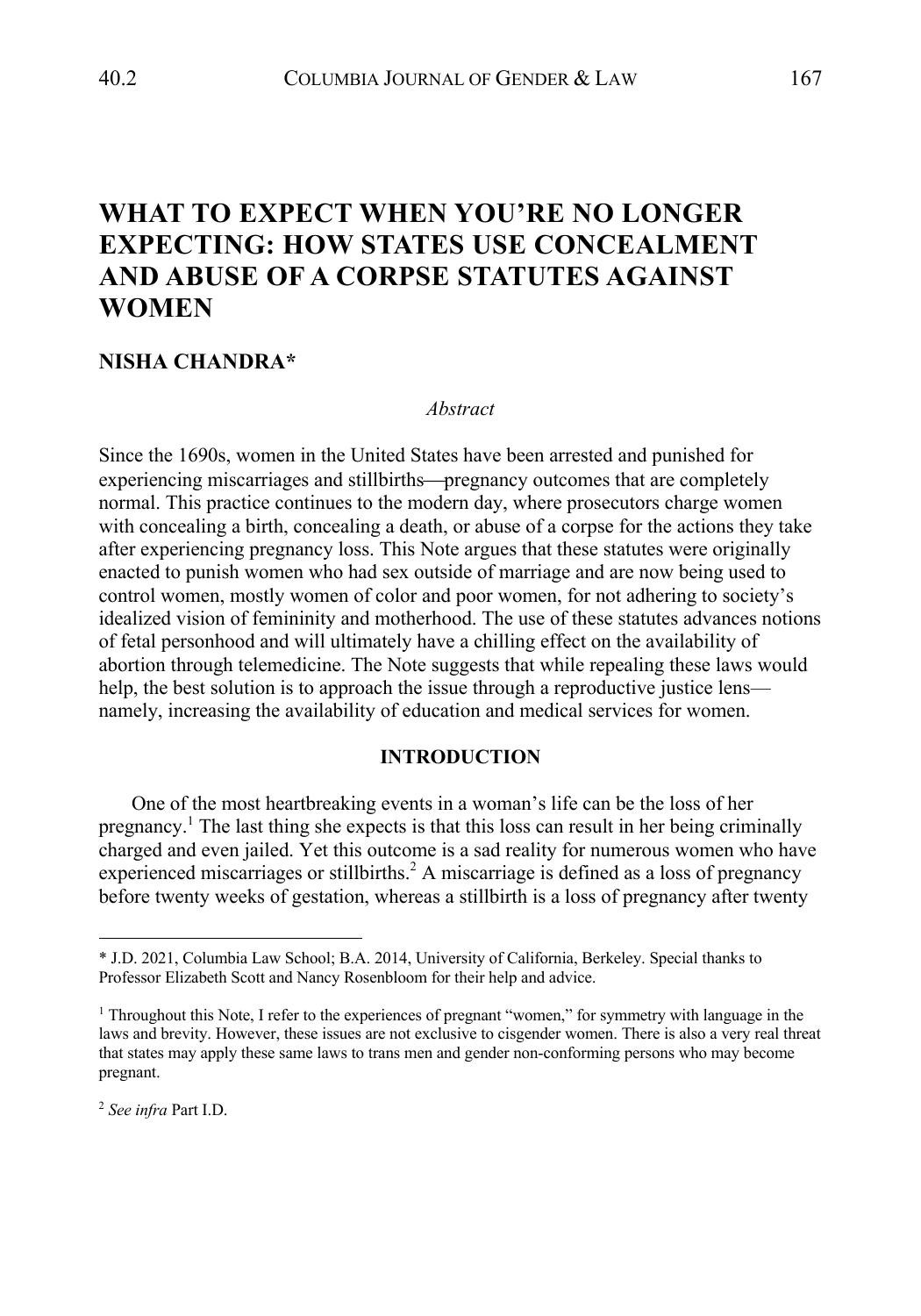weeks.<sup>3</sup> Pregnancy loss is extremely common; one study estimated that, in total, about thirty-one percent of all pregnancies end before delivery. <sup>4</sup> The Centers for Disease Control and Prevention (CDC) estimates that there are 24,000 stillbirths in the United States each year, or about 5.89 stillbirths per 1,000 births.<sup>5</sup> However, it is often difficult to pinpoint the cause of a specific miscarriage or stillbirth.<sup>6</sup> Even though both pregnancy and pregnancy loss are common and natural, a review found that between 1973 and 2005, there were at least 413 cases in the United States of pregnancy or pregnancy loss being the basis of an attempted or actual arrest, detention, or forced intervention.<sup>7</sup> The majority of those cases involved allegations that the pregnant woman used illegal drugs while pregnant.<sup>8</sup> But there is a subset of cases where women were charged not for their actions during pregnancy, but instead based on their post-birth actions. This Note discusses cases where women experienced a miscarriage or stillbirth and were later charged with the state crimes of concealing a birth or death, or a crime related to disposal of a corpse. It then explains the factors that may have led to these women's actions. Additionally, this Note argues the state's condemnation of their actions is based in disapproval of women who do not adhere to society's ideas of womanhood and advocates for a non-criminal approach to women who experience pregnancy loss.

Part I explores state laws regarding the concealment of births and deaths and discusses who is required to report stillbirths. It then explores state laws regarding abuse or improper disposal of a corpse. Part I then discusses the reasons why a woman may

<sup>6</sup> Donna L. Hoyert & Elizabeth C. W. Gregory, *Cause of Fetal Death: Data from the Fetal Death Report, 2014*, NAT'L VITAL STAT. REP., Oct. 31, 2016, at 4,

https://www.cdc.gov/nchs/data/nvsr/nvsr65/nvsr65\_07.pdf [https://perma.cc/QZ99-7YJS] (explaining that in this study, thirty percent of fetal deaths were due to an unspecified cause).

 $<sup>7</sup>$  The authors found 413 cases in the United States during this time period by reviewing published research,</sup> articles, and reports, and through involvement with and inquires to public defenders, other legal advocates, judges, and healthcare providers. They believe that this number is a substantial undercount. Lynn M. Paltrow & Jeanne Flavin, *Arrests of and Forced Interventions on Pregnant Women in the United States, 1973–2005: Implications for Women's Legal Status and Public Health*, 38 J. HEALTH POL. POL'Y & L. 299, 301–04, 309– 10 (2013).

<sup>3</sup> *What Is Stillbirth?*, CTRS. FOR DISEASE CONTROL & PREVENTION,

https://www.cdc.gov/ncbddd/stillbirth/facts.html [https://perma.cc/GD7S-68HV].

<sup>4</sup> Allen J. Wilcox et al., *Incidence of Early Loss of Pregnancy*, 319 NEW ENG.J. MED. 189, 191 (1988).

<sup>5</sup> *Stillbirth: Data and Statistics*, CTRS. FOR DISEASE CONTROL & PREVENTION, https://www.cdc.gov/ncbddd/stillbirth/data.html [https://perma.cc/JMU9-GNEF].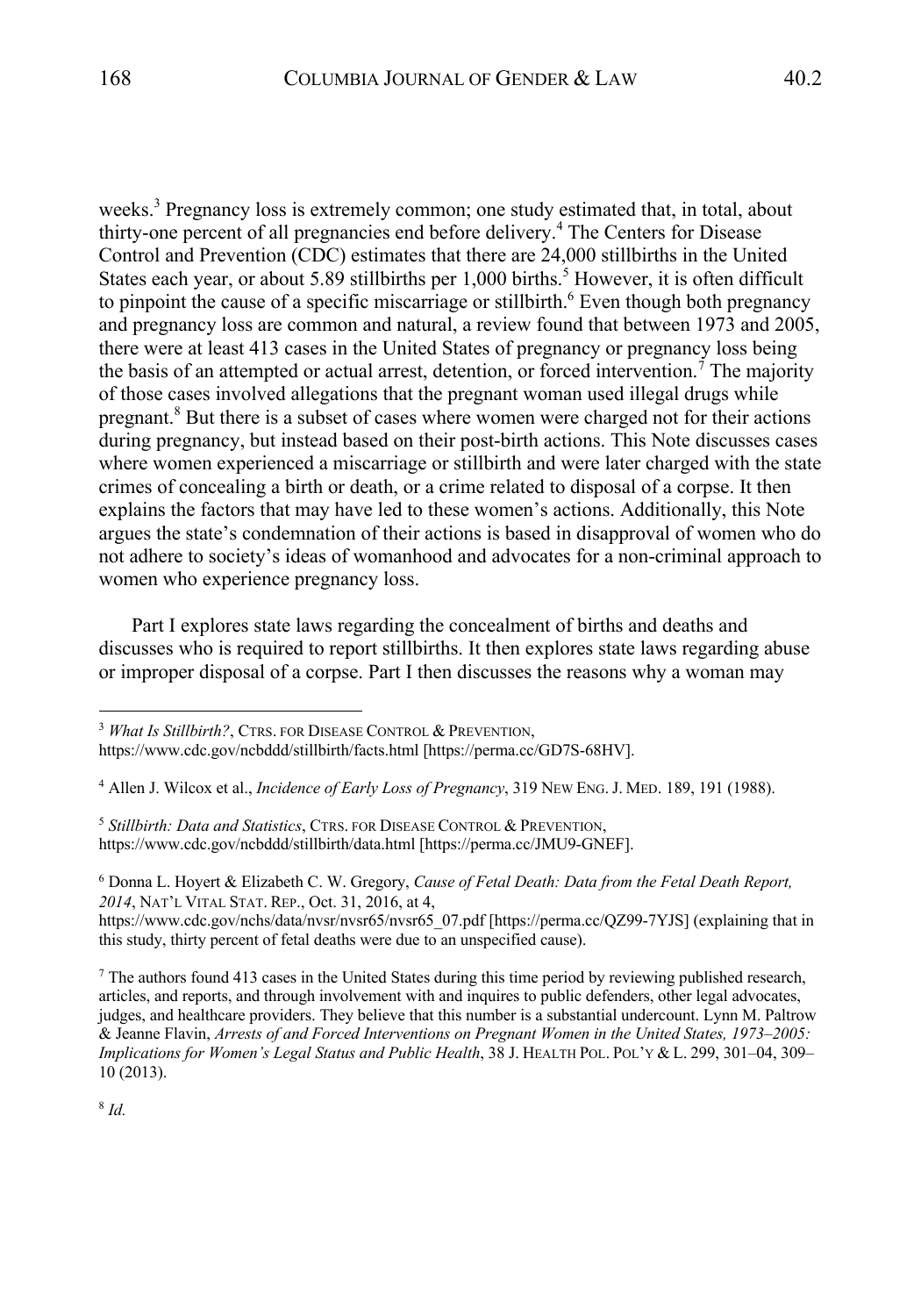commit concealment or abuse of a corpse. Finally, Part I presents some case examples of women charged with these crimes. Part II analyzes how and why women of color and economically disadvantaged women are disproportionately charged with these crimes and examines the potential consequences for abortion access when these laws are applied to women experiencing normal pregnancy loss. Part III examines two potential alternatives—repealing these statutes or increasing education and access to healthcare—and concludes that a shift away from the legal system towards a social justice framework would be most successful.

# **I. Background: Laws Against Concealing a Birth, Concealing a Death, and Abuse or Improper Disposal of a Corpse**

This Part explores the statutes prosecutors use to criminalize women's behavior during and after pregnancy loss. Part I.A.1 discusses how state laws criminalizing the concealment of births and deaths of a fetus were enacted to punish both infanticide and sex outside of marriage. Many of the current iterations of these laws still appear to have these goals. Part I.A.2 delves into the lack of clarity on when women must report their stillbirths. Part I.B examines how state laws criminalizing abuse of a corpse or improper disposal of a corpse were enacted for the benefit of public health and sensibilities. Finally, Part I.C explores the motivations women might have for concealing a birth or death or disposing of a corpse in secret, and Part I.D presents some examples of women who have been charged with these crimes.

# **A. Concealment Statutes**

#### **1. The History and Purpose of These Statutes**

English law has a long history of punishing women for concealing a birth or concealing a death due to the suspicion that the woman had done something wrong. The connection between concealment and infanticide stretches at least back to the seventeenth century, where concealment of a dead newborn born out of wedlock was presumptive evidence of murder.<sup>9</sup> England enacted the Act to Prevent the Destroying and Murdering of Bastard Children in 1624, which codified this presumption of murder.<sup>10</sup> This Act, however, did not criminalize concealment of birth or death by married women because

<sup>9</sup> Lenora Ledwon, *Maternity as a Legal Fiction: Infanticide and Sir Walter Scott's* The Heart of Midlothian, 18 WOMEN'S RTS. L. REP. 1, 5 (1996).

<sup>10</sup> JOSEPH W. DELLAPENNA, DISPELLING THE MYTHS OF ABORTION HISTORY 100 (2006).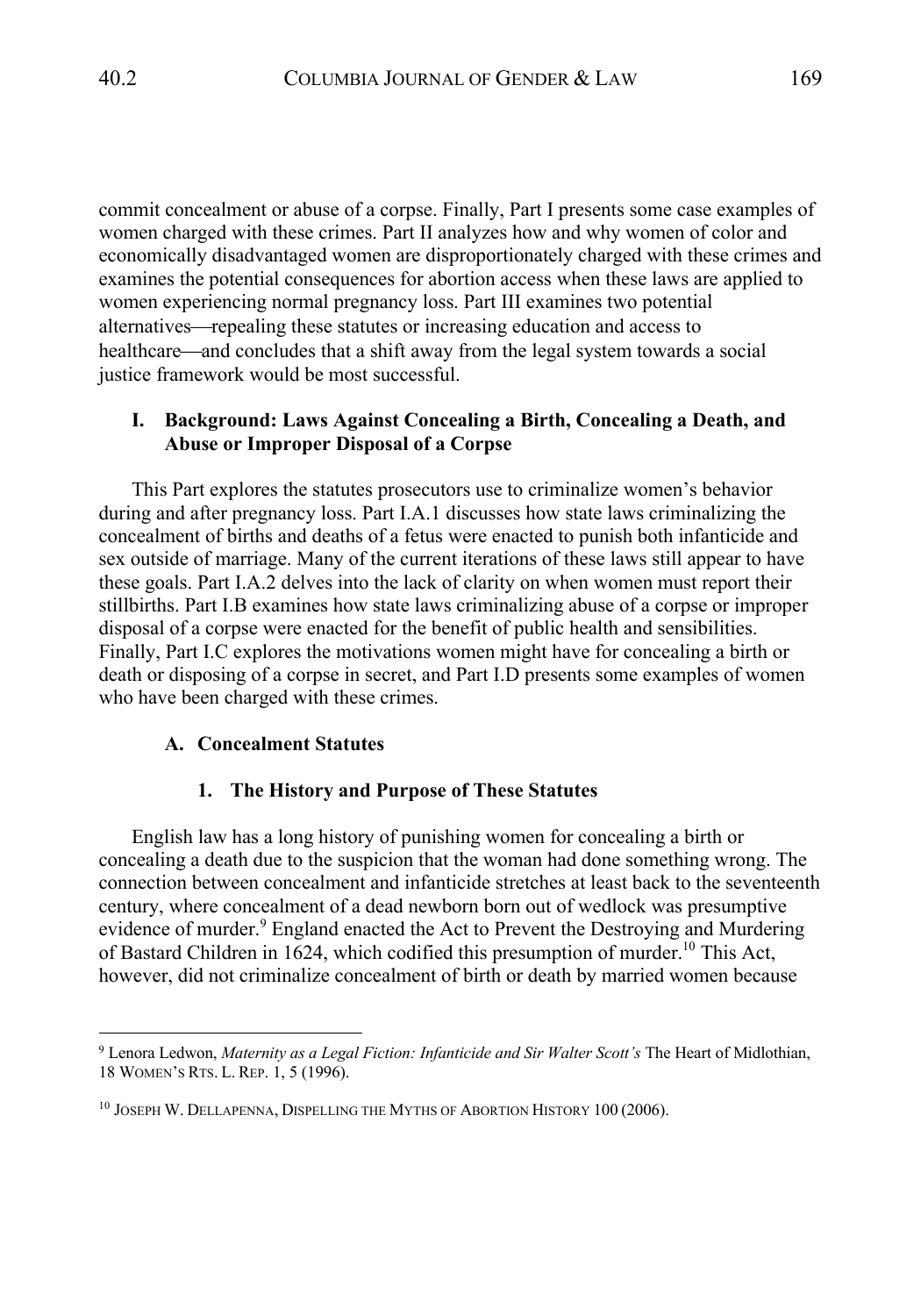these women were not assumed to have murderous intent.<sup>11</sup> Many married women who did murder their children during this period were excused based on the defense of an impaired mental state, which would today be diagnosed as post-partum psychosis.<sup>12</sup>

The American colonies, carrying on English tradition, enacted statutes beginning in 1696 to punish the concealment of the birth or death of a bastard.<sup>13</sup> Although the number of executions may likely be higher, surviving records for executions of women show that, in the eighteenth century, at least four women were executed in the United States for the crime of concealing a birth, with the last execution in 1785.<sup>14</sup> These prohibitions continued after the Revolutionary War. <sup>15</sup> A Massachusetts statute, adopted in 1785, began as follows:

An ACT to prevent the destroying and murdering of Bastard Children.

WHEREAS many lewd and dissolute women, being pregnant with bastard children, who, regardless of natural affection, and to avoid shame and escape punishment, do conceal their pregnancy, and the birth and death of such children, by means whereof many of them perish for want of necessary and usual assistance, and it cannot be known that they were not murdered.16

The language of the statute clearly indicates that the drafters were concerned about the state's inability to prove infanticide.<sup>17</sup> But the references to "lewd and dissolute women" and "shame" also show that the state was reacting to the perceived moral

<sup>11</sup> *Id.*

<sup>12</sup> *Id.*

<sup>13</sup> *Id.* at 116.

<sup>16</sup> *Id.*

<sup>17</sup> *Id.* at 292.

<sup>&</sup>lt;sup>14</sup> ESPY FILE, DEATH PENALTY INFO. CTR., EXECUTIONS IN THE U.S. 1608–2002, EXECUTIONS BY DATE, https://deathpenaltyinfo.org/documents/ESPYyear.pdf [https://perma.cc/K9RS-NM9C]. Historians have determined that at least fifteen women were hung for the related crime of infanticide during roughly the same period in the colony of Massachusetts*. See* DELLAPENNA, *supra* note 10, at 115.

<sup>&</sup>lt;sup>15</sup> RICHARD CHUSED & WENDY WILLIAMS, GENDERED LAW IN AMERICAN HISTORY 290 (2016).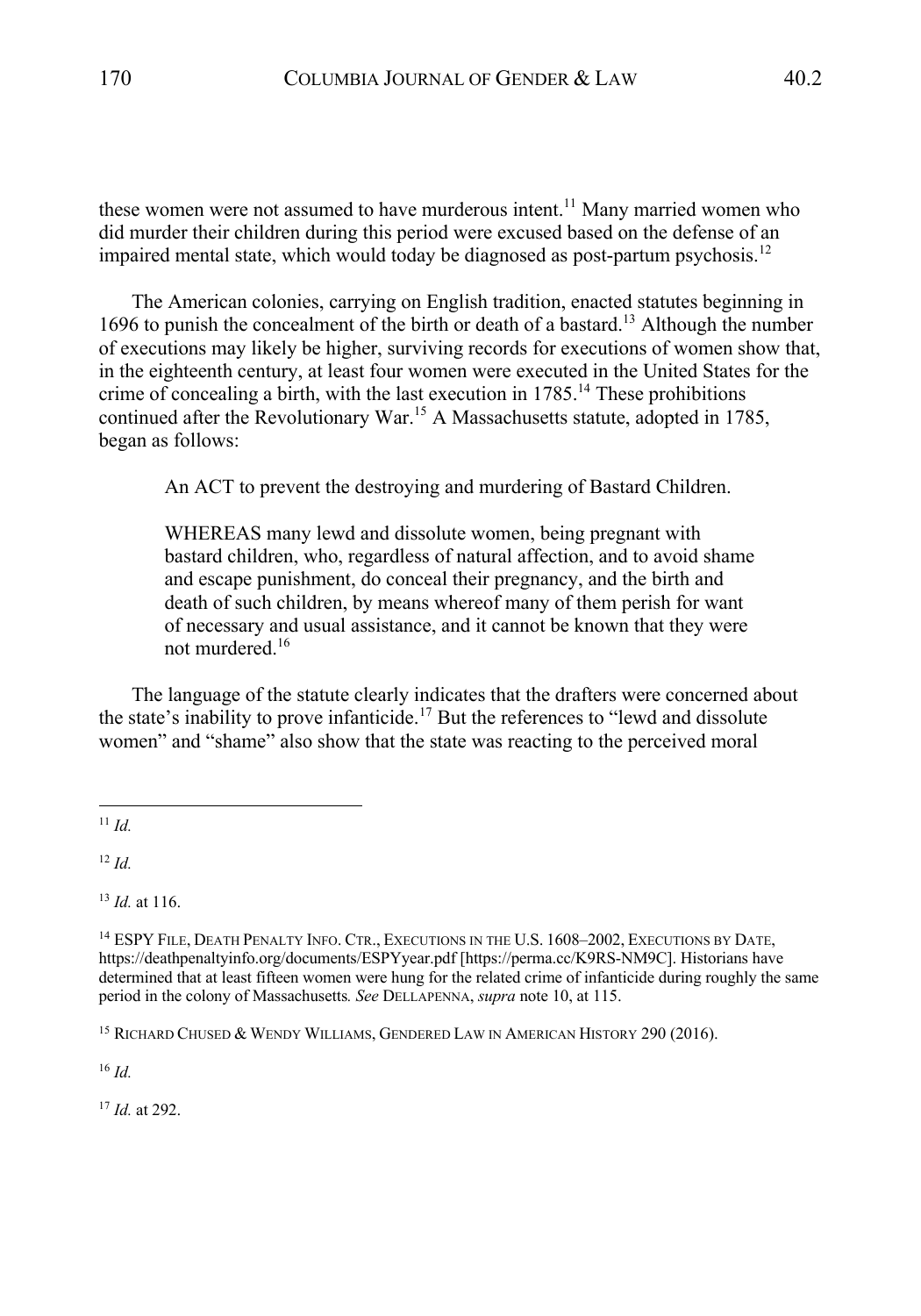transgression of premarital sex.<sup>18</sup> This connection was further bolstered when the Massachusetts law was codified in 1835, and the concealment provisions were placed in between provisions discussing fornication, polygamy, and prostitution.<sup>19</sup> Legislatures of twelve other states connected concealment with abortion by enacting concealment statutes as part of or contemporaneously with abortion statutes.<sup>20</sup>

To this day, many states<sup>21</sup> still have statutes in place that criminalize concealing either the birth or the death of a fetus.<sup>22</sup> In Arkansas, a person is guilty of the felony of concealing a birth if they hide the corpse of a newborn child in order to conceal their birth or "prevent a determination of whether the child was born alive."<sup>23</sup> Wisconsin's statute on concealing the death of a fetus specifically criminalizes "conceal[ing] the corpse of any issue of a woman's body with intent to prevent a determination of whether it was born dead or alive."<sup>24</sup> The language of these statutes, along with those of other states, $25$  indicates that these laws were intended to prosecute people who killed their newborns and concealed the fact that a birth or death took place.<sup>26</sup>

<sup>20</sup> DELLAPENNA, *supra* note 10, at 121.

<sup>21</sup> Some states with concealment laws include Georgia, Nevada, Oregon, Kentucky, New Hampshire, and Hawaii. *See* GA. CODE ANN. § 16-10-31 (2020); NEV. REV. STAT. § 201.150 (2020); OR. REV. STAT. § 167.820 (2020); KY. REV. STAT. ANN. § 530.030 (West 2020); N.H. REV. STAT. ANN. § 639:5 (1973); HAW. REV. STAT. § 709-901 (2020).

 $^{22}$  Statutes criminalizing the concealing of the death of a fetus specifically target behavior following natural pregnancy loss, as opposed to statutes criminalizing concealing the birth of a fetus, where there may not have been a natural pregnancy loss but instead may have been the murder of a newborn. This distinction is complicated somewhat by the Colorado statute, which applies to any person who conceals the death of another person, where "another person" includes a fetus born dead. COLO. REV. STAT. § 18-8-109 (2020).

<sup>23</sup> ARK. CODE ANN. § 5-26-203 (2012).

<sup>24</sup> WIS. STAT. § 948.23 (2014).

<sup>25</sup> *See, e.g.*, 11 R.I. GEN. LAWS § 11-18-4 (2012).

<sup>26</sup> *See, e.g.*, 18 PA. CONS. STAT. § 4303 (2016) ("A person is guilty of a misdemeanor of the first degree if he or she endeavors privately, either alone or by the procurement of others, to conceal the death of his or her child, so that it may not come to light, whether it was born dead or alive or whether it was murdered or not."); *see also* MICH. COMP. LAWS § 750.150 (2003) ("If any unmarried woman conceals the death of any issue of

<sup>18</sup> *Id.* at 291.

<sup>19</sup> *Id.* at 293; MASS. GEN. LAWS ch. 272, § 22 (2020).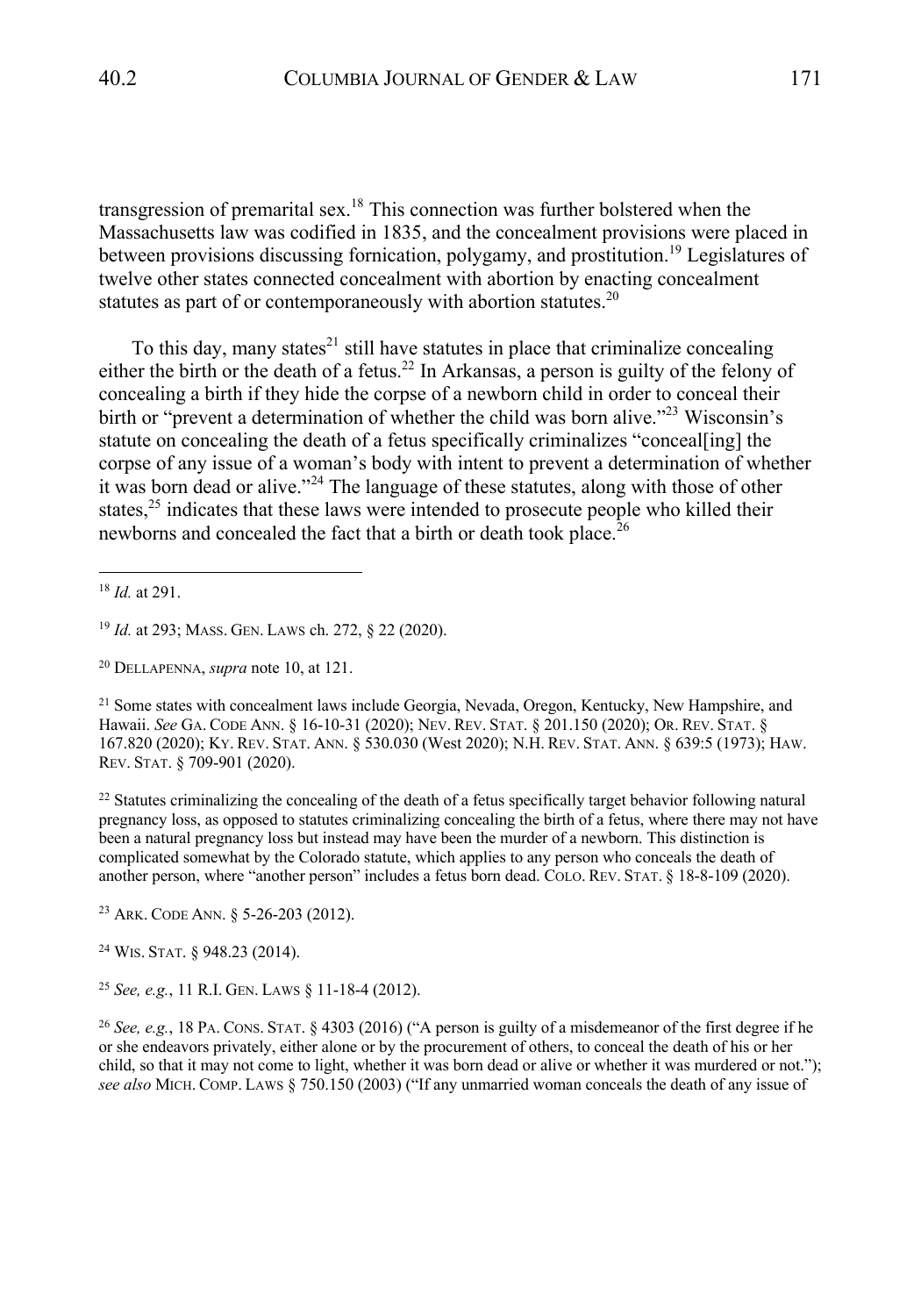However, the laws do not specify the time period a woman has to inform someone of the birth before her actions are considered "hiding" or "concealing."<sup>27</sup> These statutes also don't mention how developed the fetus must be before the statute is triggered.<sup>28</sup> Women might miscarry very early on in their pregnancies, before they know they are pregnant, and mistake the miscarriage for a heavy period, $^{29}$  but they still could be prosecuted for concealment. Additionally, these laws sometimes continue to rely on seventeenth century assumptions. The Rhode Island statute, for instance, was enacted in 1938 and applies only to concealing the birth of a child born out of wedlock,  $30$  presumably because of the old theory that the shame of having a child out of wedlock might drive a woman to feticide.<sup>31</sup>

Laws criminalizing the concealment of the birth or death of a fetus seem primarily concerned with people hiding that a newborn died due to homicide, with perhaps a secondary intention to prevent the public health consequences of improper disposal of human remains.<sup>32</sup> Some of these laws do not appear to have been enacted in order to

<sup>28</sup> For instance, Michigan's statute uses the phrase "any issue of her body" and does not require the "issue" to have any recognizable human characteristics. MICH. COMP. LAWS § 750.150. Therefore, the law could conceivably apply to a miscarriage consisting of a small amount of tissue. Wisconsin similarly criminalizes the concealment of "the corpse of any issue of a woman's body" without any explanation of when a miscarriage or stillbirth is considered a corpse. WIS. STAT. § 948.23.

<sup>29</sup> *Signs of Miscarriage*, AM. PREGNANCY ASS'N, https://americanpregnancy.org/pregnancycomplications/miscarriage/ [https://perma.cc/MJ27-LPPK] (discussing how a woman might experience a chemical pregnancy, where "a pregnancy is lost shortly after implantation, resulting in bleeding that occurs around the time of her expected period").

<sup>30</sup> 11 R.I. GEN. LAWS § 11-18-4.

<sup>31</sup> *See supra* notes 11–12 and accompanying text.

her body, so that it may not be known whether such issue was born alive or not, or whether it was not murdered, she shall be punished by a fine not exceeding \$1,000.00 or imprisonment for not more than 1 year.").

<sup>27</sup> *See supra* notes 22–26 and accompanying text.

<sup>32</sup> *See, e.g.*, Dellis v. Commonwealth, No. 0341-17-3, 2018 Va. App. LEXIS 109, at \*9 (Va. Ct. App. Apr. 24, 2018) ("To find that the remains of a fetus do not raise the same public health concerns as other recently deceased human remains would be an irreconcilable proposition.").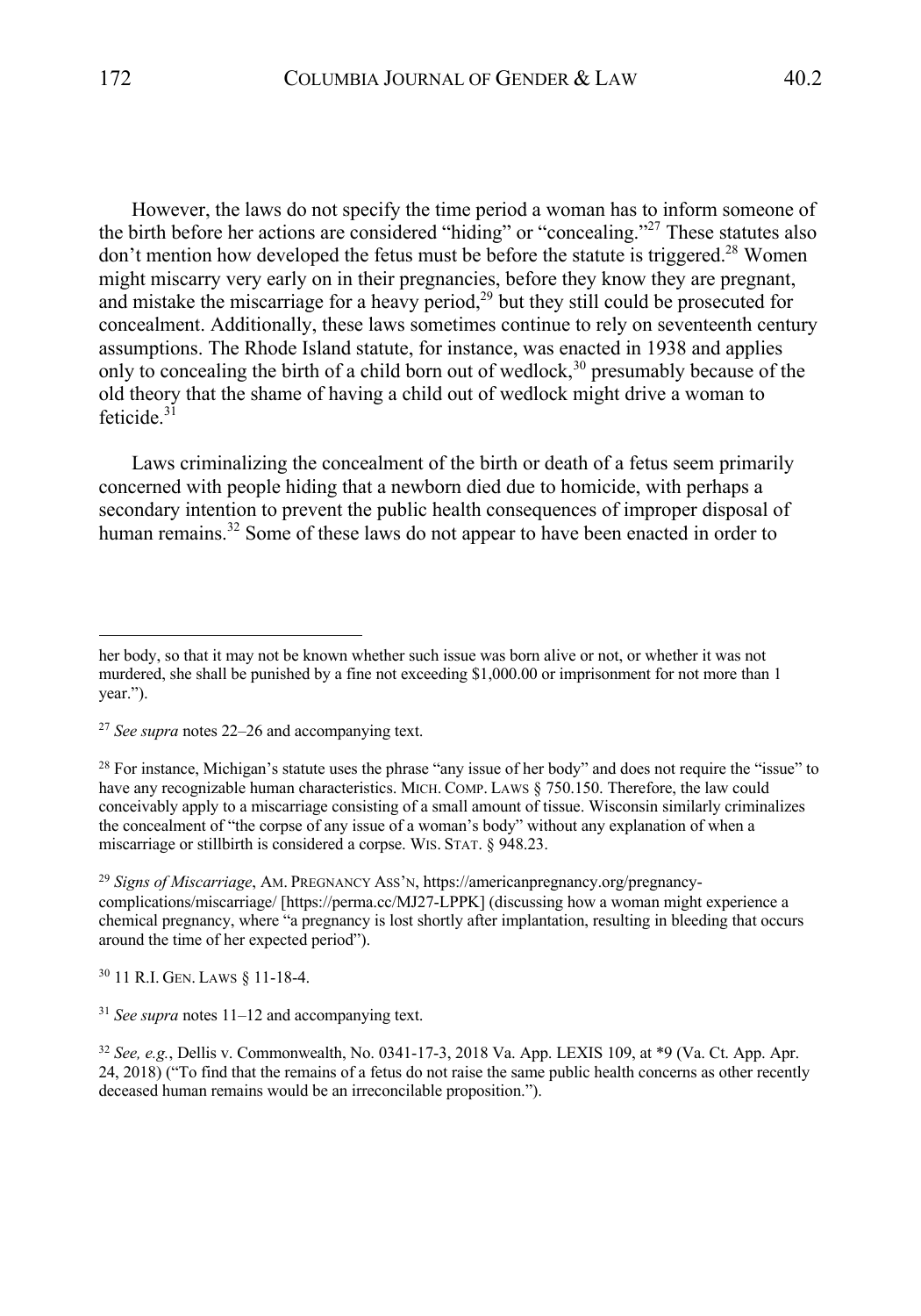punish women who experienced normal miscarriages or stillbirths.<sup>33</sup> But they may have this unintended consequence, in part because they do not set out a reporting timeline women must meet before their actions are considered "concealment."<sup>34</sup>

## **2. Miscarriage and Stillbirth Reporting Requirements**

The Model State Vital Statistics Act and Regulations (Regulations) provides guidance to states on how to collect data on vital statistics, <sup>35</sup> which includes data about births, deaths, terminations of pregnancy, marriages, and divorces. <sup>36</sup> The Regulations, issued by the U.S. Department of Health and Human Services, were created to "promote uniformity among States in definitions, registration practices, disclosure and issuance procedures, and in many other functions that comprise a State system of vital statistics."<sup>37</sup> As a part of this mission, the Regulations specify requirements for the reporting of fetal death.<sup>38</sup> Specifically, the Regulations recommend that fetal deaths of over 350 grams or over twenty weeks of gestation be reported within five days of delivery to the Office of Vital Statistics or as otherwise directed by the State Registrar.<sup>39</sup> When fetal death occurs without medical attendance at or immediately after delivery, the medical examiner or coroner who investigates the cause of fetal death is tasked with filing the report.<sup>40</sup> The Regulations do not place any burden on the woman who has experienced the stillbirth to report the birth to the appropriate office or to a medical professional.<sup>41</sup> Many states have

<sup>36</sup> *Id.* at 2.

<sup>37</sup> *Id.* at iii.

<sup>38</sup> *Id.* at 8.

<sup>39</sup> *Id.*

<sup>40</sup> *Id.*

<sup>33</sup> *See, e.g.*, Opinion Letter No. 18-023 from Mark R. Herring, Att'y Gen. of Va., to Ralph S. Northam, Governor of Va. (May 25, 2018), https://www.oag.state.va.us/files/Opinions/2018/18-023-Northam-officialopinion.pdf [https://perma.cc/25PL-JYFM] (stating that Virginia's concealment of a dead body statute was not intended to apply to concealment of a human fetus that expired in utero).

<sup>34</sup> *See, e.g.*, MICH. COMP. LAWS § 750.150 (2003).

<sup>&</sup>lt;sup>35</sup> NAT'L CTR. FOR HEALTH STAT., CTRS. FOR DISEASE CONTROL & PREVENTION, MODEL STATE VITAL STATISTICS ACT AND REGULATIONS, at iii (1992), https://www.cdc.gov/nchs/data/misc/mvsact92b.pdf [https://perma.cc/M5MK-WG5P].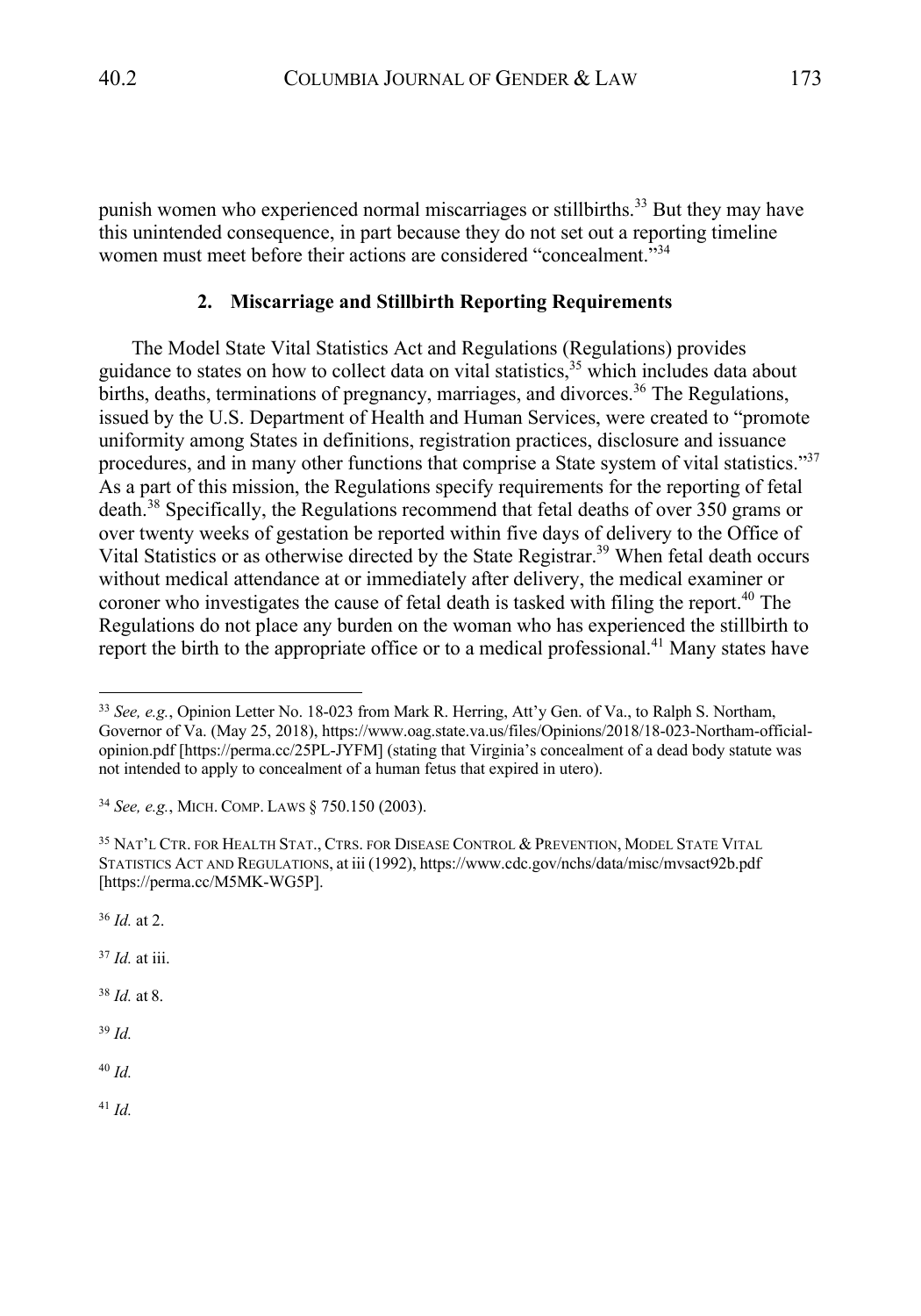adopted their own Vital Statistics Acts that specify fetal death reporting requirements for healthcare professionals with language that mirrors that used in the Regulations.<sup>42</sup> Some state laws are more stringent than the Regulations, such as the Oklahoma law, which requires a report of fetal deaths at twelve weeks of gestation or beyond.<sup>43</sup>

A few states, though, have enacted laws which specifically require laypeople to report stillbirths. In North Dakota, it is a misdemeanor for a person to conceal a stillbirth or fail to report the death of an infant under the age of two to a physician or county coroner.44 In Oklahoma, it is a crime for a woman to endeavor to conceal her stillbirth, but only if the fetus would have been a "bastard" if born alive. <sup>45</sup> The Court of Criminal Appeals of Oklahoma ruled that it was not an equal protection violation to put this burden of reporting solely on women.<sup>46</sup> These statutes don't specify how long a person has to report a stillbirth or, in some cases, don't specify to whom the stillbirth should be reported.<sup>47</sup> This makes it difficult for women to comply with state reporting requirements, assuming they were aware of the requirements in the first place.

## **B. Abuse and Disposal of a Corpse Statutes**

Abuse and disposal of a corpse statutes differ from concealment statutes in that their original purpose is not focused on the potential murder of a newborn child. For instance, the Model Penal Code states that it is a misdemeanor for a person to "treat a corpse in a way that he knows would outrage ordinary family sensibilities," unless authorized by law.<sup>48</sup> This code section is primarily focused on feelings of outrage by the surviving kin

<sup>42</sup> *See, e.g.*, IDAHO CODE §§ 39-240, 39-260 (2014); N.C. GEN. STAT. § 130A-114 (2011); *see also* Hoyert & Gregory, *supra* note 6, at 4 ("The majority of areas require reporting of fetal deaths at 20 weeks of gestation or more, at a minimum birthweight of 350 grams (roughly equivalent to 20 weeks), or some combination of the two. However, several areas require reporting of fetal deaths at all periods of gestation, and one area requires reporting beginning at 16 weeks of gestation.").

<sup>43</sup> OKLA. STAT. tit. 63, § 1-301 (2020).

<sup>44</sup> N.D. CENT. CODE § 14-02.1-10 (2019).

<sup>45</sup> OKLA. STAT. tit. 21, § 863 (2020).

<sup>46</sup> State v. Johnson, 765 P.2d 1226, 1229 (Okla. Crim. App. 1988) ("Insofar as the mother will inevitably be present when her child is stillborn, it is completely logical that the mother is the person charged with the responsibility of reporting the death to the proper authorities.").

<sup>47</sup> *See, e.g.*, N.D. CENT. CODE § 14-02.1-10.

<sup>48</sup> MODEL PENAL CODE § 250.10 (1980).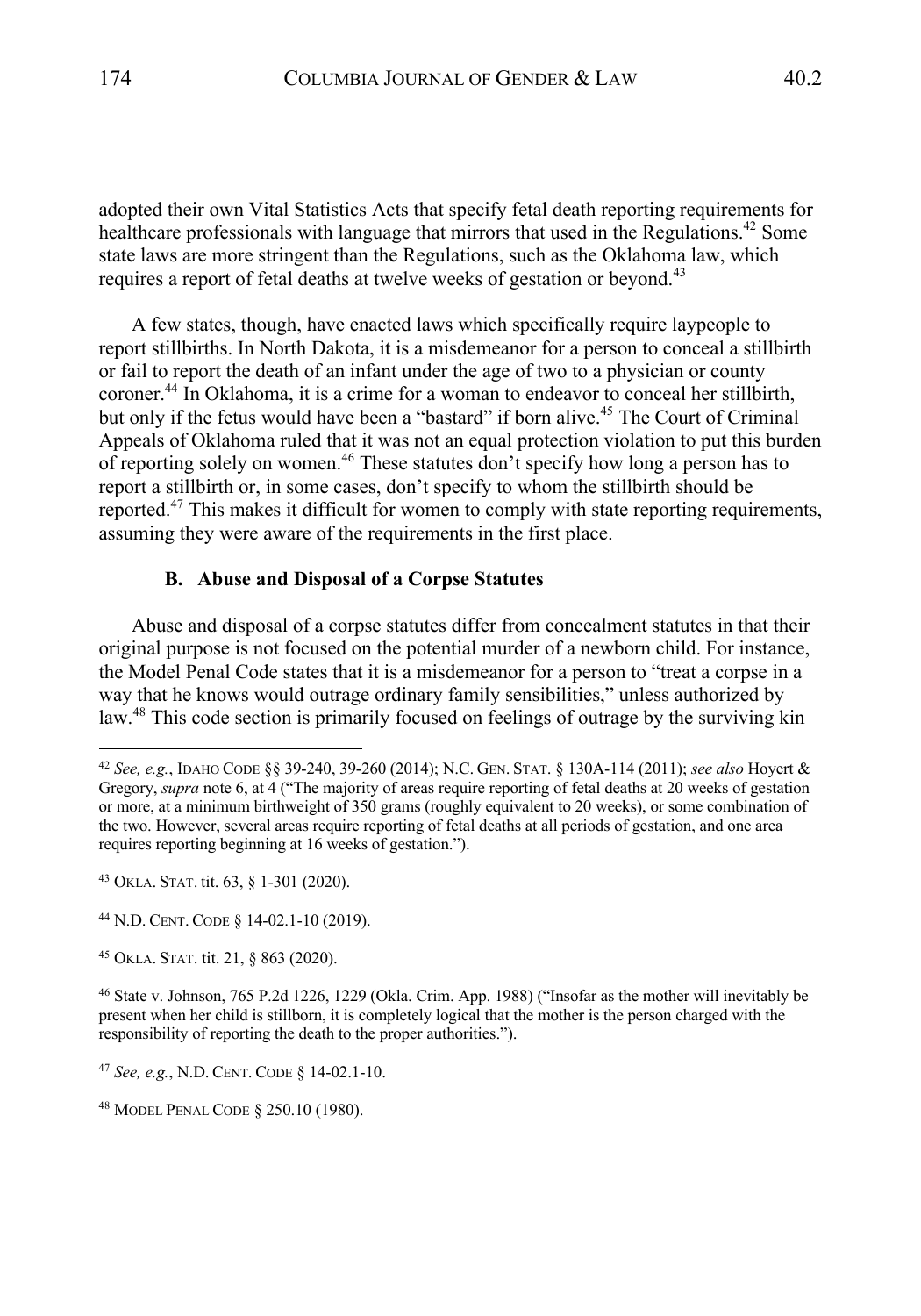upon learning what happened to the corpse of a relative, which most often arises from actions such as mutilation, gross neglect, or sexual abuse of the deceased. <sup>49</sup> Fourteen states have abuse of a corpse statutes that are modeled on this code section.<sup>50</sup> The language in these statutes contains a knowledge requirement for the alleged corpseabuser's state of mind—they must know that their actions would outrage ordinary sensibility.<sup>51</sup>

Often, the purpose of laws prohibiting the mistreatment of dead bodies is to prevent public indignation. <sup>52</sup> Statutes regarding abuse or disposal of corpses have been challenged as being unconstitutionally vague,<sup>53</sup> likely because the kinds of behavior that cause outrage may vary tremendously, and people may not know what behaviors they must not engage in so as to avoid violating the statute. However, courts in Pennsylvania, Ohio, and Arkansas have upheld the statutes against claims of vagueness.<sup>54</sup> In an Iowa case involving the disposal of a stillborn fetus, the court ruled that the language in a statute that criminalized the "indecent exposure" of a human body was unconstitutionally vague, but the court upheld the statute as a whole.<sup>55</sup>

In some instances, courts have broadened the scope of what constitutes "abuse" of a corpse beyond just perverse acts which would clearly offend society. This expansion has

<sup>50</sup> Khushbu Solanki, *Buried, Cremated, Defleshed by Buzzards? Religiously Motivated Excarnatory Funeral Practices Are Not Abuse of Corpse*, 18 RUTGERS J.L. & RELIGION 350, 365 (2017).

<sup>51</sup> *Id.*

<sup>52</sup> Herbrand, *supra* note 49, § 2a.

<sup>53</sup> Commonwealth v. Smith, 567 A.2d 1070, 1073 (Pa. Super. Ct. 1989) (finding that "the purpose of drafting [Pennsylvania's] abuse of corpse statute in very broad and general language was to ensure that offenses such as concealing a corpse came under the purview of the statute"); State v. Glover, 479 N.E.2d 901, 904 (Ohio Ct. App. 1984) (finding that the Ohio statute was not unconstitutionally vague because "[t]he words, 'treat,' 'human corpse,' 'way,' 'outrages,' and 'sensibilities' are commonly understood by persons of common intelligence"); Dougan v. State, 912 S.W.2d 400, 404 (Ark. 1995) (finding that Arkansas' abuse of a corpse statute "conveys fair and sufficient warning when measured by common understanding").

<sup>54</sup> *Supra* note 53*.*

<sup>55</sup> State v. Aldrich, 231 N.W.2d 890, 895 (Iowa 1975) (discussing Iowa Code § 714.22, which at the time read: "If any person willfully and unnecessarily, and in an improper manner, indecently expose, throw away, or abandon any human body, or the remains thereof, in any public place, or in any river, stream, pond, or other place, he shall be imprisoned or be fined.").

<sup>49</sup> John S. Herbrand, Annotation, *Validity, Construction, and Application of Statutes Making It a Criminal Offense to Mistreat or Wrongfully Dispose of Dead Body*, 81 A.L.R.3d 1071 § 2a (1977).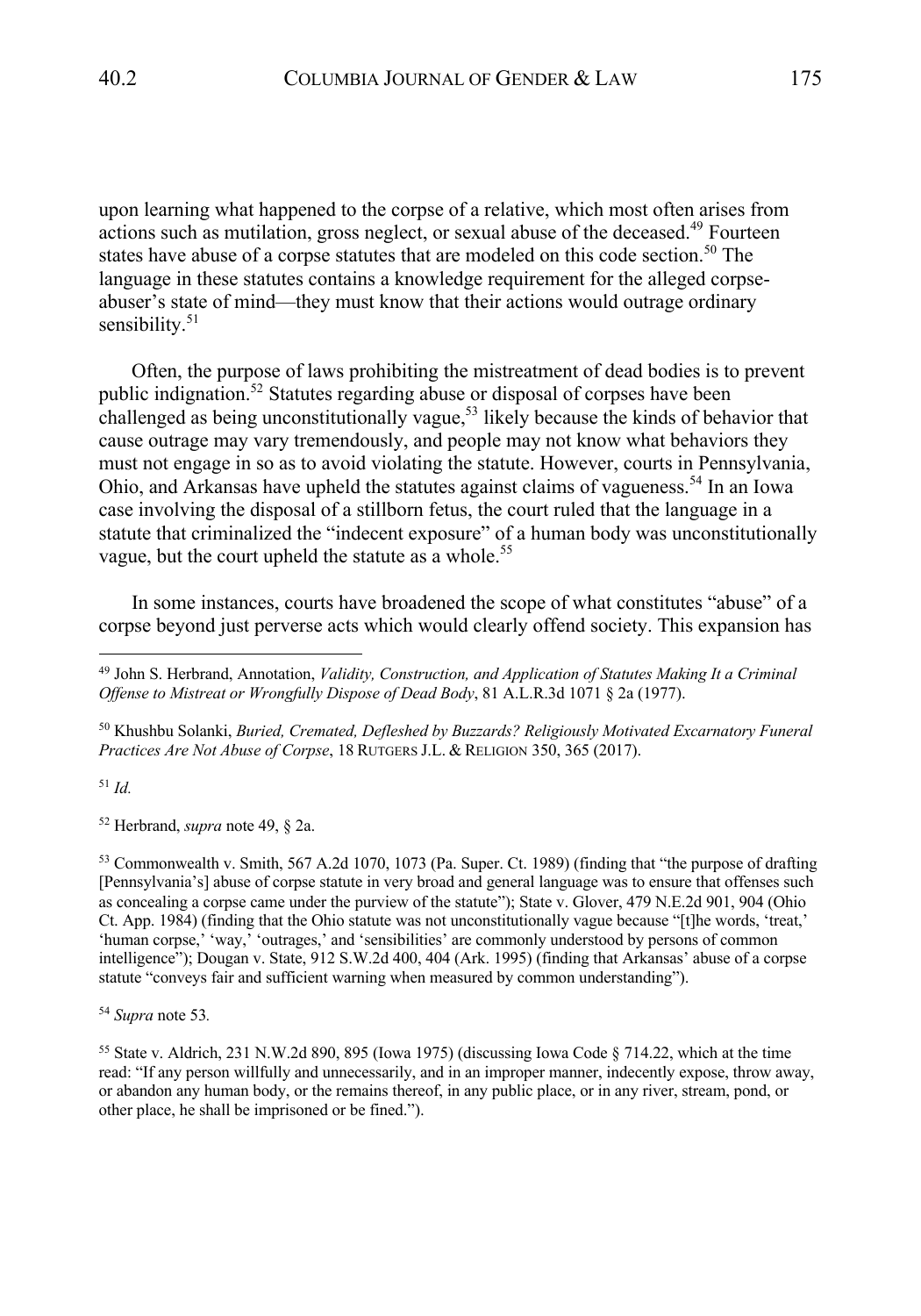been used to prosecute women who simply dispose of the remains of their pregnancy. In Arkansas,<sup>56</sup> a woman was charged with abuse of a corpse when she wrapped her stillborn fetus in a sheet and threw it out in a dumpster.<sup>57</sup> On appeal, the court ruled that placing the corpse in a dumpster "constitutes a form of mishandling, abuse, or neglect [and] the jury could have concluded that [the defendant's] conduct amounted to physical mistreatment of a corpse in a manner offensive to a person of reasonable sensibilities."<sup>58</sup> Shielded by expansions of this kind, states may be using abuse of a corpse statutes against women who have suffered a normal pregnancy loss and have committed no crime other than disposing of the fetus in an improper way.<sup>59</sup>

## **C. Why Women Might Conceal a Miscarriage or Stillbirth**

In some of these cases, the women who were charged had not told anyone that they were pregnant, and prosecutors used this fact as evidence that they did not want to be pregnant and had committed some crime as a result. <sup>60</sup> However, women may conceal their pregnancy and subsequent miscarriage or stillbirth from family and friends for other reasons. Women are often advised to wait to disclose their pregnancy until they have passed their first trimester so that they do not have to go through the pain of telling people if they suffer a miscarriage.<sup>61</sup> Others conceal their pregnancy for a variety of different factors, such as social shame over falling pregnant, fear of abandonment, or a perceived lack of support.<sup>62</sup> Because women who conceal their pregnancy are less likely to receive prenatal medical care, they are also more likely to experience childbirth

<sup>58</sup> *Id.* at 405.

<sup>60</sup> *See infra* Part I.D.

<sup>61</sup> Evonne Lack, *When to Announce Your Pregnancy*, BABYCENTER (Jan. 22, 2019),

https://www.babycenter.com/pregnancy/preparing-for-baby/when-to-announce-your-pregnancy\_10349769 ("One mom offers this cautionary tale: 'I got pregnant and announced it at work right away, then miscarried over Thanksgiving. When I came back to work, people kept dropping by my office to congratulate me. It was very sad and awkward.'").

<sup>62</sup> Sylvia Murphy Tighe & Joan G. Lalor, *Concealed Pregnancy: A Concept Analysis*, 72 J. ADVANCED NURSING 50, 54–55 (2016).

<sup>56</sup> ARK. CODE ANN. § 5-60-101 (2012).

<sup>57</sup> *Dougan*, 912 S.W.2d at 401.

<sup>59</sup> *See infra* Part I.D.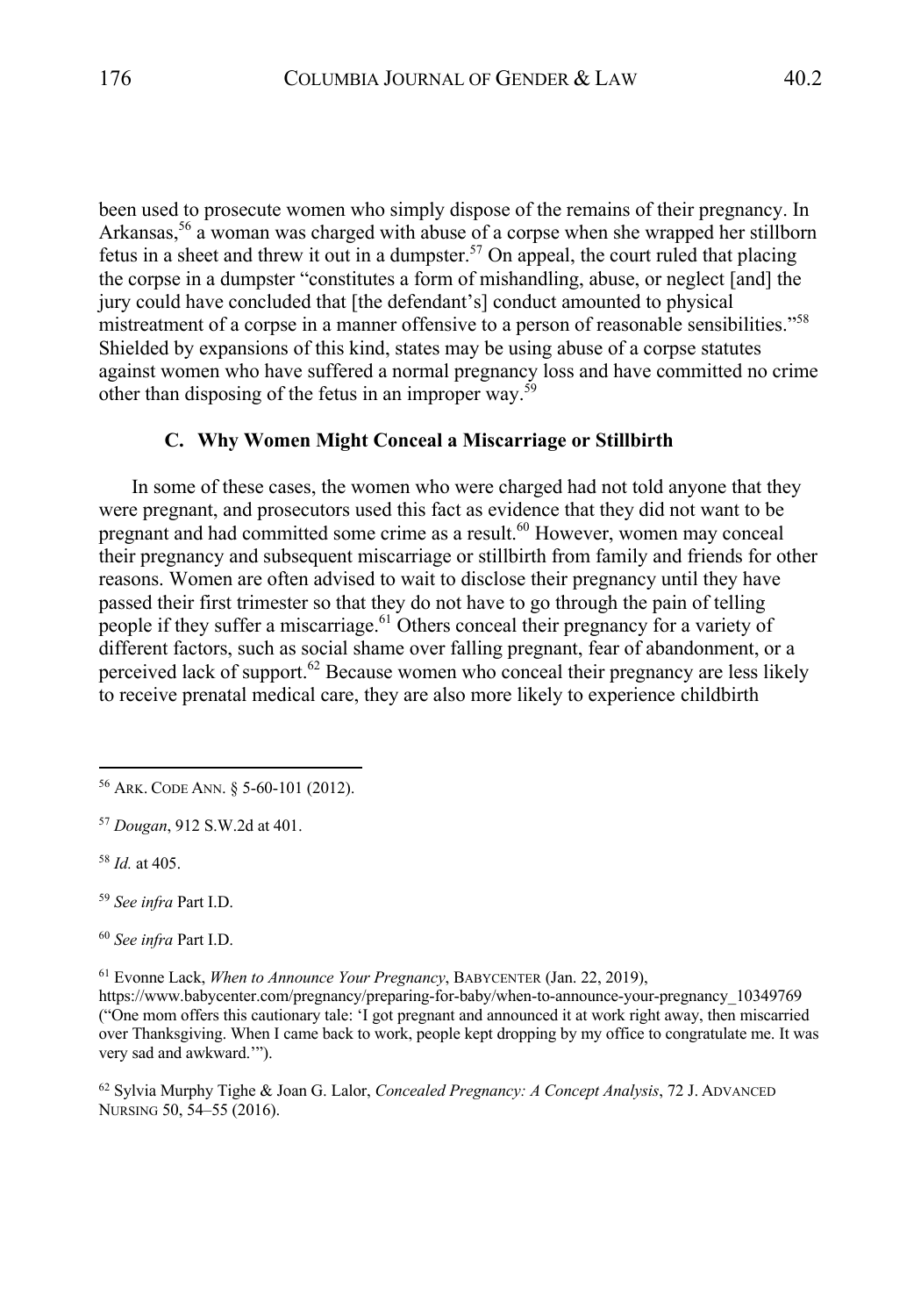complications or pregnancy loss.<sup>63</sup> Concealment of a pregnancy does not necessarily mean that a woman will try to induce a pregnancy loss. Even if a pregnancy was unplanned or unwanted, losing the pregnancy through a miscarriage or stillbirth can be highly traumatic, and women may experience extreme shock, which can affect their actions after the pregnancy  $loss^{64}$  Women who have experienced stillbirths have significantly higher rates of psychological and emotional disorders such as post-traumatic stress disorder.<sup>65</sup> Many experience negative mental health effects, like feeling guilty for not being able to save their baby.<sup>66</sup> For women who had concealed their pregnancy and suffered through a miscarriage or stillbirth alone, it may be psychologically and practically easier to pretend the pregnancy never happened.<sup>67</sup> Additionally, because reporting requirements vary by state, a woman may simply not be aware of her legal obligations after having a miscarriage or stillbirth.<sup>68</sup>

Even women who are not concealing their pregnancy might not seek out medical care when going into labor or after labor because of the associated costs. Data from the United States Census Bureau indicates that 12.2% of women were uninsured in 2018.<sup>69</sup> This large portion of women would have to bear all of their medical costs if they sought medical care after pregnancy loss. This medical care is expensive; indeed, costs for stillbirths are ten to seventy percent more expensive than costs for live births.<sup>70</sup> The cost

<sup>65</sup> Christy Burden et al., *From Grief, Guilt Pain and Stigma to Hope and Pride—A Systematic Review and Meta-Analysis of Mixed-Method Research of the Psychosocial Impact of Stillbirth*, 16 BMC PREGNANCY & CHILDBIRTH 1, 3–4 (2016), https://bmcpregnancychildbirth.biomedcentral.com/articles/10.1186/s12884-016- 0800-8 [https://perma.cc/9KPE-MEZ6].

<sup>66</sup> Alexander E. P. Heazell et al., *Stillbirths: Economic and Psychosocial Consequences*, 387 LANCET 604, 606 (2016).

<sup>67</sup> *See, e.g.*, Susana Kuehne, *I Had a Miscarriage at Work and Pretended Nothing Happened*, SCARYMOMMY (Jan. 3, 2018), https://www.scarymommy.com/miscarriage-at-work/ [https://perma.cc/2EQB-G5AE].

<sup>68</sup> *See supra* Part I.A.2.

<sup>69</sup> *Health of Women and Children—Uninsured Women*, UNITED HEALTH FOUND. (2019), https://www.americashealthrankings.org/explore/health-of-women-andchildren/measure/Uninsured\_women/state/ALL [https://perma.cc/WLY6-SKF3].

<sup>70</sup> Heazell et al., *supra* note 66, at 604.

<sup>63</sup> *Id.* at 51.

<sup>&</sup>lt;sup>64</sup> Kalandary Lacy, when asked why she put her miscarried fetus in a dumpster, replied, "I can't give you an answer to why I did it. I was just in shock." State v. Lacy, No. W2016-00837-CCA-R3-CD, 2017 Tenn. Crim. App. LEXIS 375, at \*4–5 (Tenn. Crim. App. May 12, 2017).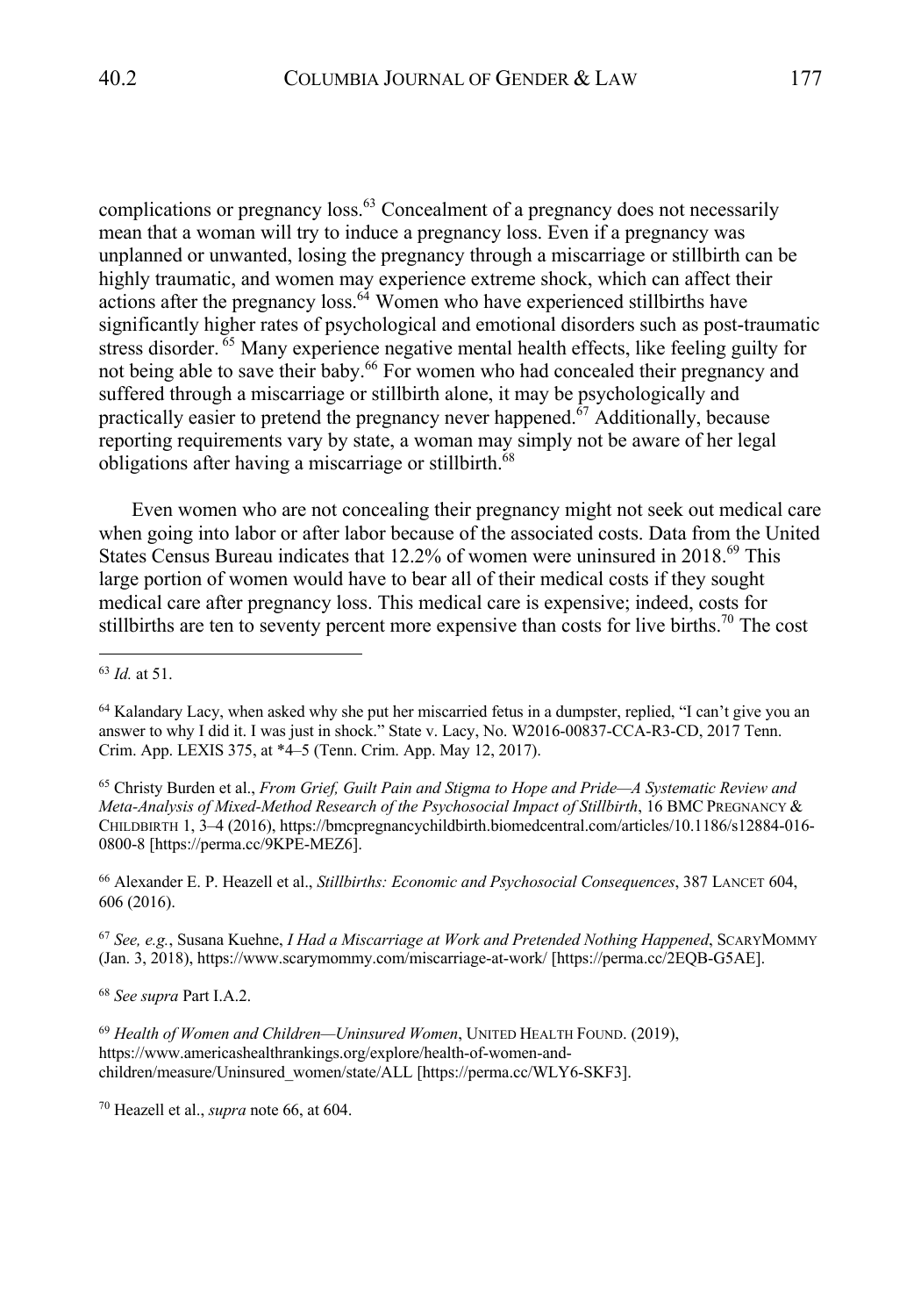of having a stillbirth in a hospital can range from \$659 to \$77,080, with a median cost of  $$5,977$ .<sup>71</sup> Women may also have to pay between \$197 and \$3,093 for investigations to identify the cause of the stillbirth and \$118 to \$20,000 in hospital fees for additional medical care.<sup>72</sup> Women may choose to stay home during labor to avoid these costs and not know what to do when they experience a miscarriage or stillbirth. Even going to the hospital after experiencing a pregnancy loss at home can be costly, so it is likely that women may choose not to go, especially if their labor was unproblematic and without any lasting effects.

Women may also be disincentivized from seeking medical care or being honest with their doctors after a miscarriage or stillbirth because of a mistrust of the medical system. Many people, especially people of color, have a high level of distrust of medical professionals.73 This distrust is not unfounded. Indeed, as the cases discussed in Part I.D show, women are sometimes arrested after pregnancy loss because a physician reported them to law enforcement.<sup>74</sup> In one instance, a doctor called the cops on a patient who went to the emergency room after falling down a flight of stairs while pregnant, believing that the woman purposely fell in order to harm her fetus. The woman was arrested but was eventually released because her pregnancy was not yet in its third trimester at the time of her fall and therefore was not covered by the state's feticide law.<sup>75</sup> Although courts have found that there exists a fiduciary relationship between doctors and their patients,76 there are many examples of this trust being broken by doctors, especially when the patient is a pregnant woman.<sup>77</sup> In South Carolina, a prosecutor started a task force

<sup>72</sup> Heazell et al., *supra* note 66, at 605.

<sup>73</sup> Katrina Armstrong et al., *Racial/Ethnic Differences in Physician Distrust in the United States*, 97 AM.J. PUB. HEALTH 1283, 1287 (2007).

<sup>74</sup> *See infra* Part I.D.

<sup>75</sup> Kevin Hayes, *Did Christine Taylor Take Abortion into Her Own Hands?*, CBS NEWS (Mar. 2, 2010), https://www.cbsnews.com/news/did-christine-taylor-take-abortion-into-her-own-hands/ [https://perma.cc/MF8N-UY4F].

<sup>76</sup> Michele Goodwin, *Fetal Protection Laws: Moral Panic and the New Constitutional Battlefront*, 102 CALIF. L. REV. 781, 820 (2014).

<sup>77</sup> *See, e.g.*, *USF Obstetrician Threatens to Call Police if Patient Doesn't Report for C-section*, TAMPA BAY TIMES (Mar. 6, 2013), https://www.tampabay.com/news/health/usf-obstetrician-threatens-to-call-police-ifpatient-doesnt-report-for/2107387 [https://perma.cc/2NJ9-M697].

<sup>71</sup> Katherine J. Gold et al., *Hospital Costs Associated with Stillbirth Delivery*, 17 MATERNAL CHILD HEALTH J. 1835, 1838 (2013).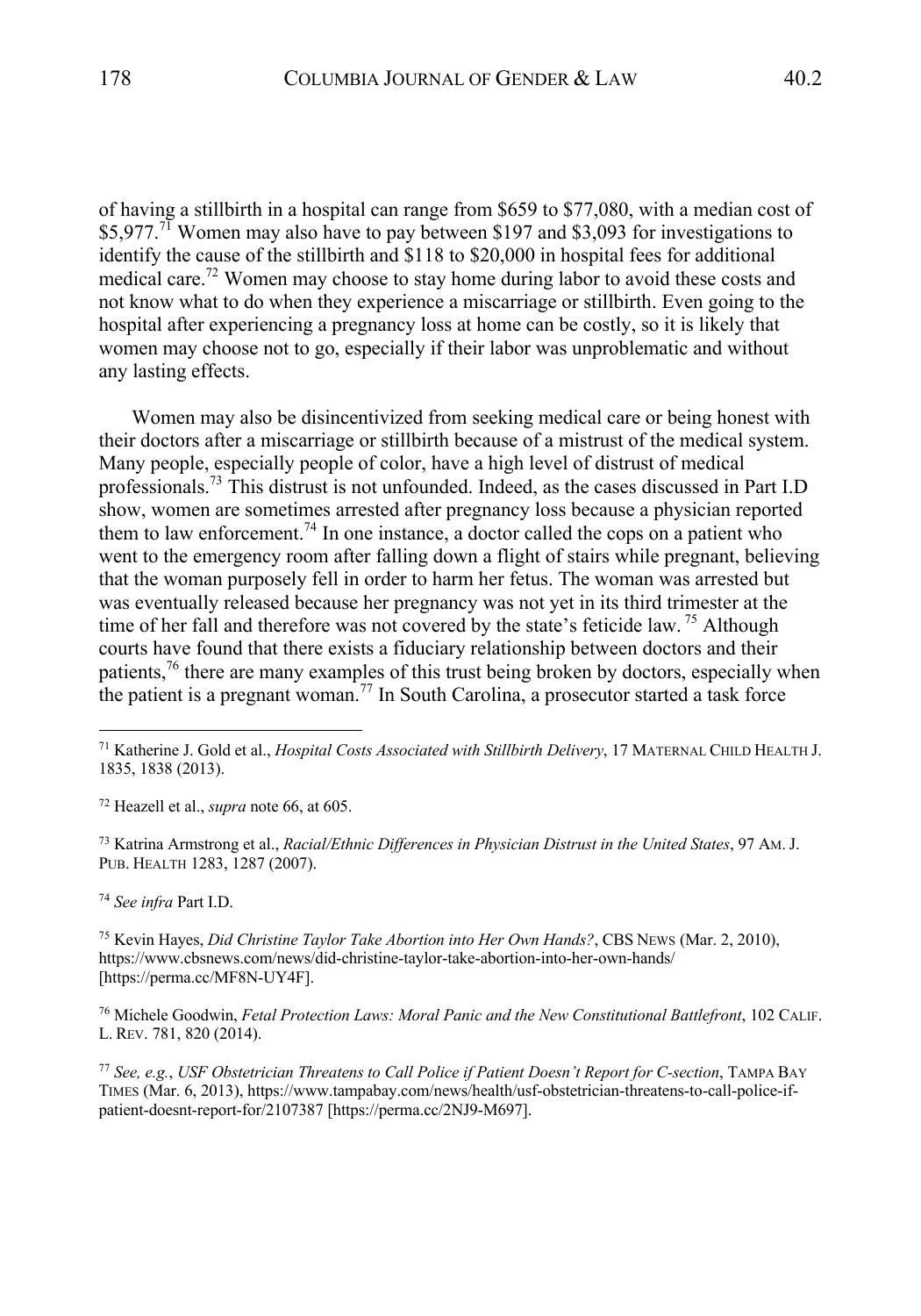with healthcare providers and trained them on how to obtain evidence against pregnant women seeking prenatal care and how to report these women to the police.<sup>78</sup> Through this program, pregnant women who were admitted to the hospital were selectively drug tested by hospital staff without their consent, and those who tested positive were reported to authorities and in some cases, chained to their hospital beds during birth.<sup>79</sup> Actions like these create a law enforcement role for medical providers that encourages them to prioritize their legal judgments over their medical duty to their patients. This phenomenon will only further the suspicion certain groups of women feel towards healthcare providers and will likely disincentivize them from seeking out medical care in the future.

## **D. Case Studies**

The following examples show the varied circumstances under which women can be arrested for concealment or abuse of a corpse. These cases raise questions about what other actions the women could have taken after experiencing pregnancy loss to avoid their arrest and the benefits of criminally punishing women for these crimes.

Anne Bynum was living with her mother in 2015 when she found out she was pregnant.<sup>80</sup> Bynum concealed the pregnancy from her mother out of fear that she would be asked to move out, but told friends, her priest, and her lawyer. $81$  She was also in the process of finding someone to adopt the baby.<sup>82</sup> A few days after taking medication to induce labor, Bynum had a stillbirth in the middle of the night at her mother's Arkansas home.<sup>83</sup> Bynum cleaned up and put the remains of the stillbirth in her car, but she felt too lightheaded to drive and went back to sleep.<sup>84</sup> She texted her lawyer about what happened

<sup>81</sup> *Id.*

<sup>82</sup> *Id.*

<sup>83</sup> *Id.* at 537.

<sup>78</sup> Goodwin, *supra* note 76, at 825–26.

<sup>79</sup> Yesenia M. Perez, Ferguson v. City of Charleston *and Criminalizing Drug Use During Pregnancy*, 15 AM. MED. ASS'N J. ETHICS 771, 771–72 (2013).

<sup>80</sup> Bynum v. State, 546 S.W.3d 533, 536 (Ark. Ct. App. 2018).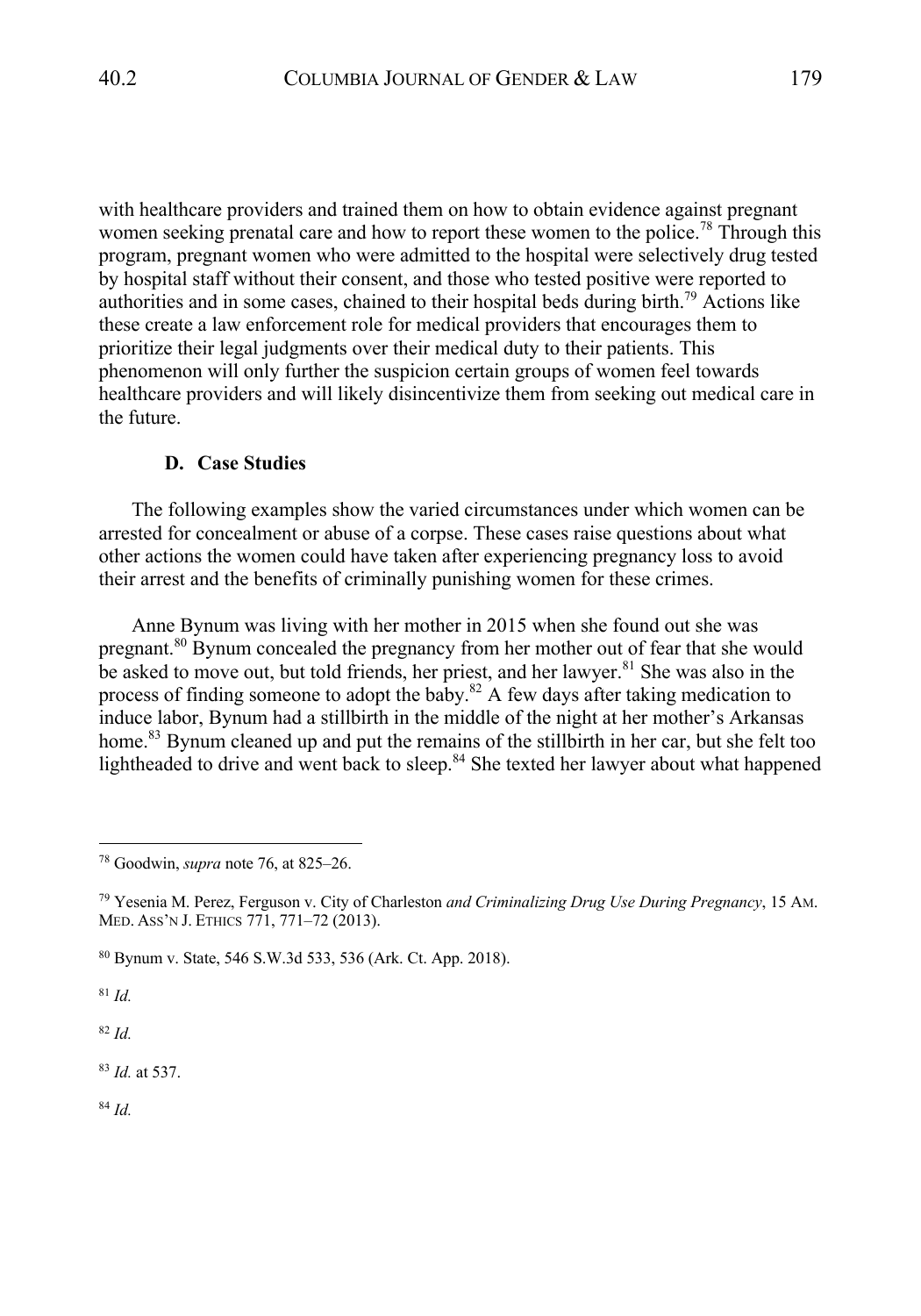the next morning and followed her lawyer's advice to bring the remains to a hospital. <sup>85</sup> Testing confirmed the fetus was stillborn. <sup>86</sup> Bynum was convicted of concealing a birth, ostensibly because she put the remains in her car in order to conceal the stillbirth from her mother.<sup>87</sup> While her conviction was later overturned on procedural grounds,  $88$  the court noted on appeal that the statute under which Bynum was convicted "does not specify how long a newborn's corpse must be concealed to be found guilty of this offense, nor does it provide for the prospect that a person can conceal a birth by hiding the corpse temporarily but then can be exempt from the statute's dictates if he or she reveals the birth to a person a few hours later."<sup>89</sup>

Katherine Dellis lost consciousness as she went into labor in the bathroom of her Virginia home at about 30 weeks of gestation.<sup>90</sup> She awoke to find a stillborn fetus, which she put in a trash bag and left in the bathroom.<sup>91</sup> Her father did not know what was in the trash bag and later threw it out in a public dumpster.<sup>92</sup> Dellis went to the emergency room after labor and told her treating physician what happened.<sup>93</sup> The physician called the police.<sup>94</sup> Testing by the medical examiner revealed that the fetus<sup>7</sup> lungs had never been exposed to air, and he therefore concluded that the fetus died in utero, "less than several days" before Dellis gave birth.<sup>95</sup> She was charged with concealing a dead body.<sup>96</sup> She entered a conditional guilty plea but later appealed, arguing that a stillborn fetus did not

<sup>85</sup> *Id.*

<sup>86</sup> *Id.*

<sup>87</sup> *Id.*

<sup>88</sup> *Id.* at 541.

<sup>89</sup> *Id.* at 538.

<sup>90</sup> Dellis v. Commonwealth, No. 0341-17-3, 2018 Va. App. LEXIS 109, at \*2 (Va. Ct. App. Apr. 24, 2018).

- <sup>91</sup> *Id.*
- <sup>92</sup> *Id.*
- <sup>93</sup> *Id.*
- <sup>94</sup> *Id.*
- <sup>95</sup> *Id.* at \*3.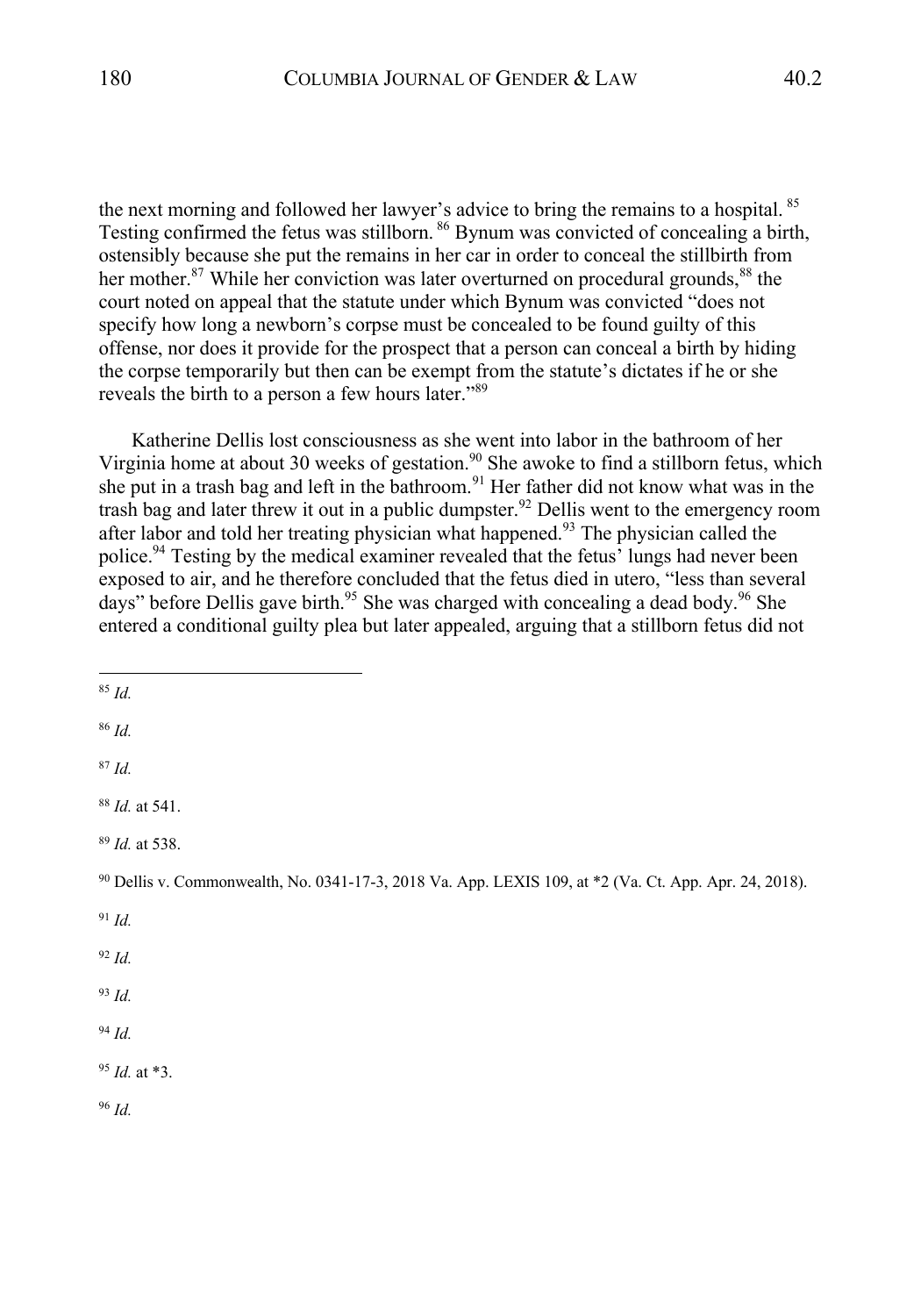fall within the definition of a "dead body."<sup>97</sup> The appeals court rejected this argument and affirmed her conviction.<sup>98</sup>

Michelle Marie Greenup went to the hospital because she was experiencing bleeding and stomach pain.<sup>99</sup> Her doctor thought she may have recently given birth and contacted law enforcement.<sup>100</sup> After an interrogation, Greenup "admitted" to giving birth to a live baby that had died because she did not provide adequate care.<sup>101</sup> Greenup was incarcerated on charges of second-degree murder before her lawyer was able to obtain her medical records. These records showed that Greenup was, at most, eleven to fifteen weeks pregnant at the time of labor, so the fetus was likely not viable, $102$  and that she had been prescribed a form of birth control that may have caused a miscarriage.<sup>103</sup> She was released from custody, but only after pleading guilty to improper disposal of human remains. $104$ 

<sup>99</sup> Paltrow & Flavin, *supra* note 7, at 308–09.

<sup>100</sup> *Id.* at 308.

<sup>101</sup> *Id.*

<sup>102</sup> A pregnancy loss at this stage would be defined as a miscarriage. *See supra* text accompanying note 3. It is extremely unlikely that the fetus Greenup delivered would have been viable outside the womb at eleven to fifteen weeks of gestation, even if it had been born alive. Only about three to five percent of infants born at the much later stage of twenty-two weeks of gestation survive. Matthew A. Rysavy et al., *Between-Hospital Variation in Treatment and Outcomes in Extremely Preterm Infants*, 372 NEW ENG.J. MED. 1801, 1801 (2015) (stating that "overall rates of survival and survival without severe impairment ranged from 5.1% . . . and 3.4% respectively, among children born at 22 weeks of gestation").

<sup>103</sup> Paltrow & Flavin, *supra* note 7, at 309.

<sup>97</sup> *Id.* at \*4.

<sup>98</sup> *Id.* at \*1. Dellis was subsequently pardoned by the governor of Virginia. Justin Jouvenal, *Va. Governor Pardons Woman Convicted of Disposing of Stillborn Fetus*, WASH. POST (June 1, 2018), https://www.washingtonpost.com/local/public-safety/va-governor-pardons-woman-convicted-of-disposingof-stillborn-fetus/2018/06/01/8ec206be-6ed0-4ebc-ae16-ff835f9e202a\_story.html [https://perma.cc/BF9G-D2F9].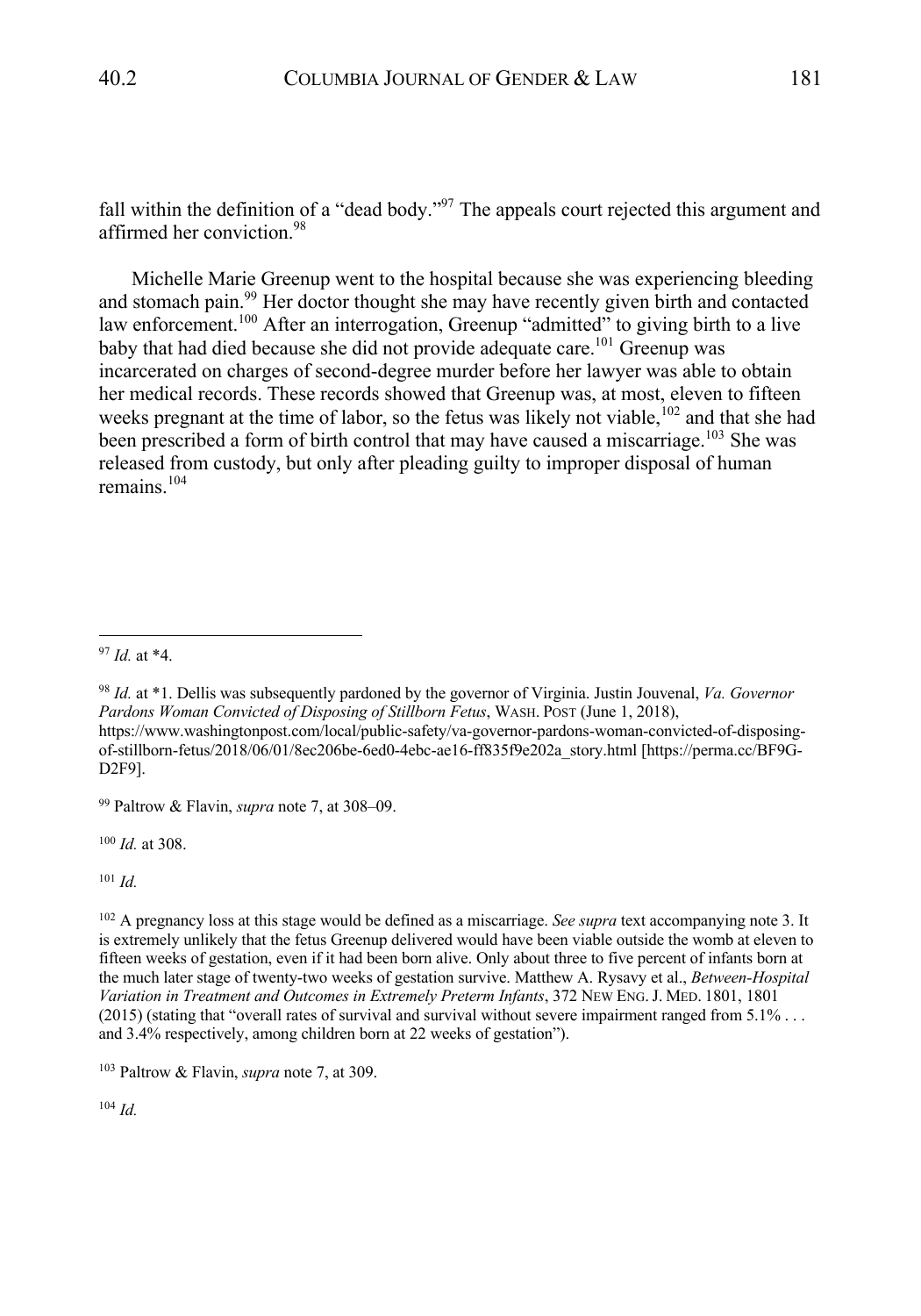Keyshonna Reed, a mother of three, woke up in the middle of the night with stomach pains.<sup>105</sup> She gave birth to twins in her bathtub, both of whom she said were not breathing.<sup>106</sup> Her family and the babies' father were not aware that she was pregnant.<sup>107</sup> In a moment of panic, she placed the remains in a suitcase and left it on the side of the road.<sup>108</sup> When the police found the suitcase and asked the public for information, Reed turned herself in.<sup>109</sup> Testing confirmed that the babies died in the womb, and Reed was charged with abuse of a corpse.<sup>110</sup>

# **II. The Rationale for and Consequences of Criminalizing These Acts**

Part II.A explores how modern technology may have rendered concealment statutes superfluous, and that states may now be using them to punish women for behavior that does not fit societal expectations. Part II.B continues to discuss how women of color and low-income women are disproportionately affected by these laws, both because they have higher rates of stillbirths and because they are vulnerable to stereotyping by healthcare professionals, law enforcement, and prosecutors. Part II.C discusses how use of these laws to protect fetuses advances fetal personhood ideals, which has negative implications for women's autonomy. Finally, Part II.D speculates that the incidence of women being charged with these crimes will rise with the increased availability of telemedicine, specifically the increased access to medication abortion.

<sup>106</sup> *Id.*

<sup>108</sup> *Id.*

<sup>105</sup> Editorial Board, *When Prosecutors Jail a Woman for a Miscarriage*, N.Y. TIMES (Dec. 28, 2018), https://www.nytimes.com/interactive/2018/12/28/opinion/abortion-pregnancy-pro-life.html [https://perma.cc/4XC9-R33T].

<sup>107</sup> *Woman Accused of Discarding Stillborn Twins Said She "Panicked*,*"* KAIT8 (Mar. 23, 2018), https://www.kait8.com/story/37797272/woman-accused-of-discarding-stillborn-twins-said-she-panicked/ [https://perma.cc/3WUE-BFNC].

<sup>109</sup> Editorial Board, *supra* note 105.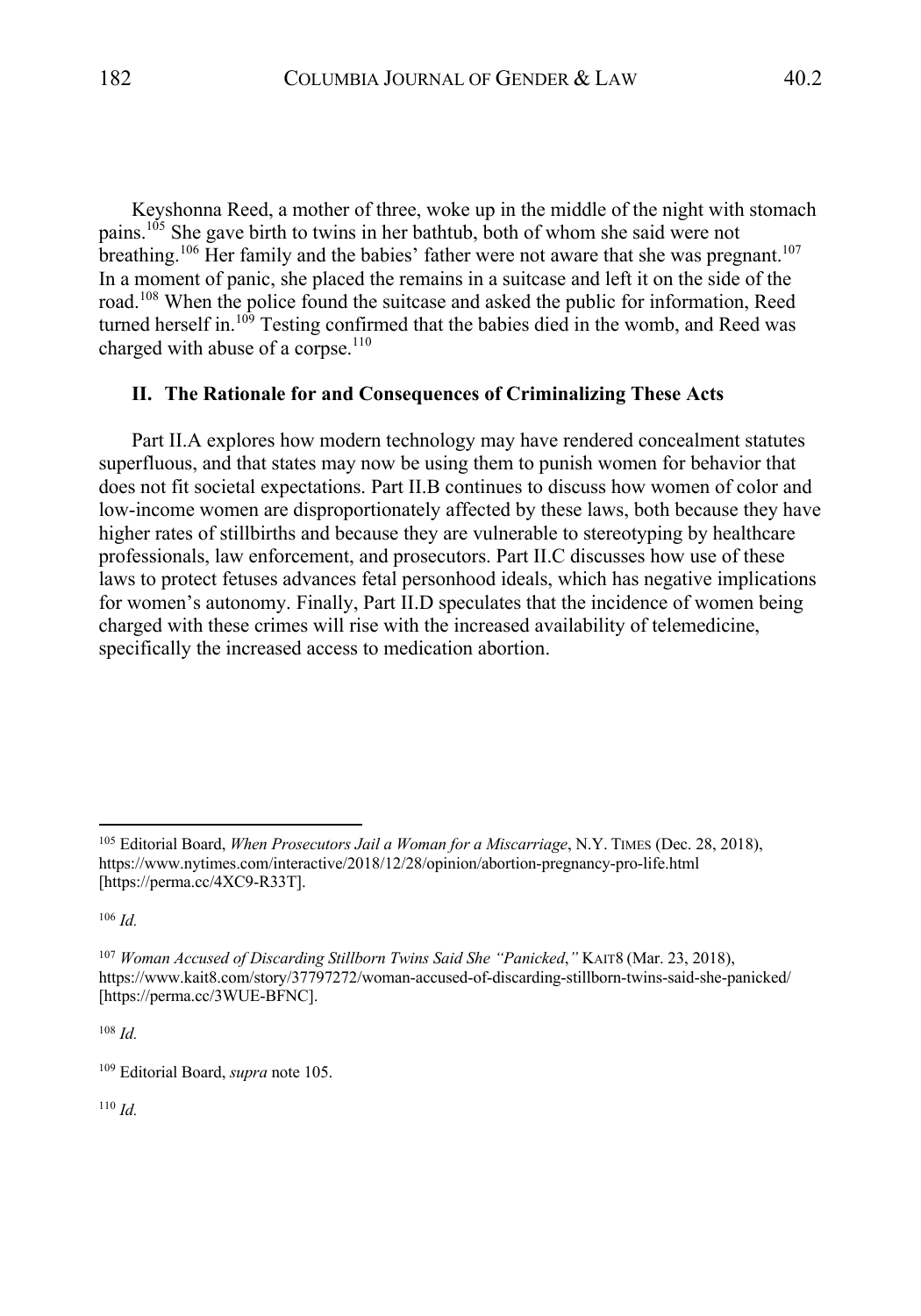#### **A. Use of Concealment Crimes When No Other Crime Can Be Proved**

During the period when concealment statutes were originally enacted, it was sometimes difficult to determine whether a child was born alive or stillborn.<sup>111</sup> Medical knowledge was far less advanced than it is today; for instance, it was only by 1830 that books with accurate descriptions of fetal development became available in the United States.<sup>112</sup> Around this time, fetal autopsies could sometimes be used to determine whether the lungs of the fetus had been inflated, but as a Pennsylvania court pointed out in an infanticide case, often there was no way of knowing whether breaths were taken before or after the child was completely born.<sup>113</sup> The state had to show that the child's lungs had been inflated after the child was completely born in order to show that the child had been alive outside the womb and therefore that the death was not due to a normal complication during pregnancy or birth.<sup>114</sup> Because concealment crimes did not require proof of a live birth, prosecutors historically used these crimes as a stopgap to charge women suspected of crimes like infanticide when there was a lack of evidence of that crime.<sup>115</sup>

Today, however, use of this stopgap is unnecessary. For cases of suspected infanticide, law enforcement can use testing to determine a fetus's approximate time and cause of death.<sup>116</sup> Doctors can examine either the fetal tissue or placenta and use many different factors to determine details of the fetus's death.<sup>117</sup> This can allow a conclusion to be drawn about whether there was a fetal death in utero or whether there was a live birth after which the child perished. These advances in technology have rendered the use of concealment crimes unnecessary in those cases where doctors can conclusively determine whether or not infanticide has occurred. Of course, these techniques are not foolproof and should be used in addition to other evidence to determine whether the baby

<sup>112</sup> *Id.* at 340.

<sup>113</sup> *Id.* at 292–93.

<sup>114</sup> *Id.*

<sup>115</sup> D. Seaborne Davies, *Child-Killing in English Law*, 1 MOD. L. REV. 203, 213 (1937).

<sup>116</sup> *See, e.g.*, Dellis v. Commonwealth, No. 0341-17-3, 2018 Va. App. LEXIS 109, at \*3 (Va. Ct. App. Apr. 24, 2018) ("[The Medical Examiner] testified that a physical examination of specific characteristics allowed him to determine when and how the fetus died.").

<sup>117</sup> David R. Genest, *Estimating the Time of Death in Stillborn Fetuses: II. Histologic Evaluation of the Placenta; A Study of 71 Stillborns*, 80 AM.J. OBSTETRICS & GYNECOLOGY 585, 585 (1992).

<sup>111</sup> CHUSED & WILLIAMS,*supra* note 15, at 292.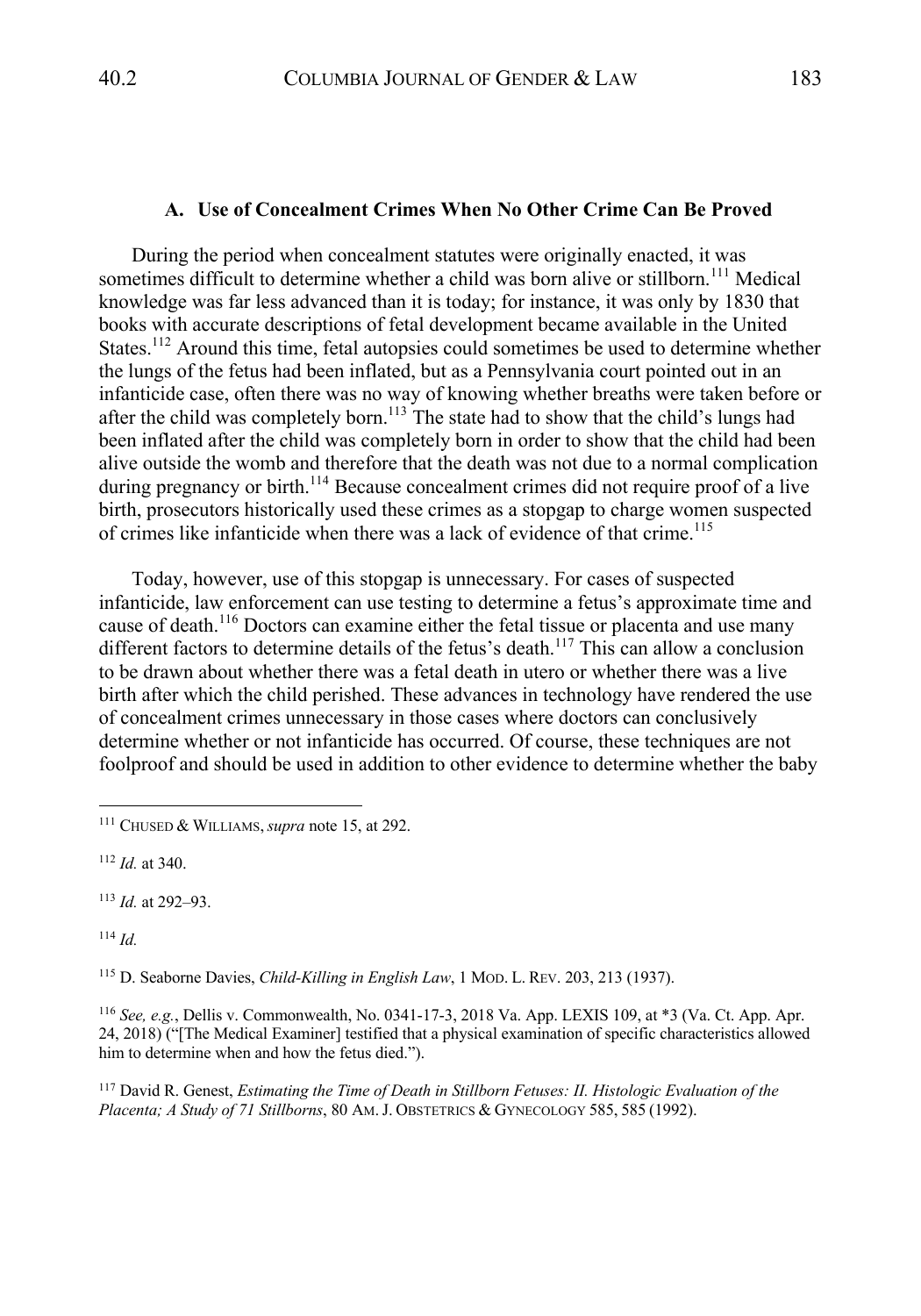was born alive and passed away or if the woman has experienced a normal pregnancy  $\log s$ <sup>118</sup>

Although these concealment crimes are largely obsolete, states continue to use them against women, even in situations where testing can definitively prove that the woman experienced a miscarriage or stillbirth.<sup>119</sup> In some cases where the woman has in fact experienced a normal pregnancy loss, law enforcement and prosecutors, whether consciously or unconsciously, may be using these statutes as a way to punish women for behavior deemed "socially undesirable." Even when they were first enacted in the United States, concealment laws were partially used as a means of showing disapproval towards and punishing certain women.<sup>120</sup> Early concealment laws were focused solely on unmarried women who experienced pregnancy loss, in part because of the societal disapproval of sex outside of marriage.<sup>121</sup>

Deterring infanticide was likely not the sole purpose of these targeted laws; historians have concluded, based on the scarcity of records, that infanticide was not common in colonial America, perhaps because children were a needed resource in the sparsely populated land.<sup>122</sup> But the crime of "fornication" was a very large concern in the American colonies, and one that colonial governments were eager to prosecute.<sup>123</sup> In fact, records for Middlesex County, Massachusetts, show that fornication was the most commonly charged crime between 1760 and 1774.<sup>124</sup> Because of this concern regarding out-of-wedlock sexual activity, early state concealment statutes can be understood partly as a mechanism to punish pregnant unmarried women for their sexual activities rather than solely as a way to punish infanticide. Even to this day, some state statutes single out

<sup>&</sup>lt;sup>118</sup> Purvi Patel was incarcerated for feticide after she reported her stillbirth to a hospital. During the trial, the medical examiner testified that he used a lung flotation test and was able to determine that the fetus was born alive. However, many medical professionals feel that this test has been discredited and should not be used in a criminal trial. Leon Neyfakh, *False Certainty*, SLATE (Feb. 5, 2015), https://slate.com/news-andpolitics/2015/02/purvi-patel-feticide-why-did-the-pathologist-use-the-discredited-lung-float-test.html [https://perma.cc/V2VQ-QBCA].

<sup>119</sup> *See supra* Part I.D.

<sup>120</sup> *See* CHUSED & WILLIAMS, *supra* notes 15–18 and accompanying text.

<sup>121</sup> *See* CHUSED & WILLIAMS, *supra* notes 18–19 and accompanying text.

<sup>122</sup> DELLAPENNA, *supra* note 10, at 110.

<sup>123</sup> *Id.* at 111.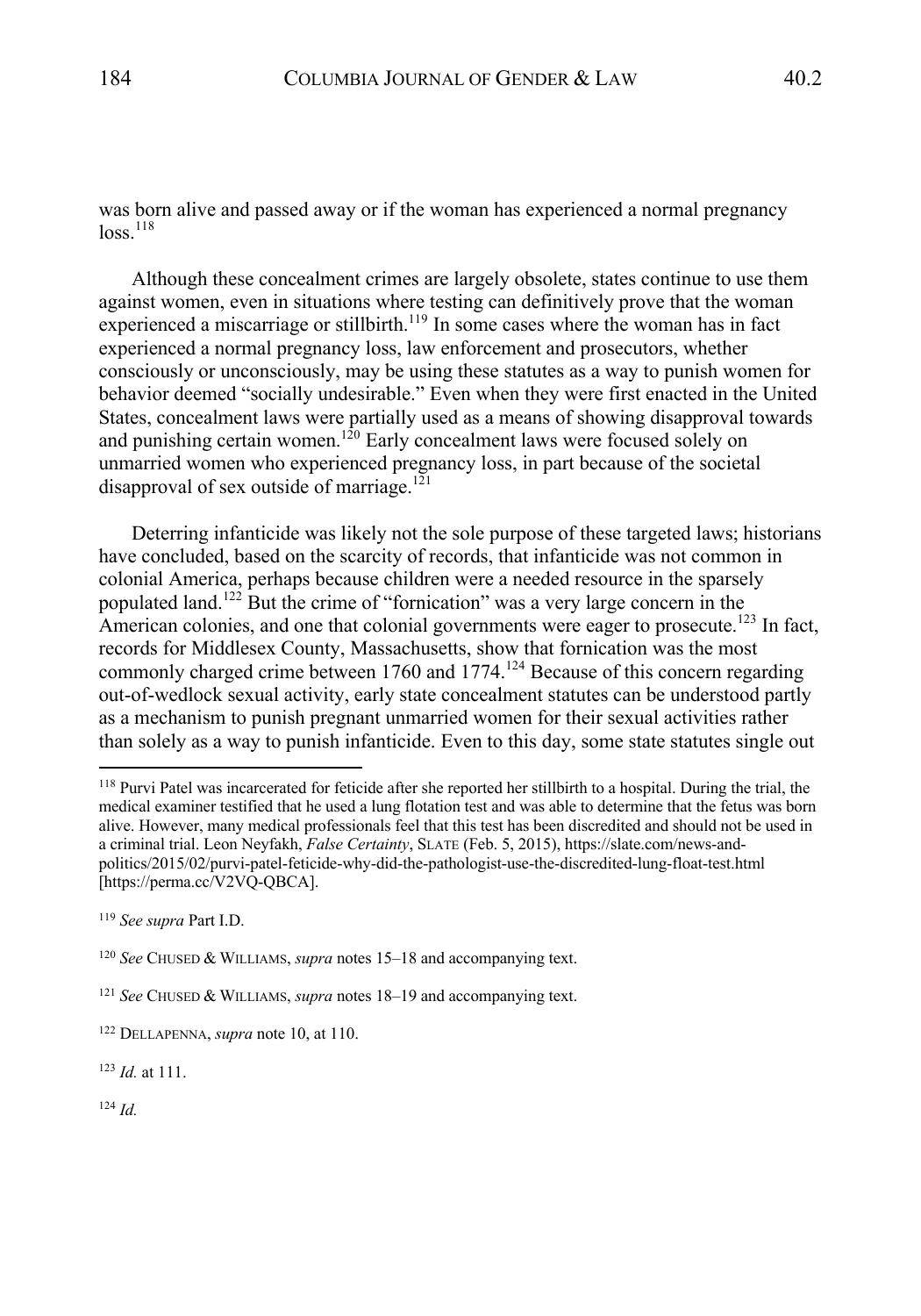and criminalize concealment of the birth or death of a fetus only if that fetus would have been born out of wedlock had it been born alive.<sup>125</sup> Through statutes like these, women who have sex outside of marriage and fall pregnant can be criminally liable in ways that married women who perform the same acts cannot be.

The unspoken justification for these laws may also have transformed over time from punishing women for infanticide and fornication, to punishing women for not fitting into an idealized model of femininity.126 The idea of womanhood in our society is tied to the idea of motherhood; becoming a mother is seen as the overarching and defining purpose of a woman's life.<sup>127</sup> Girls are thought to become women at puberty, implying that the ability to reproduce is an essential part of being a woman.<sup>128</sup> Those who delay having children or do not have children at all are thought of as selfish or not "real" women.<sup>129</sup> Women are assumed to be inherently nurturing and self-sacrificing individuals, especially towards their offspring.<sup>130</sup> These norms dictate that women find parenting to be a stress-free and enjoyable experience and be highly involved parents.<sup>131</sup> Even women with successful careers are expected to sacrifice their jobs to stay at home and spend their efforts raising their children because that is their role as women.<sup>132</sup> Through these norms, working mothers are made to feel guilty for being "bad" mothers.

<sup>127</sup> M. M. SLAUGHTER, *The Legal Construction of "Mother*,*" in* MOTHERS IN LAW: FEMINIST THEORY AND THE LEGAL REGULATION OF MOTHERHOOD 74 (Martha Albertson Fineman & Isabel Karpin eds., 1995).

<sup>128</sup> Joan C. Chrisler, *Womanhood Is Not as Easy as It Seems: Femininity Requires Both Achievement and Restraint*, 14 PSYCH. MEN & MASCULINITY 117, 117 (2013).

<sup>129</sup> *Id.* at 118.

<sup>130</sup> Paula Abrams, *The Bad Mother: Stigma, Abortion and Surrogacy*, 43 J.L. MED. & ETHICS 179, 180 (2015) (discussing how "conception is assumed to begin a process that inevitably leads to gestation and nurturance; the social identity of women has been shaped by the expectation that women are 'natural' nurturers.").

<sup>131</sup> Chrisler, *supra* note 128, at 118.

<sup>132</sup> Harmony D. Newman & Angela C. Henderson, *The Modern Mystique: Institutional Mediation of Hegemonic Motherhood*, 84 SOCIO. INQUIRY 472, 480–81 (2014).

<sup>125</sup> *See, e.g.*, 11 R.I. GEN. LAWS § 11-18-4 (2012); *see also* OKLA. STAT. tit. 21, § 863 (2020).

<sup>&</sup>lt;sup>126</sup> Reva Siegel notes how a similar shift in justification occurred with relation to laws about domestic abuse. Until the late nineteenth century, the common law dictated that women were seen as the property of their husbands, or subordinate to them in the way a child was, and so "chastisement" was justified. Reva B. Siegel, *The Rule of Love: Wife Beating as Prerogative and Privacy*, 105 YALE L.J. 2117, 2121–22 (1996). Over time, the state instead declined to get involved in many situations of domestic abuse with the justification of the respect for "marital privacy." *Id.* at 2154.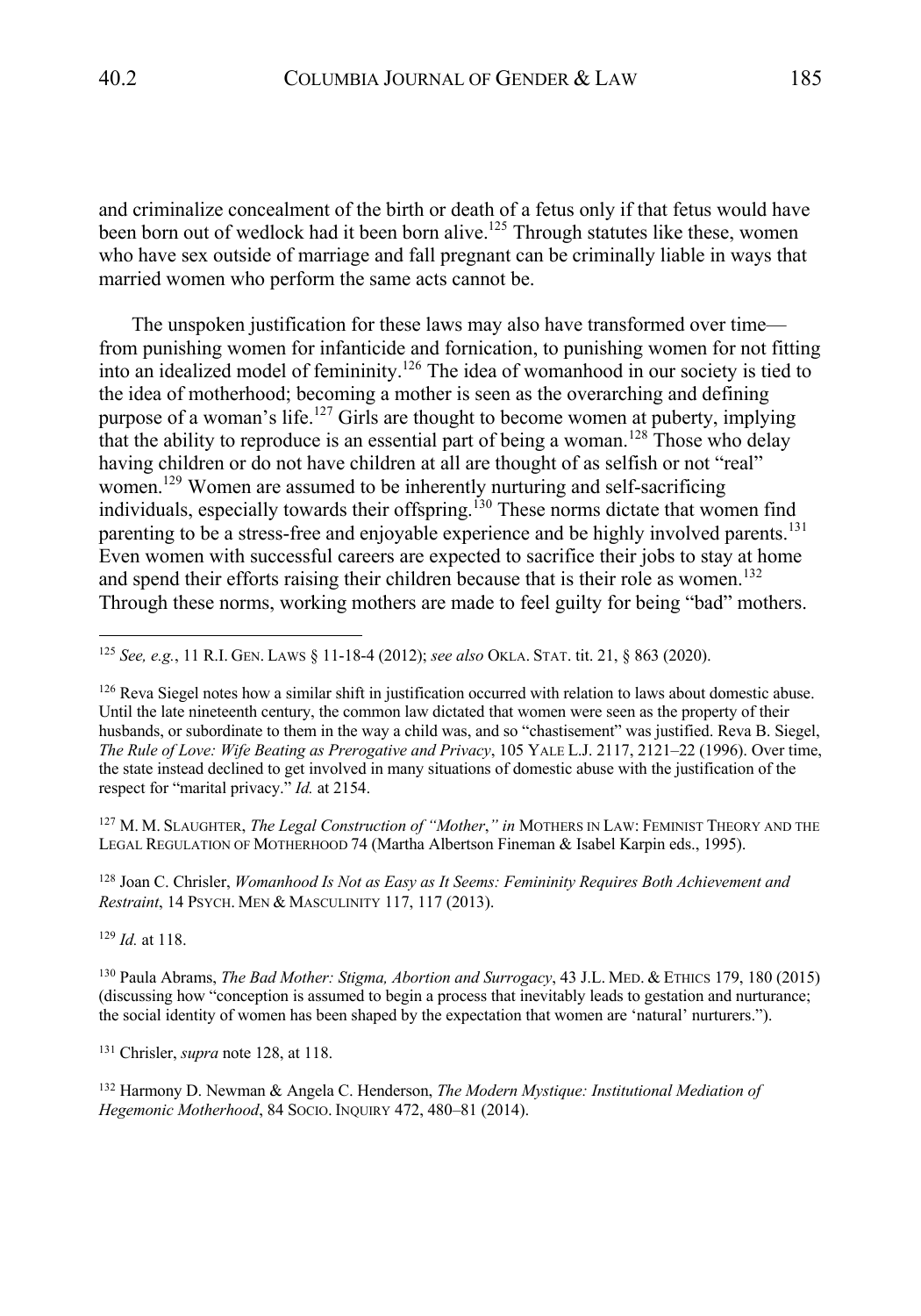These expectations of motherhood result in a model of "good" motherhood as white, middle-class, and heterosexual.<sup>133</sup>

This duty of motherhood extends to the prenatal phase, where there is enormous pressure placed on pregnant women to be the protector of the fetus and make sure it is as healthy as possible.<sup>134</sup> As a part of this idealized model, women are expected to perform a litany of "correct" behaviors—eat the right foods, sleep in the right positions, and get the right amount of prenatal care—regardless of any barriers such as a lack of education or access to healthcare.<sup>135</sup> While these behaviors may be in the best interest of the fetus, failing to perform them is not necessarily a crime.<sup>136</sup> Parents have no legal duty to use their bodies to save their children,<sup>137</sup> yet society expects this self-sacrifice from pregnant women. Women who do not perform these duties are sometimes judged to have put their own desires before those of their progeny, essentially to have failed as both mothers and women.<sup>138</sup> States may be using concealment and abuse of a corpse laws to criminalize the actions of those women who diverge from middle-class norms that define "good" femininity or womanhood.<sup>139</sup> For instance, these statutes are often used against women

<sup>135</sup> *Id.*

<sup>137</sup> Julie D. Cantor, *Court-Ordered Care: A Complication of Pregnancy to Avoid*, 366 NEW ENG.J. MED. 2237, 2240 (2012).

<sup>133</sup> *Id.* at 474.

<sup>134</sup> Deborah Lupton, *'Precious Cargo': Foetal Subjects, Risk and Reproductive Citizenship*, 22 CRITICAL PUB. HEALTH 329, 330 (2012) (mentioning "the sheer volume and intensity of advice and admonitions expressed in both expert and popular forums to pregnant women to engage in 'reproductive asceticism' that is, to stringently monitor and control their body for the sake of their foetuses").

<sup>&</sup>lt;sup>136</sup> For instance, failing to abstain from drug use when pregnant is not a crime in the majority of states. Leticia Miranda et al., *How States Handle Drug Use During Pregnancy*, PROPUBLICA (Sept. 30, 2015), https://projects.propublica.org/graphics/maternity-drug-policies-by-state [https://perma.cc/6GZ6-LJBN].

<sup>138</sup> April L. Cherry, *Shifting Our Focus from Retribution to Social Justice: An Alternative Vision for the Treatment of Pregnant Women Who Harm Their Fetuses*, 28 J.L. & HEALTH 6, 39–40 (2015) (noting that "as a hegemonic ideology, motherhood is reinforced by at least three core beliefs and expectations: (1) that motherhood for women is normal, natural, and desired; (2) that good mothers are altruistic and intensive, which includes the assumption of primary responsibility for the care of their children; and (3) that the women who put their own needs and desires before those of their children are bad mothers who need to be regulated and controlled").

<sup>139</sup> Reva B. Siegel, *Abortion as a Sex Equality Right*, *in* MOTHERS IN LAW: FEMINIST THEORY AND THE LEGAL REGULATION OF MOTHERHOOD,*supra* note 127, at 56.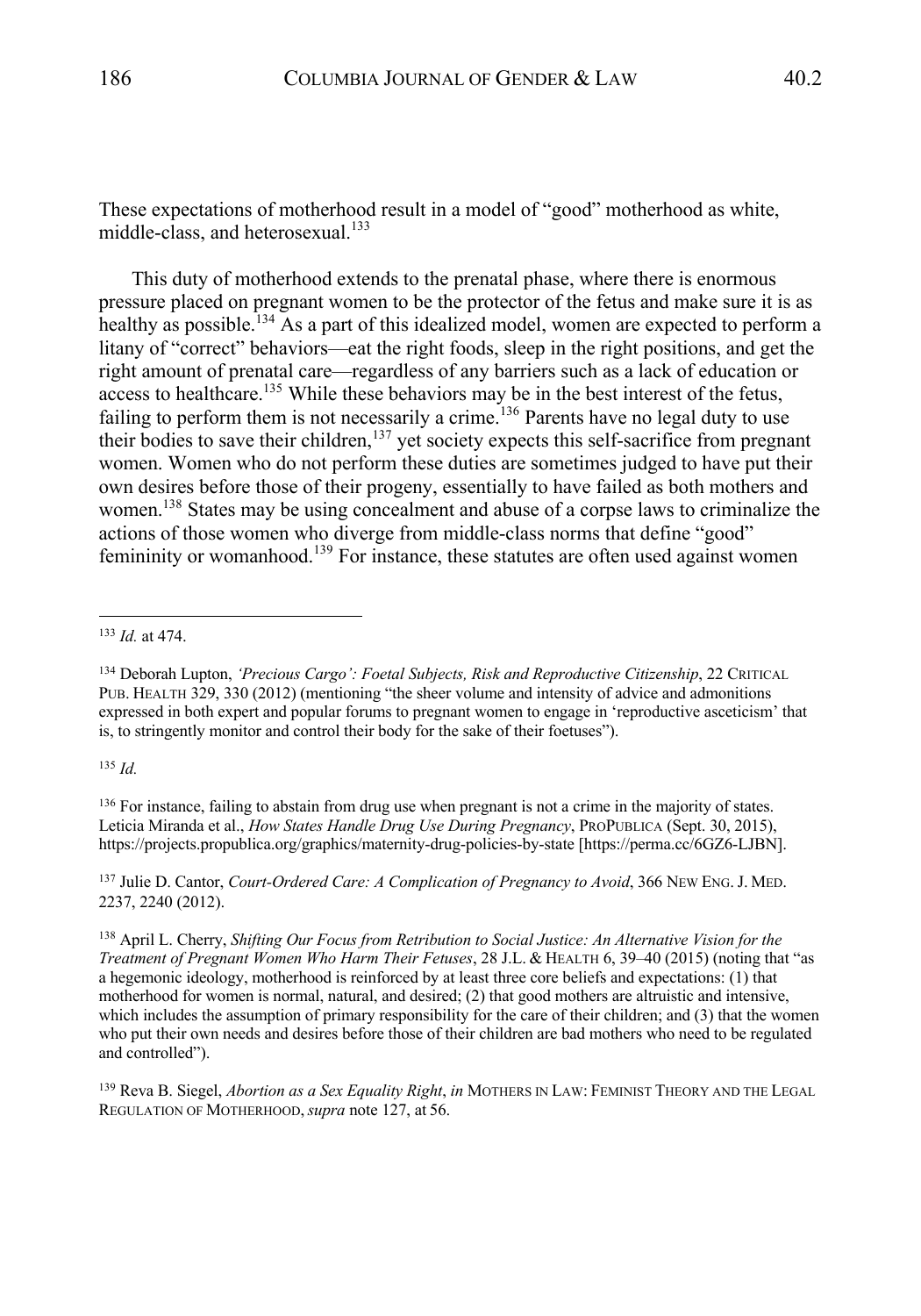who seem to be ambivalent or unhappy about their pregnancies.<sup>140</sup> Cases of women who have been charged with concealment crimes can often turn on whether the women were "good mothers," based on their actions while pregnant.<sup>141</sup> It is also telling that these laws are usually used only against women,  $\frac{1}{42}$  and some states' concealment statutes only apply to women. $143$ 

# **B. Disproportionate Impact on Certain Groups of Women**

No matter what the reason states have for criminalizing pregnancy loss, Black women, women of a lower socioeconomic status, and women who are less educated are more likely to experience stillbirths and thus bear a disproportionate part of the burden of this criminalization. <sup>144</sup> Some of the risk factors which are correlated with higher incidences of stillbirths are race, access to prenatal care (often tied to socioeconomic status), and level of education. <sup>145</sup> Race especially is highly correlated to fetal death; from 1922 to 1970, the fetal death rate for women of color was consistently about double the rate for white women.<sup>146</sup> Even to this day, Black women in particular experience still births at approximately twice the rate that white women do.<sup>147</sup> Although this is probably somewhat due to the interplay of many other factors such as reduced access to

<sup>142</sup> There is one case where a man was charged under Pennsylvania's concealment of a death statute, but application of concealment statutes to men appears to be rare. *Chester County Man Charged with Burning Stillborn Baby's Body, Dealing Meth*, NBC PHILA. (Oct. 2, 2019),

https://www.nbcphiladelphia.com/news/local/chester-county-man-charged-with-burning-stillborn-babysbody-dealing-meth/219761 [https://perma.cc/9M8J-8HX2].

<sup>143</sup> 11 R.I. GEN. LAWS § 11-18-4 (2012); OKLA. STAT. tit. 21, § 863 (2020); MICH. COMP. LAWS § 750.150 (2003).

<sup>144</sup> *See infra* notes 145–151 and accompanying text.

<sup>145</sup> Darios Getahun et al., *Risk Factors for Antepartum and Intrapartum Stillbirth: A Population-Based Study*, 196 AM.J. OBSTETRICS & GYNECOLOGY 499, 499 (2007).

<sup>146</sup> CHUSED & WILLIAMS,*supra* note 15, at 285–86.

<sup>140</sup> *See supra* Part I.D.

<sup>141</sup> *See, e.g.*, Emma Milne, *Concealment of Birth: Time to Repeal a 200-Year Old "Convenient Stop-Gap"?*, 27 FEMINIST LEGAL STUD. 139, 152–56 (2019) (discussing sentencing hearings for women charged with concealment crimes, where the women were judged on their behavior as mothers as a way to assess their responsibility and character).

<sup>147</sup> Ruth C. Fretts, *Etiology and Prevention of Stillbirth*, 193 AM.J. OBSTETRICS & GYNECOLOGY 1923, 1926 (2005).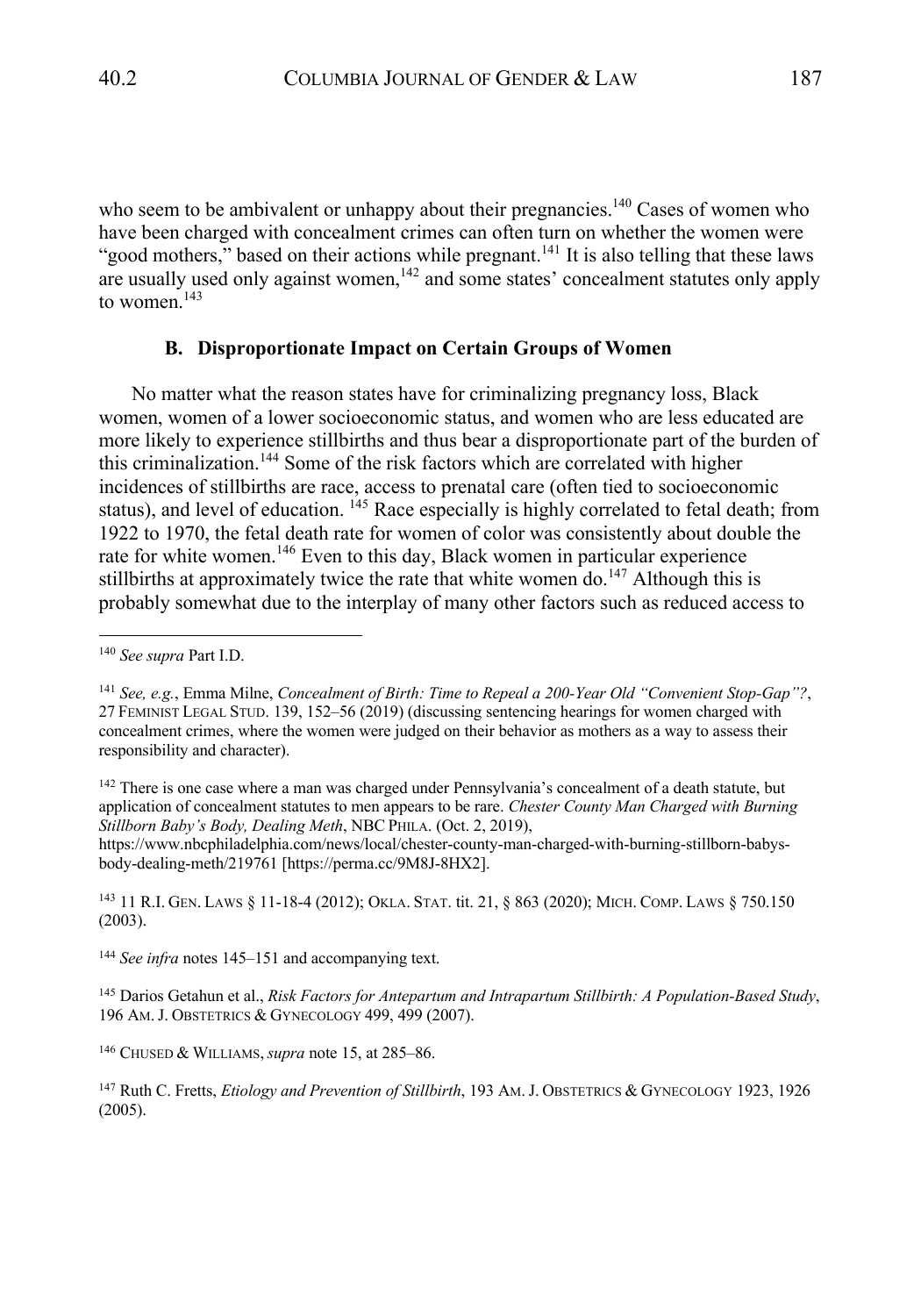healthcare, <sup>148</sup> a study found a significant disparity in fetal death rates between Black and white women even when the women accessed prenatal care.<sup>149</sup> Regardless of race, lack of prenatal care is associated with significantly higher rates of stillbirth, especially during the gestation period of thirty to thirty-two weeks.<sup>150</sup> Having less than a high school education is yet another risk factor for stillbirth.<sup>151</sup> If the laws criminalizing pregnancy

loss are equally applied to all women who experience pregnancy loss, then groups that have higher stillbirth rates will bear a greater burden.

Women of color and women of lower socioeconomic status not only suffer a higher number of miscarriages and stillbirths, but prosecutors may also be using their discretion to disproportionately apply criminal laws to these women due to biases and stereotypes. Black women in particular have long suffered from assumptions that they are sexually wanton, careless towards their children, or welfare queens who purposely get pregnant in order to take advantage of taxpayers.152 Poor women have also been assumed to be lazy "degenerates" who are the cause of their own misfortunes.<sup>153</sup> These stereotypes may lead to doctors reporting certain types of women to law enforcement based on the assumption that they have committed a crime,  $154$  and they may lead law enforcement and prosecutors to presume guilt when looking at a woman's actions.

<sup>150</sup> *Id.*

<sup>151</sup> Ruth E. Little & Clarice R. Weinberg, *Risk Factors for Antepartum and Intrapartum Stillbirth*, 137 AM.J. EPIDEMIOLOGY 1177, 1180 (1993).

<sup>152</sup> Dorothy Roberts, *Punishing Drug Addicts Who Have Babies: Women of Color, Equality, and the Right of Privacy*, 104 HARV. L. REV. 1419, 1436–44 (1991).

<sup>153</sup> Martha L. Fineman, *Images of Mothers in Poverty Discourses*, 1991 DUKE L.J. 274, 283–85 (discussing the stigma against poor single mothers due to the implication that they choose to be poor and pass on a "culture of poverty").

<sup>154</sup> Paltrow & Flavin, *supra* note 7, at 327 ("Hospital-based health care providers and social workers appear more likely to disclose information about patients of color.").

<sup>148</sup> *Id.*

<sup>149</sup> Anthony M. Vintzileos et al., *Prenatal Care and Black-White Fetal Death Disparity in the United States: Heterogeneity by High-Risk Conditions*, 99 AM.J. OBSTETRICS & GYNECOLOGY 483, 485 (2002) (explaining that "although the benefit of prenatal care in reducing fetal death in blacks and whites was of a similar magnitude for most high-risk conditions, the overall disparity in fetal death rates between blacks and whites persisted even in the presence of prenatal care (4.2 versus 2.4 per 1000, respectively)").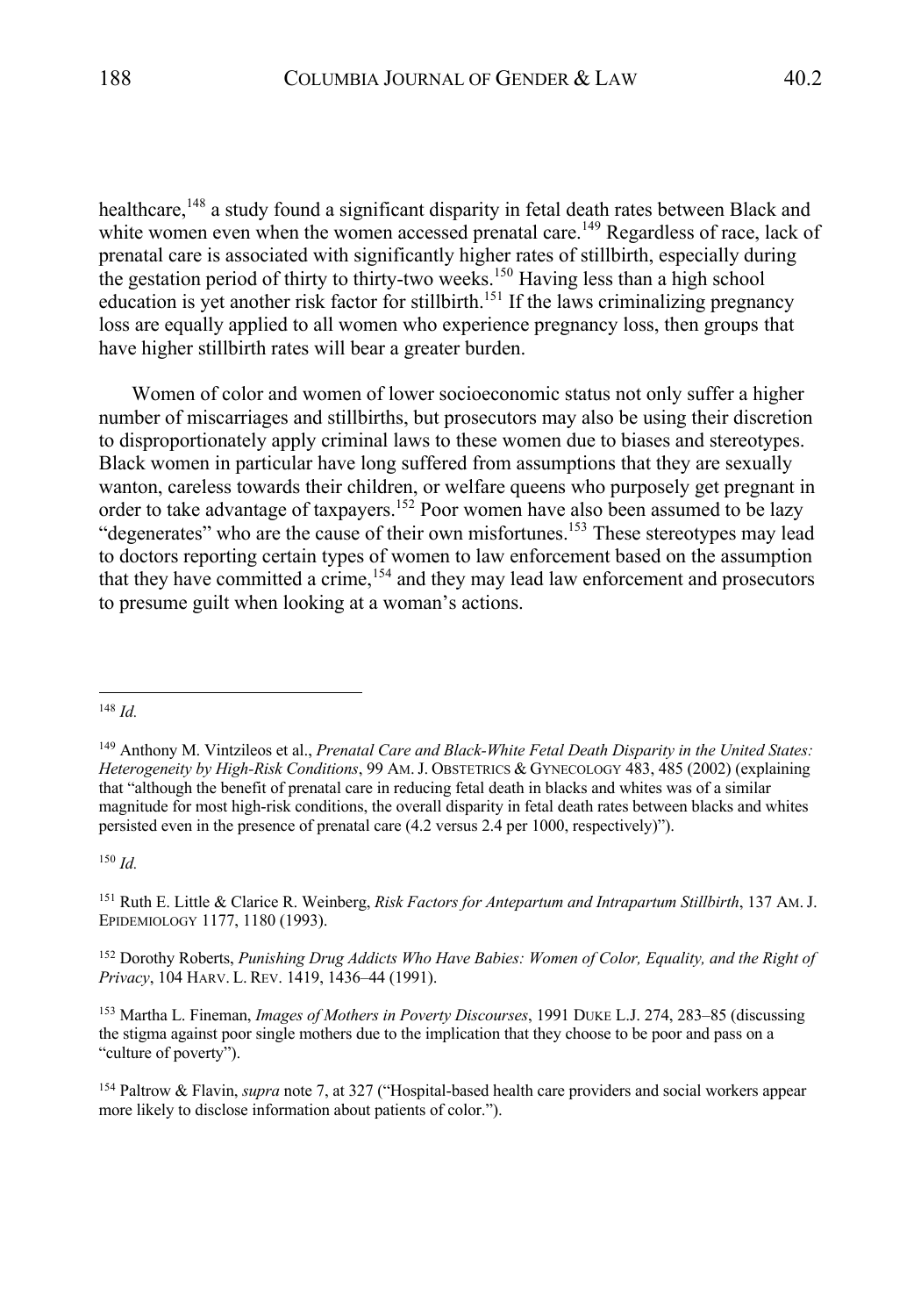This possibility of disproportionate impact is borne out when looking at data on state action against women based on their pregnancy. A study of women whose pregnancy or pregnancy loss was the basis of an attempted or actual arrest, detention, or forced intervention found glaring patterns in the type of women charged.<sup>155</sup> Fifty-two percent of the women charged were Black, with particularly large racial disparities in certain states.<sup>156</sup> In Florida, where only fifteen percent of the population is Black, about threefourths of these cases were brought against Black women.<sup>157</sup> This is a clear disproportionate application of the law based on race. And about seventy-one percent of all the women charged were likely economically disadvantaged because they qualified for indigent defense.<sup>158</sup>

Another study looked at cases of unassisted birth, where the result was either a stillbirth or a baby which died shortly after birth and the mother disposed of the remains.<sup>159</sup> The study found a large difference in the punishment meted out, a difference which was based on law enforcement and the public's perception of the women.<sup>160</sup> Young, privileged, white women were perceived as good people who made a youthful mistake which they could learn from and were usually given light punishments like probation.<sup>161</sup> Older women, women of color, and low-income women were perceived as inherently bad people and bad mothers who could not change, and they received far harsher sentences as a result.<sup>162</sup> These are normative judgments that anyone might make—but when they are made by law enforcement officials or prosecutors, these judgments can lead to presumptions of guilt and disproportionate prosecutions of certain groups of women.

<sup>157</sup> *Id.*

<sup>158</sup> *Id.* at 311.

<sup>159</sup> Nancy Ehrenreich, *Colonization of the Womb*, 43 DUKE L.J. 492, 517–19 (1993).

<sup>160</sup> *Id.*

<sup>161</sup> *Id.* (discussing how these women were perceived by law enforcement and the public as "good girls gone bad" or suffering from "criminal warped innocence").

<sup>162</sup> For instance, Sarah Berkeley, a twenty-eight-year-old woman on public assistance who had not known she was pregnant, was arrested after giving birth on the toilet. Her boyfriend called 9-1-1 as soon as they realized she was giving birth, and testing showed that the fetus was stillborn. She was charged with child endangerment and neglect of a dependent person. She received twenty years in prison. *See id.*

<sup>155</sup> *Id.* at 310–12.

<sup>156</sup> *Id.* at 312.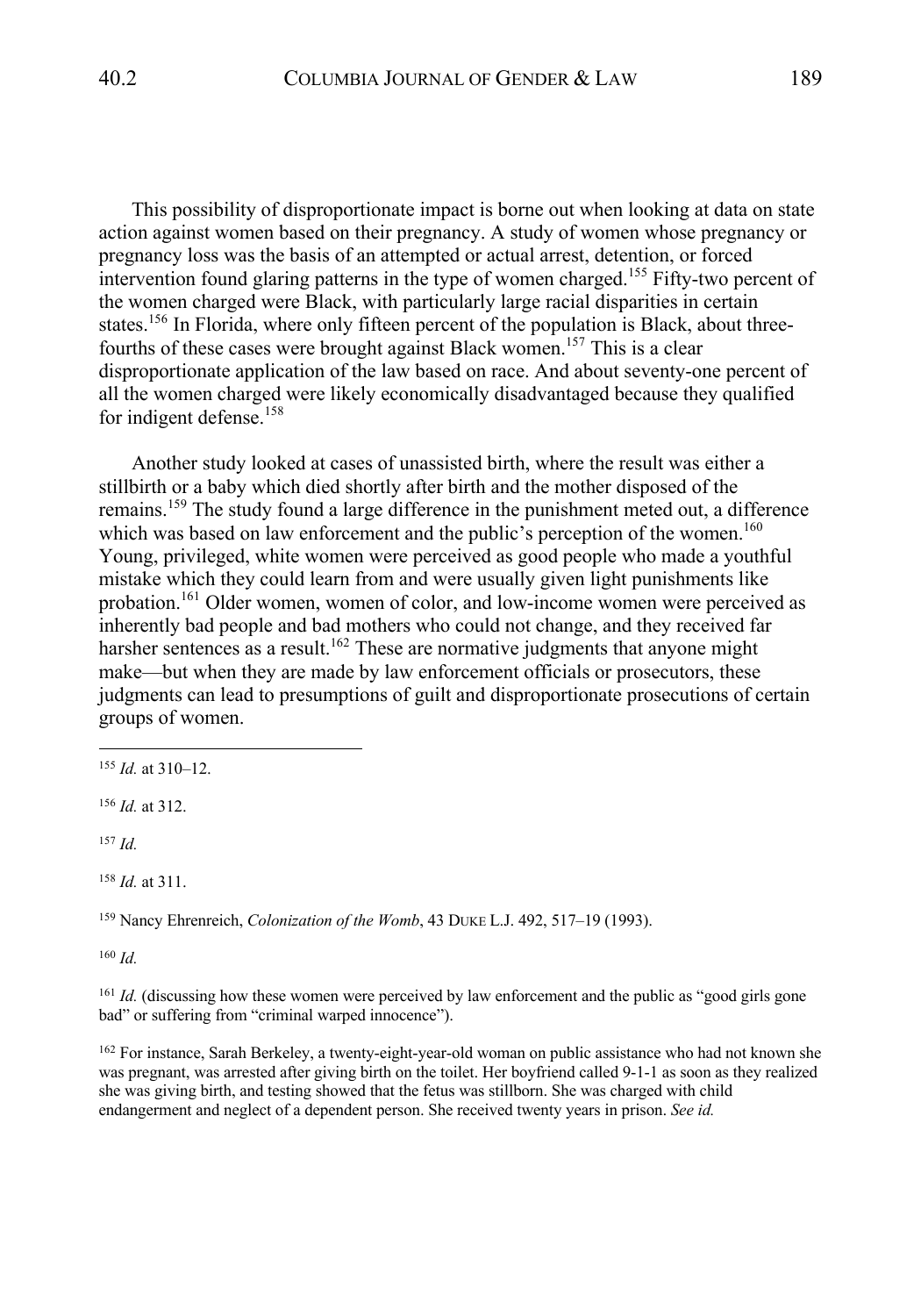#### **C. Implications of Fetal Personhood Ideas**

All groups of women may be vulnerable to prosecution when ideas of fetal personhood take root in society. Charging women with concealment crimes or abuse of a corpse after pregnancy loss can advance ideas of the fetus as a person with the same constitutional rights as a pregnant woman. Justice Blackmun, writing for the majority in *Roe v. Wade*, declined to give the fetus the rights of a constitutional person and rejected the idea that a post-viability fetus has rights independent of the pregnant woman who is carrying it.<sup>163</sup> As he noted, "[i]f this suggestion of [fetal] personhood is established ... the fetus' right to life would be guaranteed specifically by the [Fourteenth] Amendment."<sup>164</sup> Still, there has been a wave of attempts to secure the rights of the fetus as a separate person.<sup>165</sup> Some of these attempts have been unsuccessful. For instance, activists advocated for a never-adopted constitutional amendment which would include the unborn as "persons" under the Fourteenth Amendment.<sup>166</sup> Groups in Colorado, Mississippi, and Oklahoma tried to pass ballot measures which would have given full legal rights to fertilized eggs, although those measures all ultimately failed after being rejected by voters.<sup>167</sup> However, the fetal personhood movement has had some successes

<sup>166</sup> Glen A. Halva-Neubauer & Sara L. Zeigler, *Promoting Fetal Personhood: The Rhetorical and Legislative Strategies of the Pro-Life Movement After* Planned Parenthood v. Casey, 22 FEMINIST FORMATIONS 101, 102 (2019).

167 Jason Salzman, *Colorado's 'Personhood' Amendment Defeated by Wide Margin*, REWIRE NEWS (Nov. 5, 2014), https://rewire.news/article/2014/11/05/colorados-personhood-amendment-defeated-wide-margin [https://perma.cc/PB23-MHVF] (discussing Amendment 67, rejected by voters, which would have changed the definition of a "person" in Colorado's criminal code to include fetuses and would have likely allowed prosecutors to criminally charge women for recklessness or abuse if they lost their pregnancy); Rich Phillips, *Mississippi Voters Reject Anti-Abortion Initiative*, CNN (Nov. 9, 2011),

https://www.cnn.com/2011/11/09/politics/mississippi-election/index.html [https://perma.cc/23CZ-LXUX] (discussing Amendment 26, rejected by voters, which would have defined life in Mississippi law as starting at conception and would have banned abortions, forms of birth control which work after an egg has been fertilized, and even in vitro fertilization techniques which result in the destruction of fertilized eggs); Steve Olafson, *Oklahoma Court Rejects Ballot Initiative on "Personhood*,*"* REUTERS (Apr. 30, 2012), https://www.reuters.com/article/us-usa-abortion-personhood/oklahoma-court-rejects-ballot-initiative-onpersonhood-idUSBRE84000H20120501 [https://perma.cc/4UAA-RS64] (discussing how a failed Oklahoma

<sup>163</sup> Roe v. Wade, 410 U.S. 113, 158 (1973).

<sup>164</sup> *Id.* at 156–57.

<sup>165</sup> *See, e.g.*, ALA. CODE § 13A-6-1 (2020); KAN. STAT. ANN. § 21-5419 (2020); MISS. CODE ANN. § 97-3-37 (2020).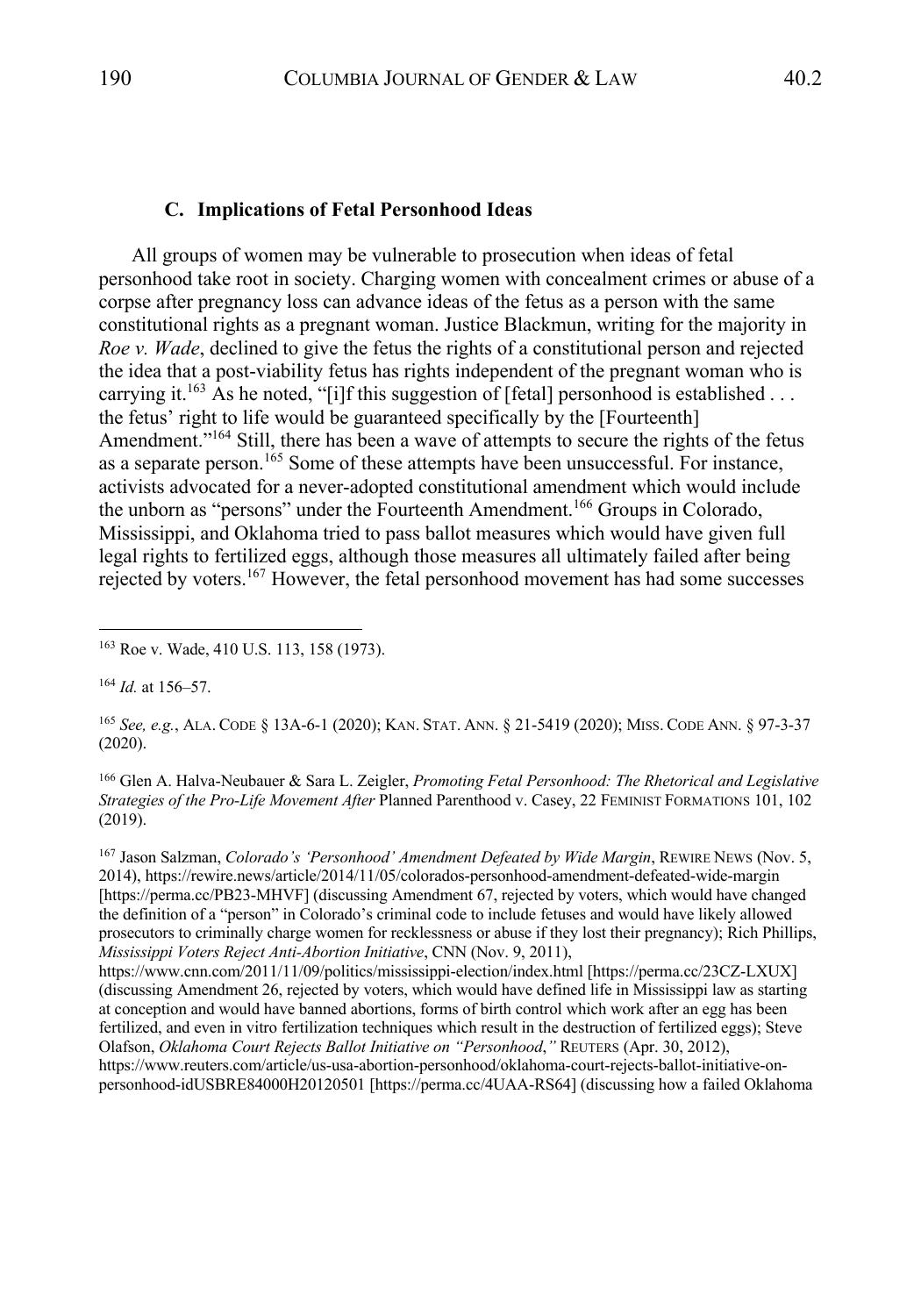in changing laws. Congress passed the Unborn Victims of Violence Act in 2004, which recognized embryos and fetuses as legal victims when they were injured during a crime of violence.<sup>168</sup> States also adopted fetal personhood language. Kansas, for instance, defines an "unborn child" as a living human organism at any stage from fertilization to birth, and also clarifies that for the purpose of some laws, "human being" and "person" also refer to "unborn children"—essentially stating that a fertilized zygote has many of the same legal protections as an adult human being.<sup>169</sup> In Georgia, embryos now have "rights and responsibilities under state law."170 These personhood laws are part of a concerted push to undermine women's reproductive rights.<sup>171</sup> The sponsor of North Dakota's personhood amendment admitted as much when asked about her bill; she explained "[w]e are intending that it be a direct challenge to *Roe v. Wade*, since Scalia said that the Supreme Court is waiting for states to raise a case."<sup>172</sup>

But personhood ideas can take root in more subtle ways as well. By charging women with crimes like concealing a birth, concealing a death, or abuse of a corpse, prosecutors are invoking statutes that were meant to protect newborn children, not unborn fetuses.<sup>173</sup> Rather than working to help women who have gone through a traumatic experience, the state is focusing its efforts on protecting the fetuses those women once carried. This

<sup>169</sup> KAN. STAT. ANN. § 21-5419 (2020).

<sup>170</sup> Press Release, Christian News Wire, Georgia Legislature Passes Nation's First Embryo Adoption Law (Apr. 3, 2009), http://www.christiannewswire.com/news/630359951.html [https://perma.cc/Q2BD-R9K6].

<sup>171</sup> Jonathan F. Will, *Beyond Abortion: Why the Personhood Movement Implicates Reproductive Choice*, 39 AM.J.L. & MED. 573, 596 (2013) ("[P]ersonhood proponents openly condemned IUDs, emergency contraception, and RU-486, since each of these are thought to be effective after the sperm has penetrated the egg, either by preventing successful implantation of the fertilized ovum, or by causing the pregnancy to terminate after implantation has occurred. Up for debate was the intended (or potential) impact of personhood on hormonal contraceptives that are used by many women in the United States.").

<sup>172</sup> Laura Bassett, *North Dakota Personhood Measure Passes State Senate*, HUFFINGTON POST (Feb. 7, 2013), http://www.huffingtonpost.com/2013/02/07/north-dakota-personhood\_n\_2640380.html [https://perma.cc/UFG6-4CWM]. A state senator who has championed South Carolina's Personhood Act has expressed a similar motivation. Grace Guarnieri, *South Carolina 'Personhood Act' that Could Ban Abortions Aims to Overturn* Roe v. Wade, NEWSWEEK (Feb. 21, 2018), https://www.newsweek.com/south-carolinapersonhood-act-abortions-815131 [https://perma.cc/A82K-RUZV].

<sup>173</sup> *See supra* Parts I.A.1 and I.B.

amendment, which would have defined life as beginning at the time of conception and would have defined an embryo as a human being, was struck down by the state supreme court as unconstitutional).

<sup>168</sup> Unborn Victims of Violence Act of 2004, Pub. L. No. 108-212, 118 Stat. 568.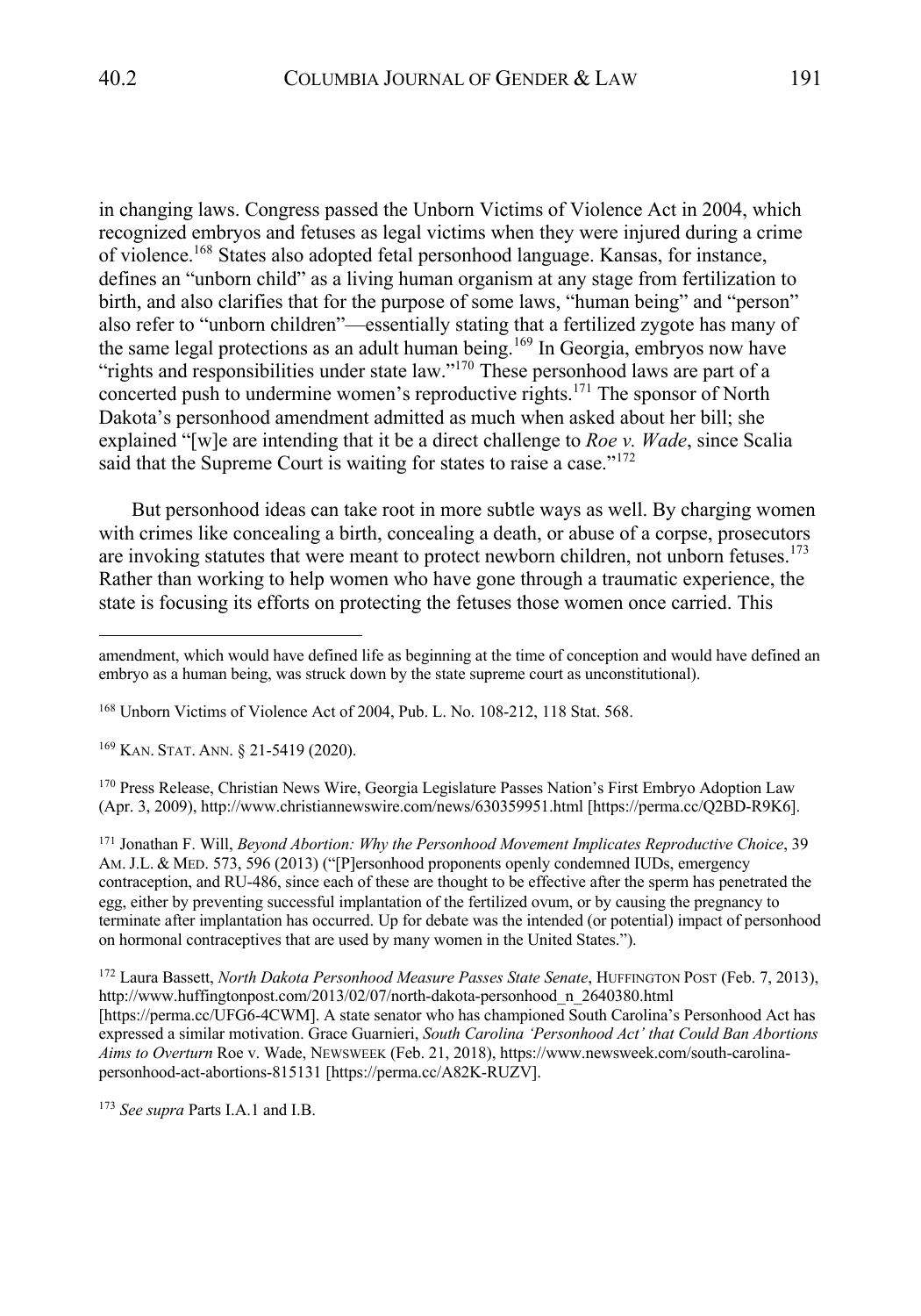protection of the fetus over the woman has the effect of transforming cultural practices around how we think about fetuses and the rights of pregnant women. When the state begins to treat fetuses like people, society begins to consider them to be people with full constitutional rights.<sup>174</sup> This mirrors the tactics employed by pro-life groups, who attempt to connect abortion to murder by using images designed to create an association between fetuses and happy smiling babies. 175

This shift in cultural perceptions and legal language towards fetuses can have widereaching consequences. The most obvious implication is an erosion of abortion rights. But there could also be legal consequences for pregnant women if their fetuses have the same rights as them. For instance, a woman who engages in actions that cause pregnancy loss, even if those actions are unintentional, could be charged with murder.<sup>176</sup> A woman could be criminally liable simply because she wore heels and fell, ate something that made her ill, or smoked a cigarette and later experienced pregnancy loss.<sup>177</sup> Fetal protection laws can also threaten women's ability to participate in the workforce if their work involves any activity that could be considered risky.<sup>178</sup> These laws would also likely necessitate that the state investigate every pregnancy loss in order to fully ensure that it was not "caused" by the woman in some way.<sup>179</sup> This type of fetal protection framework

<sup>175</sup> The anti-abortion group Feminists for Life, for instance, created a poster featuring a "wide-eyed, white infant hooded in a towel and looking straight into the camera" in order to sway public opinion against abortion. *See* Halva-Neubauer & Zeigler, *supra* note 166, at 109.

<sup>176</sup> Valena Elizabeth Beety, *Mississippi Initiative 26: Personhood and the Criminalization of Intentional and Unintentional Acts by Pregnant Women*, 81 MISS. L.J. 55, 58 (2011).

<sup>177</sup> *Id.* at 61 ("Even if unintentionally harming her unborn child, a mother could be charged with depraved heart murder if she smokes and has a miscarriage or stillbirth, because that unborn child is now a citizen. The same could occur for a range of habits, conditions, actions, or inactions that might cause harm to the unborn child, thus criminalizing the behavior of mothers.").

<sup>178</sup> Linda C. Fentiman, *The New "Fetal Protection": The Wrong Answer to the Crisis of Inadequate Health Care for Women and Children*, 84 DENV. U.L. REV. 537, 540 (2006).

<sup>179</sup> After Georgia passed a personhood measure, some speculated the measure would allow prosecutors to interrogate any woman who experienced a miscarriage in order to determine if she could be held criminally responsible for the miscarriage. Mark Joseph Stern, *Georgia Just Criminalized Abortion. Women Who* 

<sup>&</sup>lt;sup>174</sup> Jeannie Suk Gersen, *How Fetal Personhood Emerged as the Next Stage of the Abortion Wars*, NEW YORKER (June 5, 2019), https://www.newyorker.com/news/our-columnists/how-fetal-personhood-emergedas-the-next-stage-of-the-abortion-wars [https://perma.cc/5UCZ-XHUC] (noting that a state law regulating the disposal of fetal remains "transform[s] cultural practices surrounding the treatment of fetuses, through gestures that suggest they are person-like entities, and point[s] at their rights").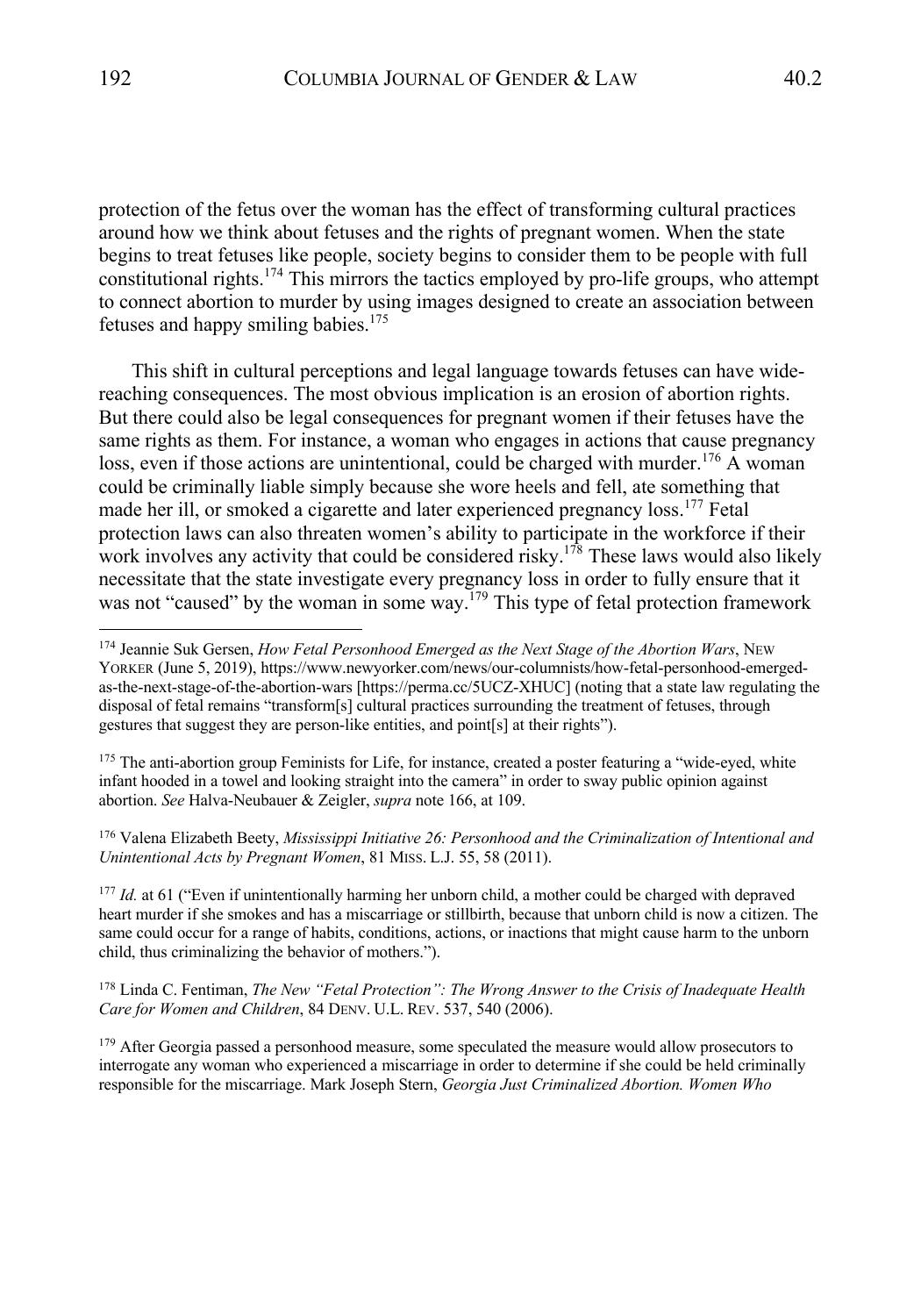is already in place in some areas. In El Salvador, women who experience pregnancy loss are immediately under criminal suspicion.<sup>180</sup> The Utah legislature passed the Criminal Homicide and Abortion Revisions Act in 2010, which includes provisions to punish pregnant women who "knowingly" commit an act that could result in miscarriage.<sup>181</sup> Laws such as these put the state in the position of balancing the rights of the fetus and the woman, as well as determining whose rights gets precedence when they conflict. This is a slippery slope towards complete state regulation of pregnant women, from what they eat to what kinds of jobs they work, all in the name of fetal protection.

#### **D. Abortion and the Rise of Telemedicine**

Ideas of fetal personhood are intimately tied to the erosion of abortion rights. As discussed in Part II.A, concealment and abuse of a corpse statutes may be used by the state to punish "bad mothers" for their socially undesirable behaviors.<sup>182</sup> Choosing to terminate a pregnancy is the ultimate rejection of motherhood and femininity; women who do so are thought of as the worst of "bad mothers."<sup>183</sup> Women who seek out abortions are, therefore, vulnerable to criminal prosecution under these statutes, which can be used as a backdoor to punish women for, or deter them from, obtaining an abortion which would otherwise be legal.

Since the Supreme Court ruled in *Roe v. Wade* that the United States Constitution protects a woman's right to terminate her pregnancy before the point that the state's

<sup>182</sup> *See supra* Part II.A.

*Terminate Their Pregnancies Would Receive Life in Prison.*, SLATE (May 7, 2019), https://slate.com/newsand-politics/2019/05/hb-481-georgia-law-criminalizes-abortion-subjects-women-to-life-in-prison.html [https://perma.cc/42DT-33XZ]. Similar concerns were expressed when Colorado attempted to pass a personhood state constitutional amendment. *See* Salzman, *supra* note 167.

<sup>180</sup> Elisabeth Malkin, *They Were Jailed for Miscarriages. Now, Campaign Aims to End Abortion Ban.*, N.Y. TIMES (Apr. 9, 2018), https://www.nytimes.com/2018/04/09/world/americas/el-salvador-abortion.html [https://perma.cc/HTJ3-NM4E].

<sup>181</sup> 2010 Utah Laws 149, 150.

<sup>183</sup> Abrams, *supra* note 130, at 180 (discussing how bad mothers are those who act "in ways that reject the inevitability of maternal bonds. Thus, a woman who terminates a pregnancy or becomes a surrogate is by definition a bad mother. The bad mother manifests two similar moral failings common to perceptions of abortion and surrogacy. First, by rejecting her maternal role she abandons her child. Second, a bad mother is one who puts personal concerns before motherhood.").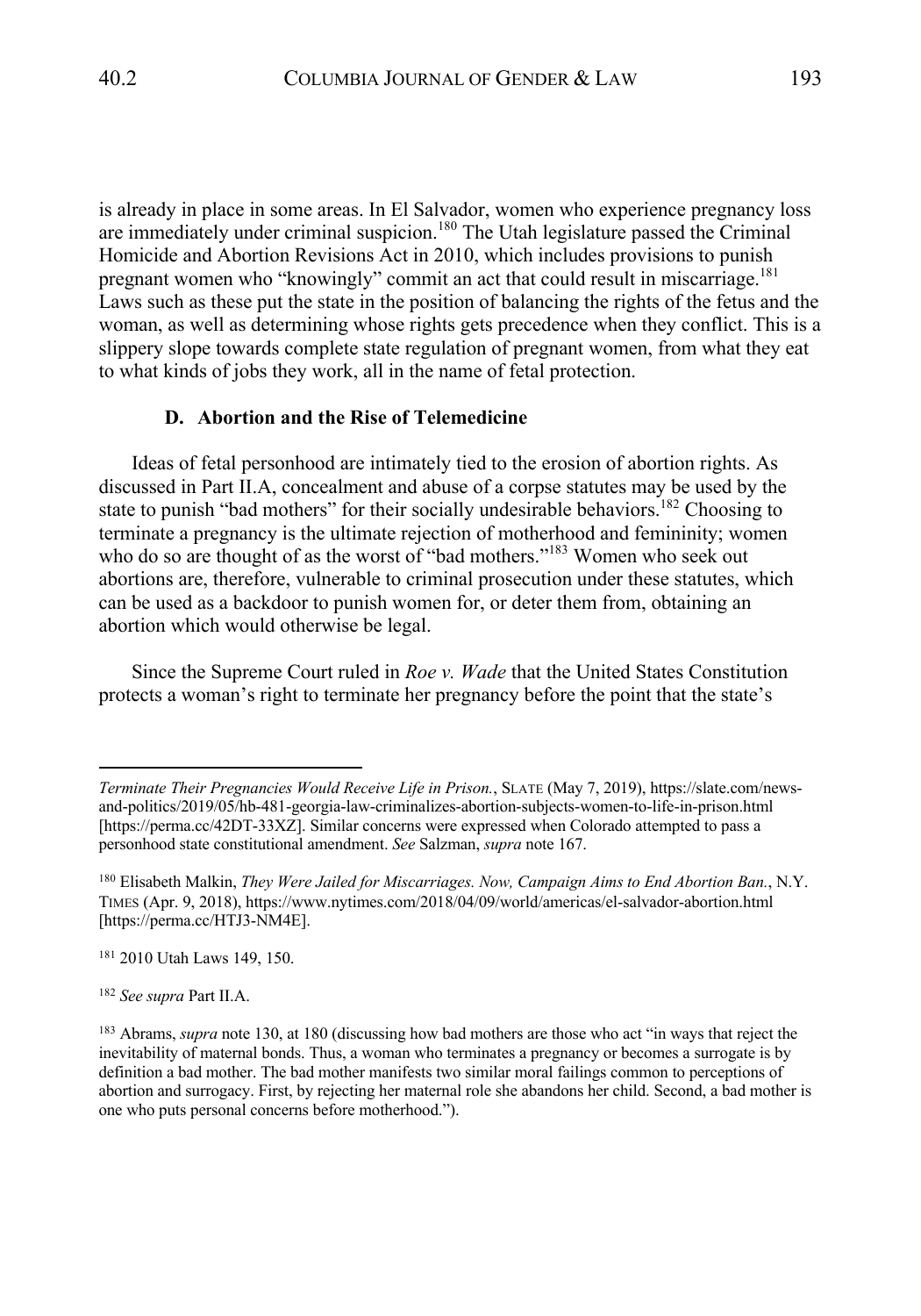interest in the potential life of the unborn becomes compelling,  $184$  state governments have been attempting to restrict women's access to abortion. Forty-three states prohibit abortions after a certain time period unless certain exceptions are met.<sup>185</sup> The Supreme Court deemed such restrictions on abortion constitutional in *Planned Parenthood v. Casey*, as long as the restrictions do not place an undue burden on women seeking an abortion.186 States have enacted legislation mandating counseling before abortions, waiting periods before abortions, that abortions after certain time periods must be performed in a hospital, and other forms of restrictions.187 Louisiana, for instance, criminalizes the distribution of any drug, potion, instrument, or article for the purpose of inducing an abortion.<sup>188</sup> However, some states with laws restricting abortion have prohibitions on bringing criminal charges against women who experience the death of their fetus in utero.<sup>189</sup>

One form of abortion is "medication abortion," the use of drugs that can induce an abortion until the tenth week of gestation.<sup>190</sup> The most common method is the use of two medications—the first blocks progesterone, a hormone required for pregnancy, while the second, taken twenty-four to forty-eight hours later, empties the uterus in a manner

<sup>186</sup> Planned Parenthood of Se. Pa. v. Casey, 505 U.S. 833, 879 (1992).

<sup>187</sup> *Id.* at 880–82.

<sup>188</sup> LA. STAT. ANN. § 14:88 (2020).

<sup>184</sup> Roe v. Wade, 410 U.S. 113, 163 (1973) ("[F]or the period of pregnancy prior to this 'compelling' point, the attending physician, in consultation with his patient, is free to determine, without regulation by the State, that, in his medical judgment, the patient's pregnancy should be terminated. If that decision is reached, the judgment may be effectuated by an abortion free of interference by the State. With respect to the State's important and legitimate interest in potential life, the 'compelling' point is at viability.").

<sup>185</sup> *An Overview of Abortion Laws*, GUTTMACHER INST., https://www.guttmacher.org/statepolicy/explore/overview-abortion-laws [https://perma.cc/22VD-24E8].

<sup>189</sup> *See, e.g.*, ARK. CODE ANN. § 5-61-102(c) (2012) ("Nothing in this section shall be construed to allow the charging or conviction of a woman with any criminal offense in the death of her own unborn child in utero."); *see also* LA. STAT. ANN. § 14:87(E)(2) (2020) ("This penalty shall not apply to the female who has an abortion."). *But see* IDAHO CODE § 18-606 (2020) (allowing state to charge any woman "who knowingly submits to an abortion or solicits of another, for herself, the production of an abortion, or who purposely terminates her own pregnancy otherwise than by a live birth").

<sup>190</sup> *The Availability and Use of Medication Abortion*, KAISER FAM. FOUND. (June 8, 2020), https://www.kff.org/womens-health-policy/fact-sheet/the-availability-and-use-of-medication-abortion/ [https://perma.cc/2TF4-4WGH].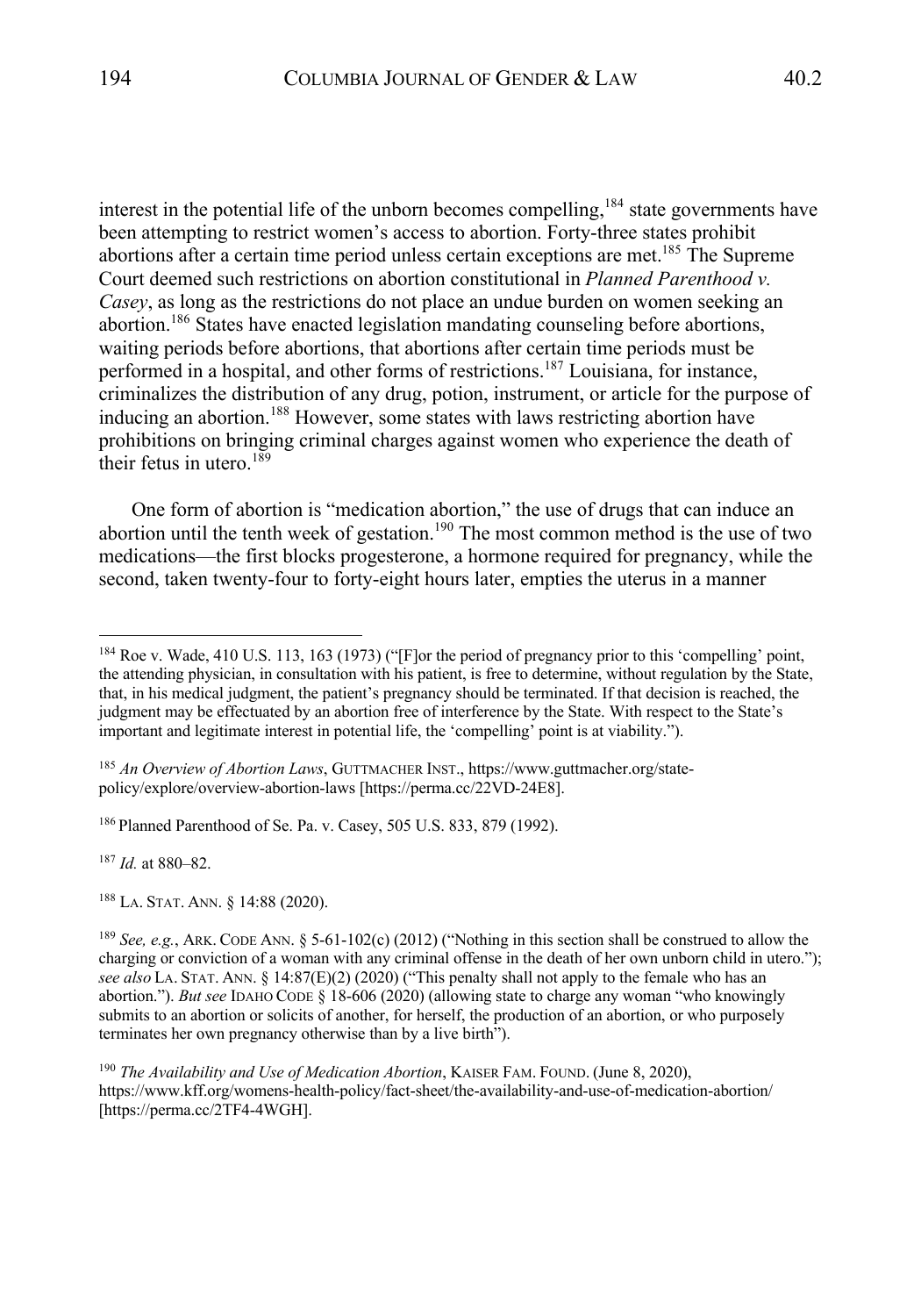similar to an early miscarriage.<sup>191</sup> In 2017, thirty-nine percent of all abortions in the United States involved the use of medication abortion to induce pregnancy loss.<sup>192</sup> Likely due to its growing popularity, some states are working to place limitations on medication abortion procedures. For instance, as of October 2020, thirty-two states require that the clinician providing a medication abortion be a physician, and nineteen states have laws that require the clinician providing a medication abortion be physically present during the procedure.<sup>193</sup> In Iowa, these restrictions were found to be unconstitutional because they placed an undue burden on women seeking an abortion and served to effectively ban the telemedicine provision of abortion medication.<sup>194</sup>

Medication abortion can be provided through telemedicine, which is the use of teleconferencing or other technology to get medical care remotely from a physician or nurse.<sup>195</sup> More than half of U.S. hospitals use some form of telemedicine, and private insurance records show that use of telemedicine has grown rapidly in the last decade.<sup>196</sup> Due to the coronavirus pandemic, rules requiring medical providers and patients to be located in the same location have been relaxed, resulting in a large expansion in telemedicine.<sup>197</sup> The spread of telemedicine is especially important for women because it has the potential to greatly expand and improve access to abortion care, especially in

<sup>194</sup> Planned Parenthood of the Heartland, Inc. v. Iowa Bd. of Med., 865 N.W.2d 252, 253–54 (Iowa 2015).

<sup>195</sup> *Telemedicine to Improve Access to Abortion Care*, ADVANCING NEW STANDARDS IN REPROD. HEALTH, https://www.ansirh.org/research/telemedicine-improve-access-abortion-care [https://perma.cc/QJE4-5WFA].

<sup>196</sup> *Improving Access to Abortion via Telehealth*, GUTTMACHER INST. (May 16, 2019), https://www.guttmacher.org/gpr/2019/05/improving-access-abortion-telehealth [https://perma.cc/JZA4- EQWJ].

<sup>191</sup> *Id.*

<sup>192</sup> Rachel K. Jones et al., *Abortion Incidence and Service Availability in the United States, 2017*, GUTTMACHER INST. (Sept. 2019), https://www.guttmacher.org/report/abortion-incidence-service-availabilityus-2017 [https://perma.cc/KQ8T-X5C8].

<sup>193</sup> *Medication Abortion*, GUTTMACHER INST., https://www.guttmacher.org/state-policy/explore/medicationabortion [https://perma.cc/H4F4-C4ZS].

<sup>197</sup> *See* Jane E. Brody, *A Pandemic Benefit: The Expansion of Telemedicine*, N.Y. TIMES (May 11, 2020), https://www.nytimes.com/2020/05/11/well/live/coronavirus-telemedicine-telehealth.html [https://perma.cc/2ZUF-AYAW]; *see also* Anna Louise Sussman, *Could Coronavirus Make Telemedicine Abortion the New Normal?*, ELLE (May 19, 2020), https://www.elle.com/life-love/a32335002/telemedicineabortion-coronavirus/ [https://perma.cc/284V-FJMU].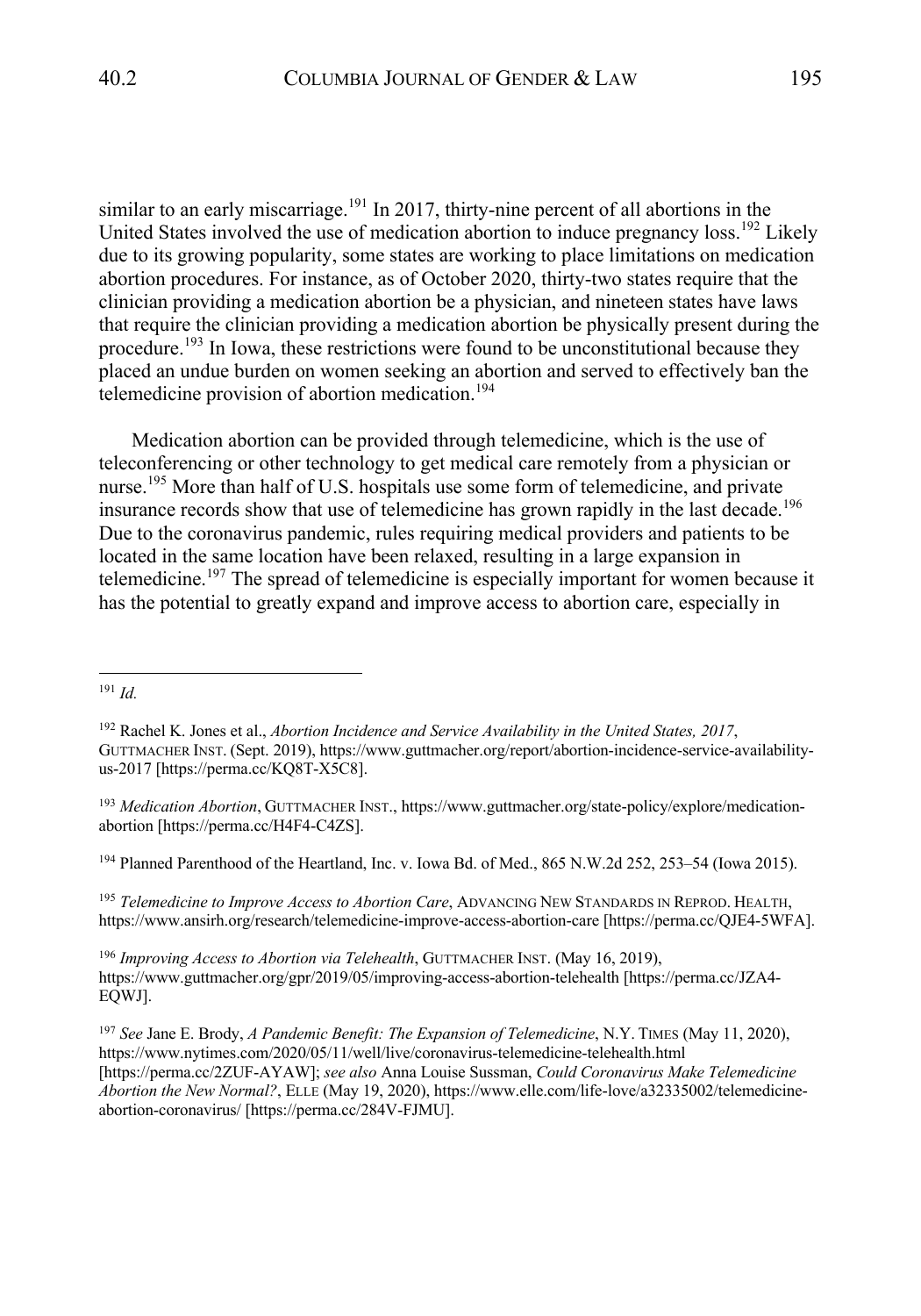rural areas.<sup>198</sup> In 2017, thirty-eight percent of women aged fifteen to forty-four lived in a county in the United States that lacked a clinic facility that provided abortion care.<sup>199</sup> In fact, in 2010, more than ten million women lived in counties without a single obstetrician-gynecologist to provide any form of reproductive healthcare, and the demand for these services was forecasted to grow by  $2020$ .<sup>200</sup> In addition to this lack of providers, women also face financial, transportation, legal, or other barriers that prevent them from accessing an abortion provider. $^{201}$ 

These factors have led to the growing popularity of telemedicine abortions. Planned Parenthood now offers prescriptions for medication abortion pills through telemedicine in at least ten states, and other abortion providers are following suit.<sup>202</sup> One organization, which provides abortion pills through telemedicine, had 37,000 patients contact the organization in a little over a year.<sup>203</sup> It is likely that women facing obstacles in acquiring abortions—or those who prefer a self-managed abortion—will increasingly turn to pills acquired online to induce abortion; $^{204}$  in this way, telemedicine will increase abortion access to women in those states that have successfully driven out most of their abortion

<sup>198</sup> *Id.*

 $^{200}$  Am. Coll. of Obstetricians & Gynecologists, Comm. on Healthcare for Underserved Women, COMMITTEE OPINION NO. 586, at 2 (2014), https://www.acog.org/-

/media/project/acog/acogorg/clinical/files/committee-opinion/articles/2014/02/health-disparities-in-ruralwomen.pdf [https://perma.cc/Z2CH-NR68] ("By 2010, 49% of the 3,143 U.S. counties [home to 10.1 million women, or 8.2% of all women], lacked an obstetrician-gynecologist. These predominantly rural counties exist in all states, but are particularly prevalent in the central and mountain west states."); Timothy M. Dall et al., *Estimated Demand for Women's Health Services by 2020*, 22 J. WOMEN'S HEALTH 643, 645 (2013) (stating that "overall patient demand for ob-gyn services in the United States is forecast to grow by 6% between 2010 and 2020").

<sup>201</sup> Ushma D. Upadhyay & Daniel Grossman, *Telemedicine for Medication Abortion*, 100 CONTRACEPTION 351, 351 (2019).

<sup>202</sup> *Improving Access to Abortion via Telehealth*,*supra* note 196.

<sup>203</sup> According to its founder, Aid Access shipped 7,000 abortion pills in a year. Irin Carmon, *Abortion After the Clinic*, CUT (Nov. 11, 2019), https://www.thecut.com/2019/11/future-abortion-accessamerica.html#\_ga=2.245128838.2057903244.1573613445-1736965012.1567467828 [https://perma.cc/SKZ4-ENZ4].

<sup>199</sup> Jones et al., *supra* note 192.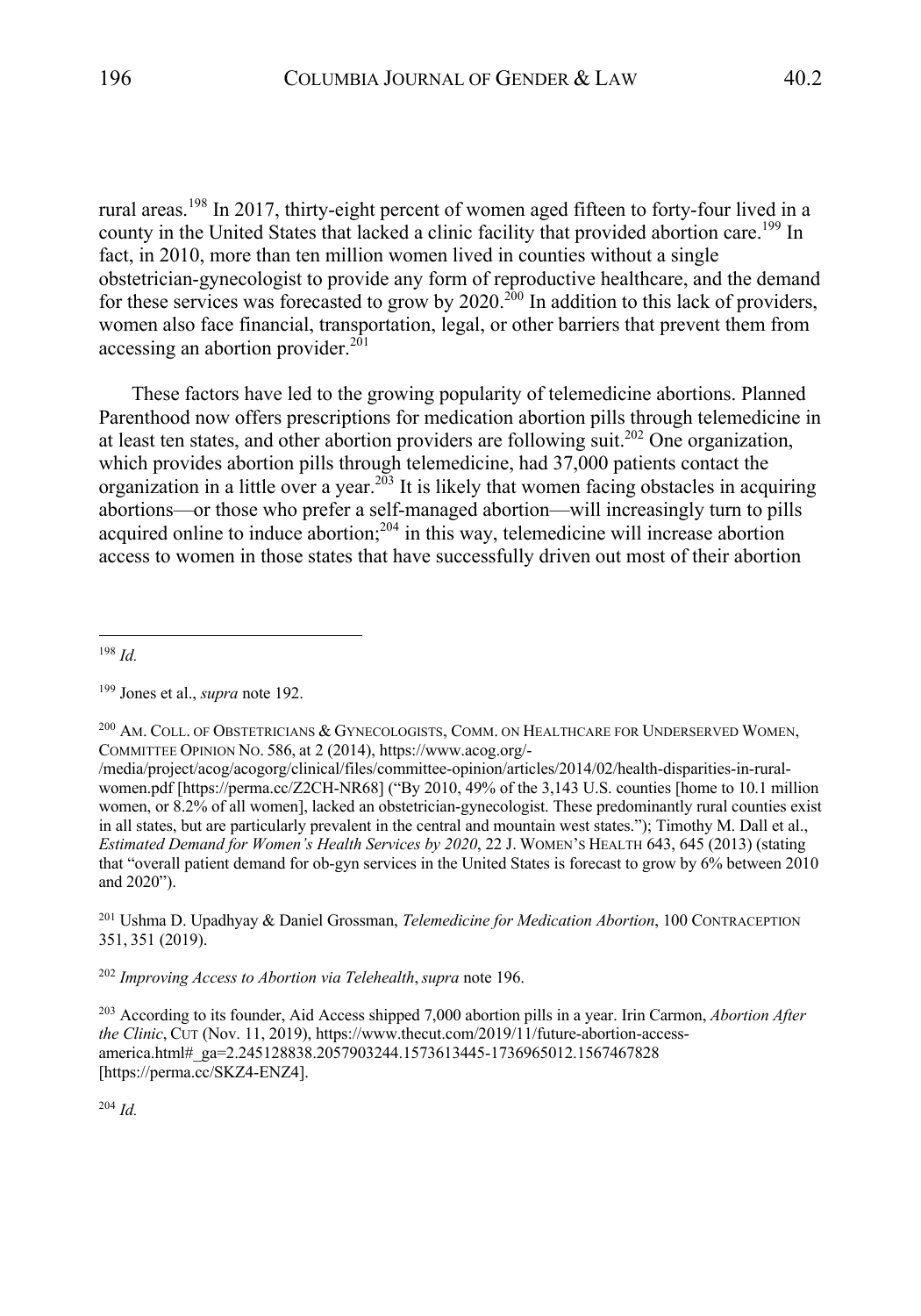providers through restrictive regulations.<sup>205</sup> Unfortunately, while use of telemedicine has increased significantly during the coronavirus pandemic, access to medication abortion through telemedicine has not been similarly expanded due to a multitude of regulations. The Food and Drug Administration (FDA), for instance, places limitations on receiving abortion medication by mail.<sup>206</sup> One way around this restriction is through use of the TelAbortion research program, which has a special arrangement with the FDA that allows it to continue operating.207 The program involves medical professionals first consulting with women through teleconferencing, mailing the abortion medications to the patients, and then performing follow-ups. <sup>208</sup> However, seventeen states regulate telemedicine abortion,<sup>209</sup> and any woman in those states would have to travel to another state without restrictions to take part in the videoconference consultation and to pick up the medication.<sup>210</sup> Researchers and healthcare providers in two locations have also created a protocol that allows patients to determine eligibility for abortion medication via telehealth and take the pills at home.<sup>211</sup> But since the pills must be picked up from the clinic, this method is only accessible to a small number of women.<sup>212</sup>

<sup>206</sup> Amrutha Ramaswamy et al., *Medication Abortion and Telemedicine: Innovations and Barriers During the COVID-19 Emergency*, KAISER FAM. FOUND. (June 8, 2020), https://www.kff.org/policy-watch/medicationabortion-telemedicine-innovations-and-barriers-during-the-covid-19-emergency [https://perma.cc/LWL6- X3DD].

<sup>207</sup> Pam Belluck, *Abortion by Telemedicine: A Growing Option as Access to Clinics Wanes*, N.Y. TIMES (Apr. 28, 2020), https://www.nytimes.com/2020/04/28/health/telabortion-abortion-telemedicine.html [https://perma.cc/5LPP-V7TZ].

<sup>208</sup> *Id.*

<sup>209</sup> *Improving Access to Abortion via Telehealth*,*supra* note 196.

<sup>&</sup>lt;sup>205</sup> For example, in Kentucky, every abortion facility must enter into a written agreement with a hospital and an ambulance service. KY. REV. STAT. ANN. § 216B.0435 (West 2020). In South Dakota, any licensed abortion facility must comply with regulations regarding personnel, sanitation, and quality assurance. S.D. CODIFIED LAWS § 34-23A-51 (2020). Regulations in South Dakota also dictate the size, floor surface, and lighting for facilities. S.D. ADMIN. R. 44:67:05:02 (2020). In Mississippi, Department of Health regulations specify that abortion facilities must be in an "attractive location," that doors must be at least three feet wide, and that no part of the facility can be rented or leased for another purpose. 15-016 MISS. CODE R. §§ 044.31.1–44.31.12 (LexisNexis 2020). These states each contained only one abortion clinic as of 2017, a decrease from previous years. *See* Jones et al., *supra* note 192.

<sup>210</sup> Belluck, *supra* note 207.

<sup>211</sup> Ramaswamy, *supra* note 206.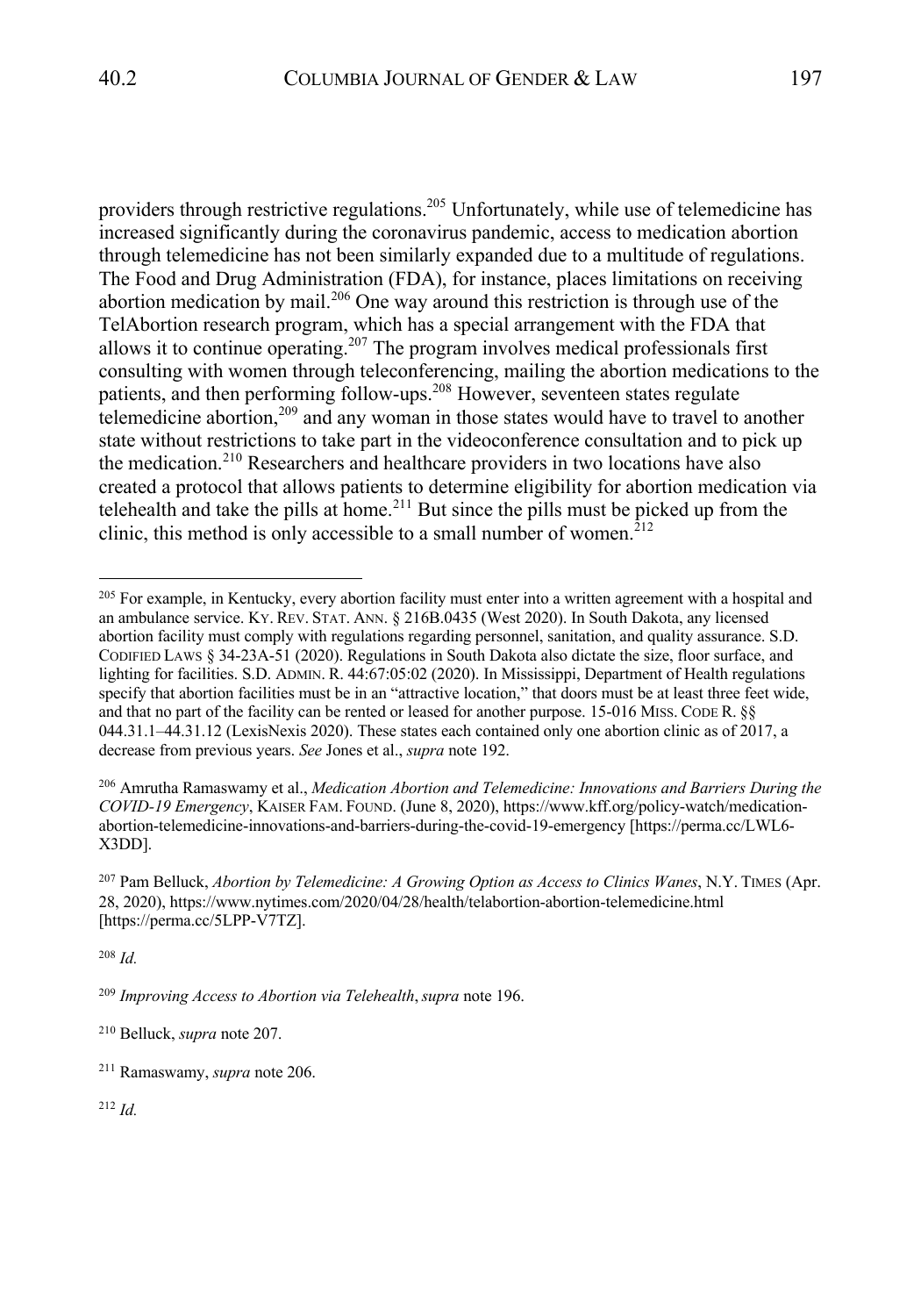States have been taking action to stop women from using telemedicine methods in hopes of controlling women's exercise of their reproductive rights. For instance, a woman was sentenced to nine to eighteen months in jail for helping her teenage daughter order abortion pills online.213 Another woman was arrested in Georgia after taking medication abortion pills she ordered online that induced a stillbirth.<sup>214</sup> This attempt was eventually unsuccessful; the state was later forced to release her because she had not broken any Georgia laws related to terminating her pregnancy.215 States which do not have statutes allowing them to directly prosecute women for this method of abortion may increasingly rely on statutes they do have, such as those criminalizing concealment of a birth or abuse of a corpse, as a way to deter women from ending their own pregnancies. After all, women who take advantage of telemedicine to procure medication abortions will likely choose to take the medication in the comfort of their own home, rather than in a medical setting,  $2^{16}$  and may be left with the confusing responsibility of reporting and properly disposing of the remains.

The case studies in Part I.D show that women can and do get arrested for concealment or abuse of a corpse after experiencing pregnancy loss at home, even if they later take the remains to the hospital.<sup>217</sup> As discussed in Part I.A.1, many state concealment laws do not specify the amount of time women have to report their

<sup>214</sup> Jenny Jarvie, *Murder Charge Dropped Against Georgia Woman Who Took Pills for Abortion*, L.A. TIMES (June 10, 2015), https://www.latimes.com/nation/la-na-abortion-murder-20150611-story.html.

<sup>215</sup> *Id.* States do have laws which would criminalize self-inducing an abortion from pills ordered online. In Indiana, Purvi Patel was found guilty of feticide through illegally inducing her own abortion. The state found text messages where Patel discussed buying abortion pills online. The prosecutor said that under the state law, an unsuccessful attempt to end a pregnancy could be classified as feticide. Emily Bazelon, *Purvi Patel Could Be Just the Beginning*, N.Y. TIMES (Apr. 1, 2015),

https://www.nytimes.com/2015/04/01/magazine/purvi-patel-could-be-just-the-beginning.html [https://perma.cc/4VK9-VDYA].

<sup>216</sup> Carmon, *supra* note 203 (quoting Jill Adams, executive director of the nonprofit If/When/How: Lawyering for Reproductive Justice, as saying, "People throughout the world, including here in the U.S., have been since the dawn of time ending their own pregnancies. . . . And since the advent of abortion pills, they've been doing it safely and more effectively. It's no longer the Chicken Little narrative, where if you pass restrictions, clinics will close, people will be forced to take matters into their own hands, and its certain death and destruction from there. Instead, abortion will become even less accessible, and some people will self-manage abortion and most of them will be perfectly fine.").

<sup>217</sup> *See supra* Part I.D.

<sup>213</sup> Emily Bazelon, *A Mother in Jail for Helping Her Daughter Have an Abortion*, N.Y. TIMES MAG. (Sept. 22, 2014), https://www.nytimes.com/2014/09/22/magazine/a-mother-in-jail-for-helping-her-daughter-havean-abortion.html [https://perma.cc/U32U-634M].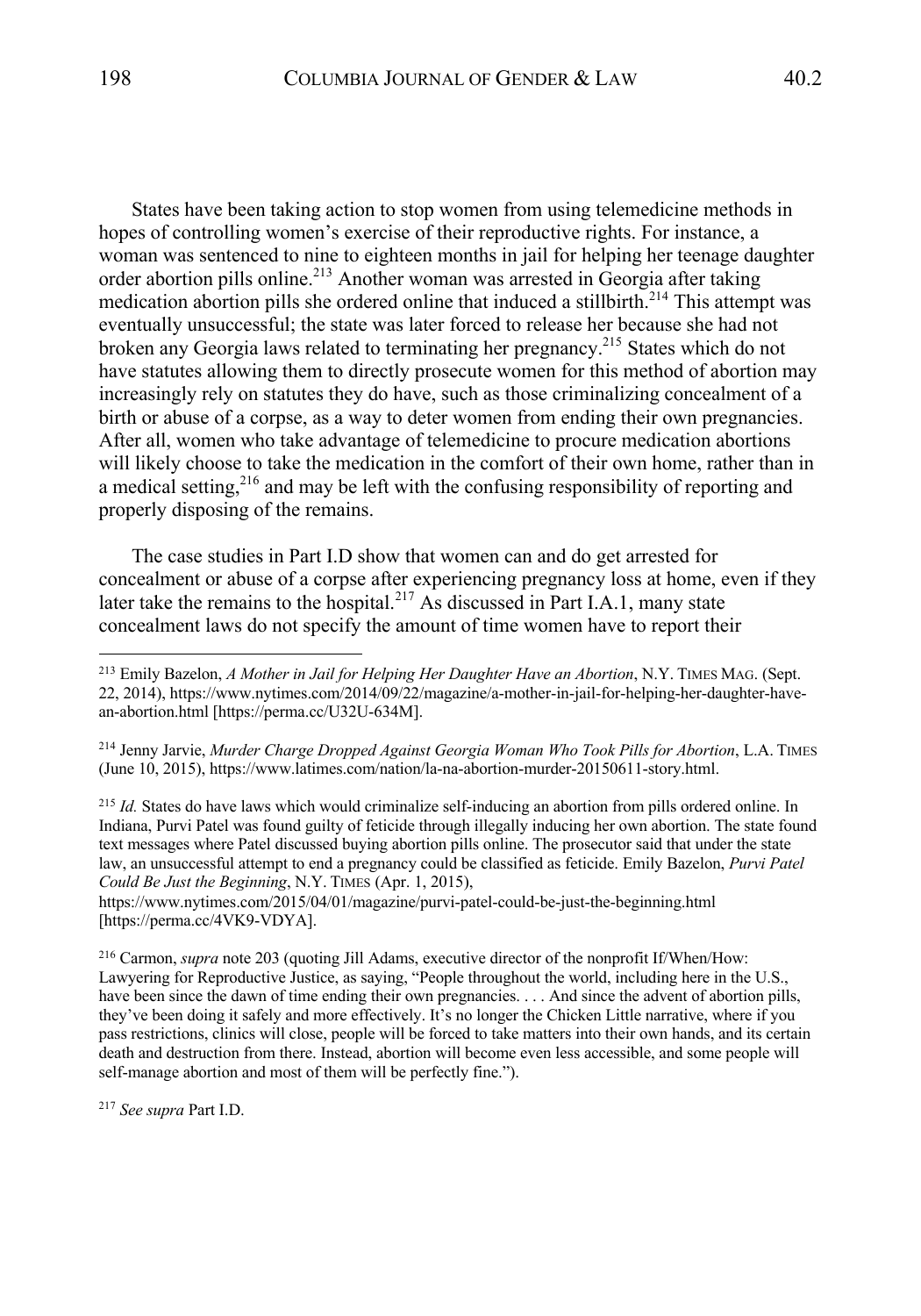pregnancy loss (or who to report to) before they can be charged with a crime.<sup>218</sup> As a result, women who take medications at home to induce an abortion could be criminally liable for concealment of a birth or death under these vague statutes. Even if a woman tries to report her pregnancy loss in order to comply with state law, pregnancy loss before twenty weeks may just look like tissue and fluid rather than an identifiable corpse.<sup>219</sup> The Massachusetts statute criminalizing concealment of a death of a child, for instance, only requires that the "issue" be born out of wedlock. The statute does not specify how old the issue must be before the requirement applies and does not require any intent to hide the manner in which the issue died.<sup>220</sup> The state could easily argue that this law applies to a woman who took doctor-prescribed medication abortion pills in her first trimester of pregnancy without immediately reporting her pregnancy loss.

Similarly, the state could criminally charge a woman with abuse of a corpse for disposing of the remains of her abortion rather than taking them to a hospital, even if she was unaware of any requirement to do so.<sup>221</sup> Even if states do not use these statutes to specifically target women who choose to end their pregnancy with medication obtained through telemedicine, the existence of these previous cases can function as a deterrent. While women might have been previously unaware of state laws regulating their conduct after pregnancy loss, attention to the possibility of criminalization grows as the number of high-profile arrests increases. And as awareness grows about women who have been arrested for natural or medication-induced miscarriage or stillbirth, pregnant women may be dissuaded from using medication to induce abortion.<sup>222</sup> In this way, states can erode abortion rights and discourage the use of abortion services without even directly regulating abortion.

<sup>220</sup> MASS. GEN. LAWS ch. 272, § 22 (2020).

<sup>221</sup> See, for example, the case of Michelle Greenup, discussed *supra* at notes 99–104 and accompanying text.

<sup>222</sup> For instance, Jennifer Whalen's arrest was written about in an article in *The New York Times Magazine* which received nearly 800 comments online. As this case and others like it get media attention, awareness grows about the legal risks women are taking on when choosing a self-managed abortion. *See* Bazelon, *supra* note 213.

<sup>218</sup> *See supra* Part I.A.1.

<sup>219</sup> *What Does a Miscarriage Look Like?*, HEALTHLINE (Mar. 27, 2019),

https://www.healthline.com/health/pregnancy/what-does-a-miscarriage-look-like [https://perma.cc/X9QT-8B44] (stating that miscarriage symptoms may include bleeding and the passage of tissue, fluid, or other products).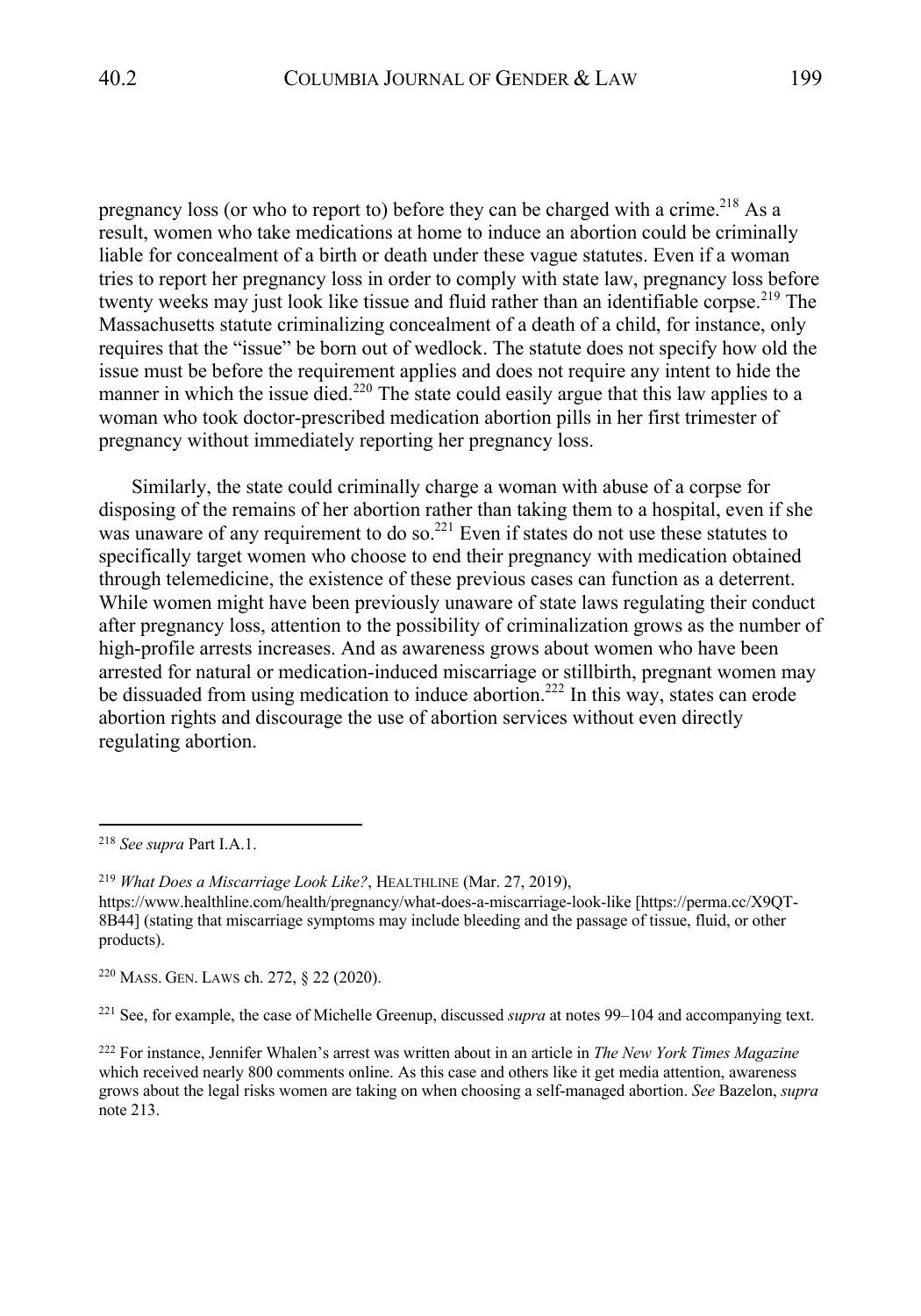#### **III. A Way Forward**

Given the possible repercussions on women's rights and the burden on individual women when concealment and abuse of a corpse statutes are used to criminalize pregnancy loss, states should find another avenue to address their concerns. As this Part argues, a modernization of state laws or a paradigm shift to a public health framework each presents a viable alternative to criminal prosecution. Part III.A discusses how state statutes can be modified, while Part III.B discusses how increased education and access to medical care can reduce pregnancy loss and ensure that women who suffer pregnancy loss do not act in a way that might make them criminally liable.

## **A. Updating the Legal Framework**

Current state concealment statutes are flawed and should be updated to reflect modern realities and concerns. At a minimum, states should clarify reporting requirements for stillbirths and miscarriages. As Part I.A.2 discusses, many state laws criminalizing the concealment of births or deaths are not explicit on what actions a woman can take after experiencing pregnancy loss so that she is not criminally liable.<sup>223</sup> An ideal clarification would include information on what triggers a reporting requirement, who is required to report, to whom they are required to report, and the time period they have to report the pregnancy loss. States should also follow the Supreme Court's logic in *Lambert v. California*, which held that it is a violation of due process to criminally prosecute someone for failing to register when she was unaware of her registration duty.224 Similarly, states should not criminally prosecute women for failing to report their stillbirths if they are unaware of this duty.

States could alternatively follow Virginia's lead and clarify that these statutes do not apply to women who have experienced pregnancy  $loss.<sup>225</sup>$  As discussed previously, these statutes are largely obsolete due to modern medical testing and are based on sexist and

<sup>223</sup> *See supra* Part I.A.2.

<sup>&</sup>lt;sup>224</sup> In this case, a woman was arrested for violating a Los Angeles ordinance which required felons to register if they were staying in the city for more than five days. She argued that she was not aware of the ordinance and it would be a violation of due process to penalize her. The Court ruled that not knowing about a law can be a defense if the law punishes an omission and the offense was malum prohibitum. Lambert v. California, 355 U.S. 225, 229 (1957).

<sup>225</sup> *See* Opinion Letter No. 18-023 from Mark Herring, *supra* note 33.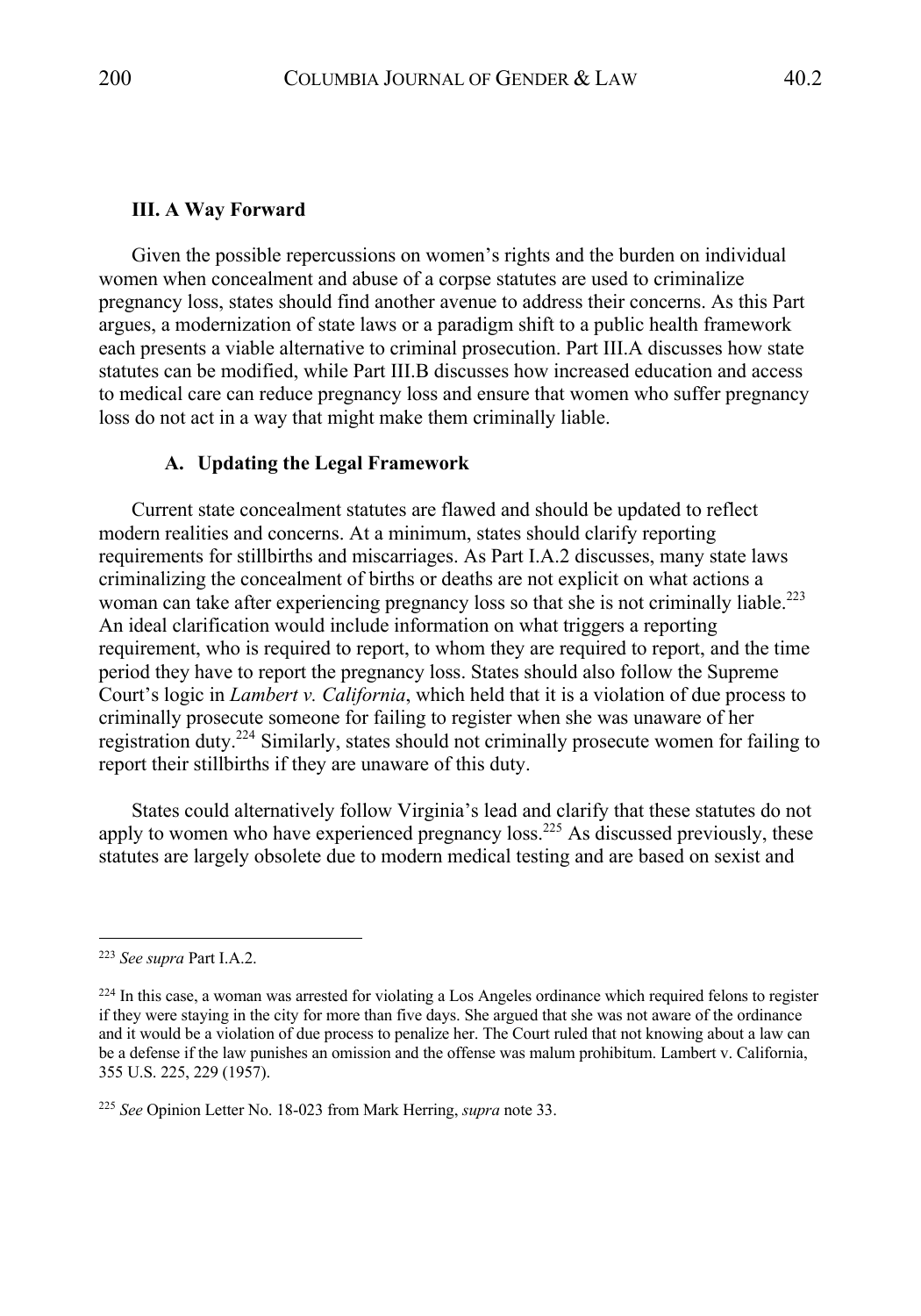old-fashioned assumptions about women.<sup>226</sup> Anne Bynum's case demonstrates that women can be charged with these crimes after a natural pregnancy loss, even if they seek out medical help and are forthcoming with their doctors.<sup> $227$ </sup> States may argue that these statutes are necessary to punish women who commit infanticide but are able to hide or destroy the remains well enough that the infanticide cannot be proved. However, statutes criminalizing abuse of a corpse can be used for this small subset of cases. For example, Brooke Skyler Richardson, who was suspected of infanticide and burning the corpse of her newborn, was acquitted of murder but convicted of gross abuse of a corpse.<sup>228</sup> But states should read abuse of a corpse statutes narrowly and require intent for gross mutilation. 229

Unfortunately, since concealment laws have been on the books for centuries, it appears that states have little impetus to change them. Women could try to force a change by challenging the constitutionality of the laws on equal protection grounds. Many state statutes only criminalize the actions of women, $^{230}$  including some that only criminalize the actions of unmarried women.<sup>231</sup> Under the Supreme Court's jurisprudence addressing sex discrimination, states would have to show that these laws are substantially related to an important government interest.<sup>232</sup> But even if these discriminatory statutes are overturned, there are plenty of other concealment statutes that are facially neutral and may withstand the court's scrutiny.233 A more immediate and comprehensive solution to this issue may be to look at it through a reproductive justice lens, focusing on supporting women and providing services so that they feel comfortable seeking out medical attention and don't feel like they need to conceal their pregnancies.

<sup>228</sup> Brittany Shammas & Meagan Flynn, *Teen Acquitted of Killing Her Baby Says She's 'Forever Sorry*,*'* WASH. POST (Sept. 13, 2019), https://www.washingtonpost.com/nation/2019/09/13/teen-said-she-buried-herstillborn-baby-backyard-after-prom-she-was-just-acquitted-murder/ [https://perma.cc/Y2B7-CUZG].

<sup>229</sup> *See supra* Part I.B.

<sup>230</sup> *See, e.g.*, OKLA. STAT. tit. 21, § 863 (2020); MICH. COMP. LAWS § 750.150 (2003).

<sup>231</sup> 11 R.I. GEN. LAWS § 11-18-4 (2012); MICH. COMP. LAWS § 750.150.

<sup>226</sup> *See supra* Parts I.A.1 and II.A.

<sup>227</sup> *See supra* Part I.D.

<sup>232</sup> United States v. Virginia, 518 U.S. 515, 533 (1996).

<sup>233</sup> *See, e.g.*, HAW. REV. STAT. § 709-901 (2020); NEV. REV. STAT. § 201.150 (2020).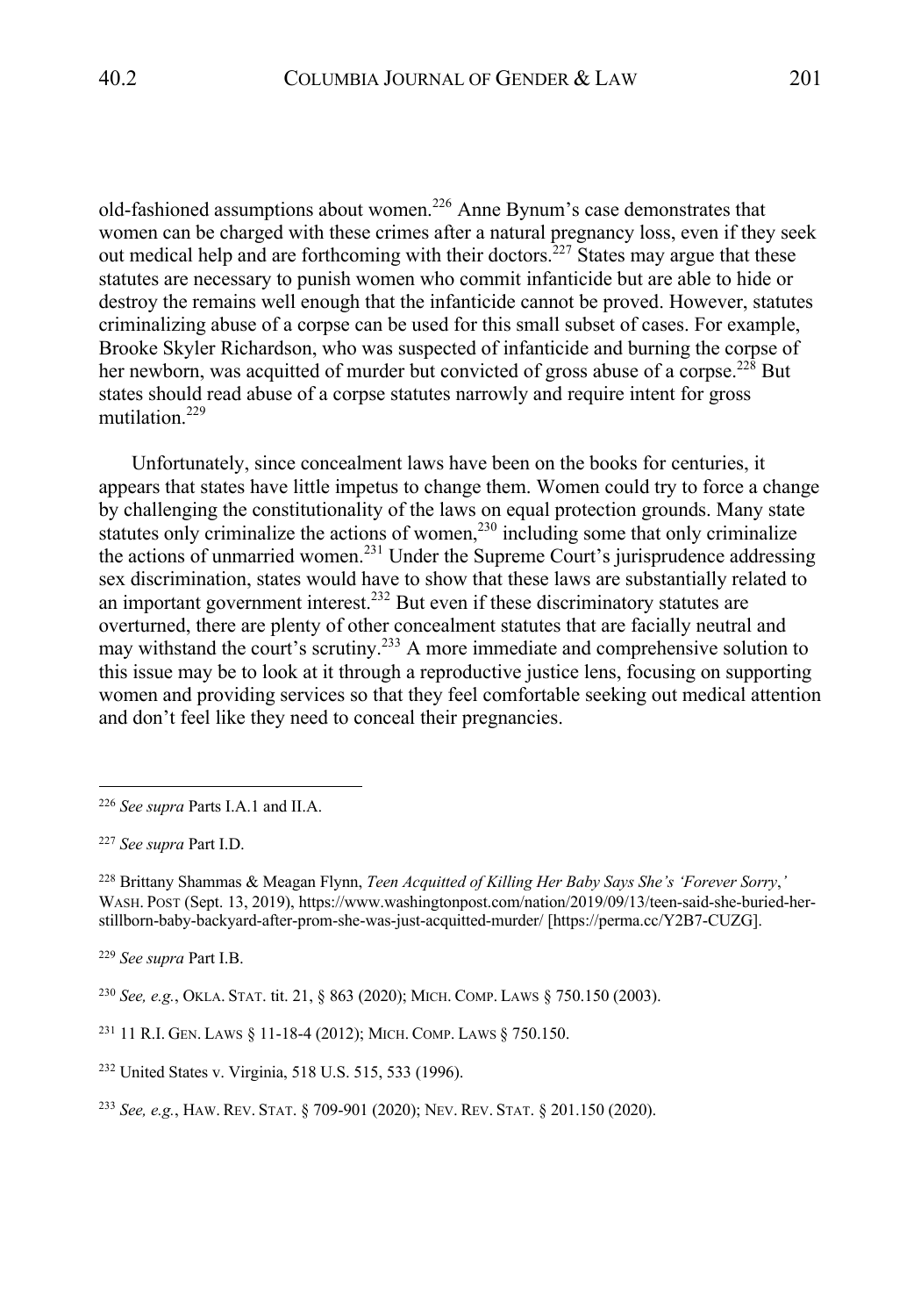#### **B. Shifting from Retribution to Reproductive Justice**

Because criminal punishment can often be counterproductive and inappropriate, the most successful solution might involve thinking outside of the structure of criminal law.<sup>234</sup> Since medical care during pregnancy and after pregnancy loss is in the best interests of both individual women and society as a whole, it is important to encourage women to seek out that care. Noted public health scholars Peter Old and Jonathan Montgomery argue that "enforcing social responsibility through the threat of punishment is . . . probably counterproductive. It alienates those with disease and discourages them from seeking medical help."235 From a public health perspective, it is better to provide access to voluntary health care measures rather than enforcing health through coercive action by the state, because this helps maintain individual dignity.<sup>236</sup> As discussed in Part II.B, criminalization of pregnancy loss is an issue that disproportionately affects women of color and women of lower socioeconomic status.<sup>237</sup> Women in these groups often are distrustful of the medical system,<sup>238</sup> and they may lack the means and education about their healthcare options to achieve self-determination in their reproductive decisions. These women are among the most vulnerable in our society because they are pregnant, lack access to resources, and are subject to a culture that judges them as bad mothers.<sup>239</sup> The fear of prosecution will only further isolate these women and foster greater distrust of the system. The best way to reach women may be through a reproductive justice framework—by supporting their right to maintain personal bodily autonomy, have children or not have children, and parent the children they have in safe and sustainable

<sup>237</sup> *See supra* Part II.B.

<sup>238</sup> Armstrong et al., *supra* note 73, at 1287.

<sup>234</sup> *See supra* Part I.D for case examples.

<sup>235</sup> Peter Old & Jonathan Montgomery, *Law, Coercion, and the Public Health*, 304 BRIT. MED.J. 891, 891 (1992) (discussing how effective disease control depends on working with those who are infected, rather than seeing the infected as the enemy).

<sup>&</sup>lt;sup>236</sup> Cherry, *supra* note 138, at 59 (discussing how "the value of dignity should be articulated by voluntariness, offering assistance and access to resources on a non-compulsory basis, not through the coercion of the criminal law").

<sup>239</sup> Cherry, *supra* note 138, at 56 ("Pregnant women who are depressed and suicidal, who are addicted to drugs and alcohol, and those who lack the resources to procure a legal abortion . . . are among the most vulnerable in American society. Not only are they female, and hence subject to a culture that devalues them as women and demonizes them as bad mothers, but they also are often poor and undereducated, and as a result, have few social resources available to them.").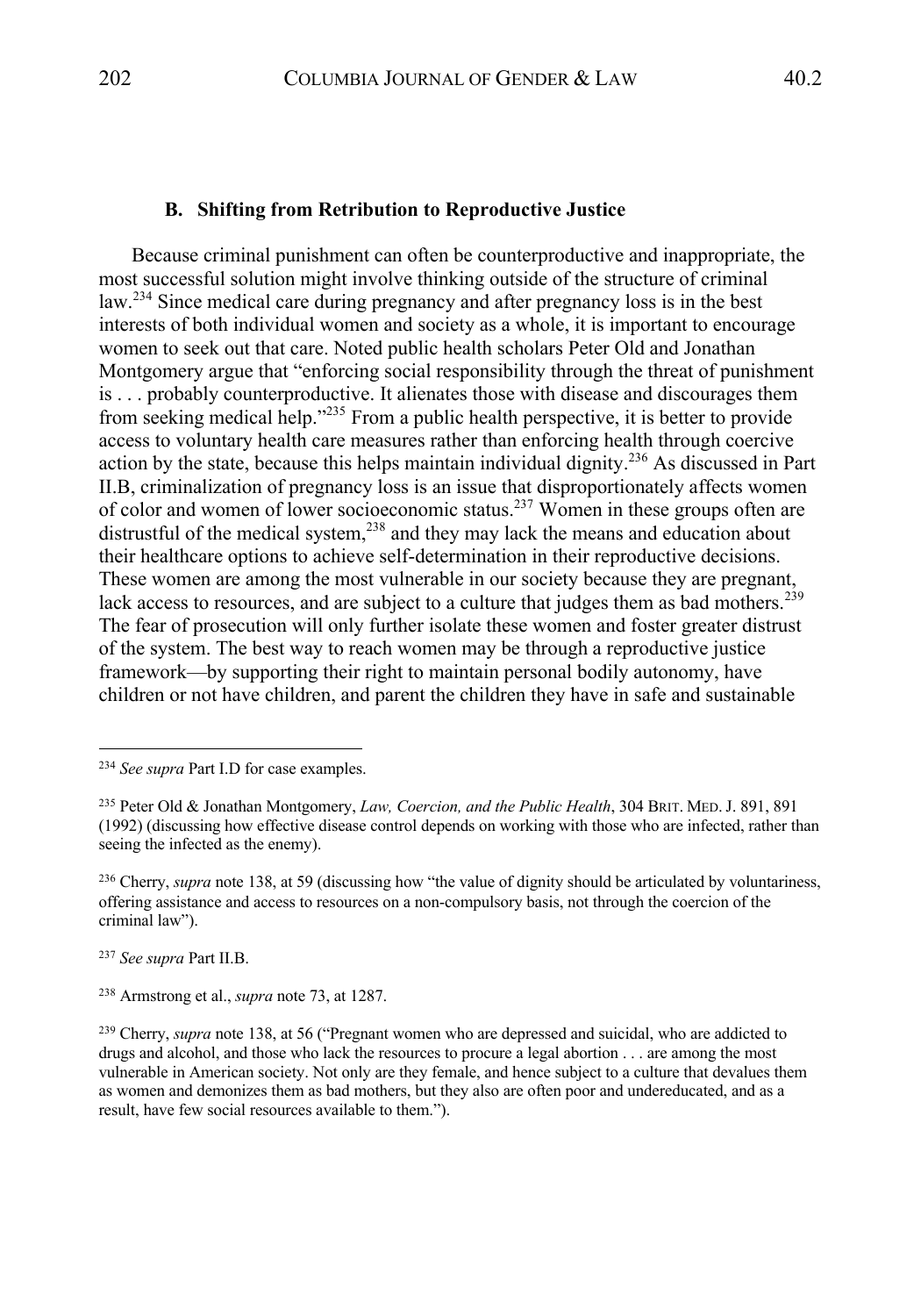communities.240 This can involve analyzing power systems and targeting interventions, such as education and increased health care access, on the most marginalized populations.

First, states can work to increase general awareness about pregnancy outcomes and what women should do when they experience pregnancy loss. State departments of health can spearhead public information campaigns, although it may also be helpful to coordinate with the CDC.<sup>241</sup> An effective campaign would be evidence-based and draw on mass media campaign principles to educate women about the risk factors and warning signs of pregnancy loss and when to seek medical intervention or report their fetal death.<sup>242</sup> These campaigns should be part of an integrated approach to pregnancy loss and be sustained over a period of years in order to achieve an impact in the broader population.<sup>243</sup> Australia, for example, announced a three-million-dollar stillbirth awareness campaign in order to demystify stillbirth, educate the public about the risks of stillbirth, and encourage conversations about stillbirth as a public health issue.<sup>244</sup> Some states are starting to implement similar limited programs to increase awareness of pregnancy loss. The Ohio Department of Health and the West Virginia Department of Health and Human Resources have each partnered with a nonprofit for stillbirth

<sup>242</sup> There may be limited benefits from such campaigns if focused solely on risk factors, because many of the risk factors for pregnancy loss are complex and difficult to modify (such as race, obesity, and advanced maternal age). Additionally, it is possible that the campaign would have the negative effect of increasing anxiety among pregnant women. This could result in increases in miscarriage risk due to stress or women seeking out medically unnecessary care. Vicki Flenady et al., *Stillbirth Prevention: The Challenges of Public Campaigns*, 125 BJOG 253, 253 (2017).

<sup>240</sup> *See Reproductive Justice*, SISTER SONG, https://www.sistersong.net/reproductive-justice [https://perma.cc/RZX2-CRUL] (defining reproductive justice).

<sup>&</sup>lt;sup>241</sup> The CDC has developed many public health campaign resources that are available for use by state and local health departments and community organizations. For instance, the CDC makes available resources for a diabetes awareness campaign, with information on prediabetes, diabetes prevention, and diabetes management. *Featured Campaigns*, CTRS. FOR DISEASE CONTROL & PREVENTION, https://www.cdc.gov/healthcommunication/campaigns/index.html [https://perma.cc/P6KJ-2REP].

<sup>&</sup>lt;sup>244</sup> AUSTRALIAN GOV'T, AUSTRALIAN GOVERNMENT RESPONSE TO: THE SENATE SELECT COMMITTEE ON STILLBIRTH RESEARCH AND EDUCATION REPORT 8 (2019),

https://www.aph.gov.au/Parliamentary\_Business/Committees/Senate/Stillbirth\_Research\_and\_Education/Stil lbirth/Government\_Response [https://perma.cc/A4BZ-UQNB].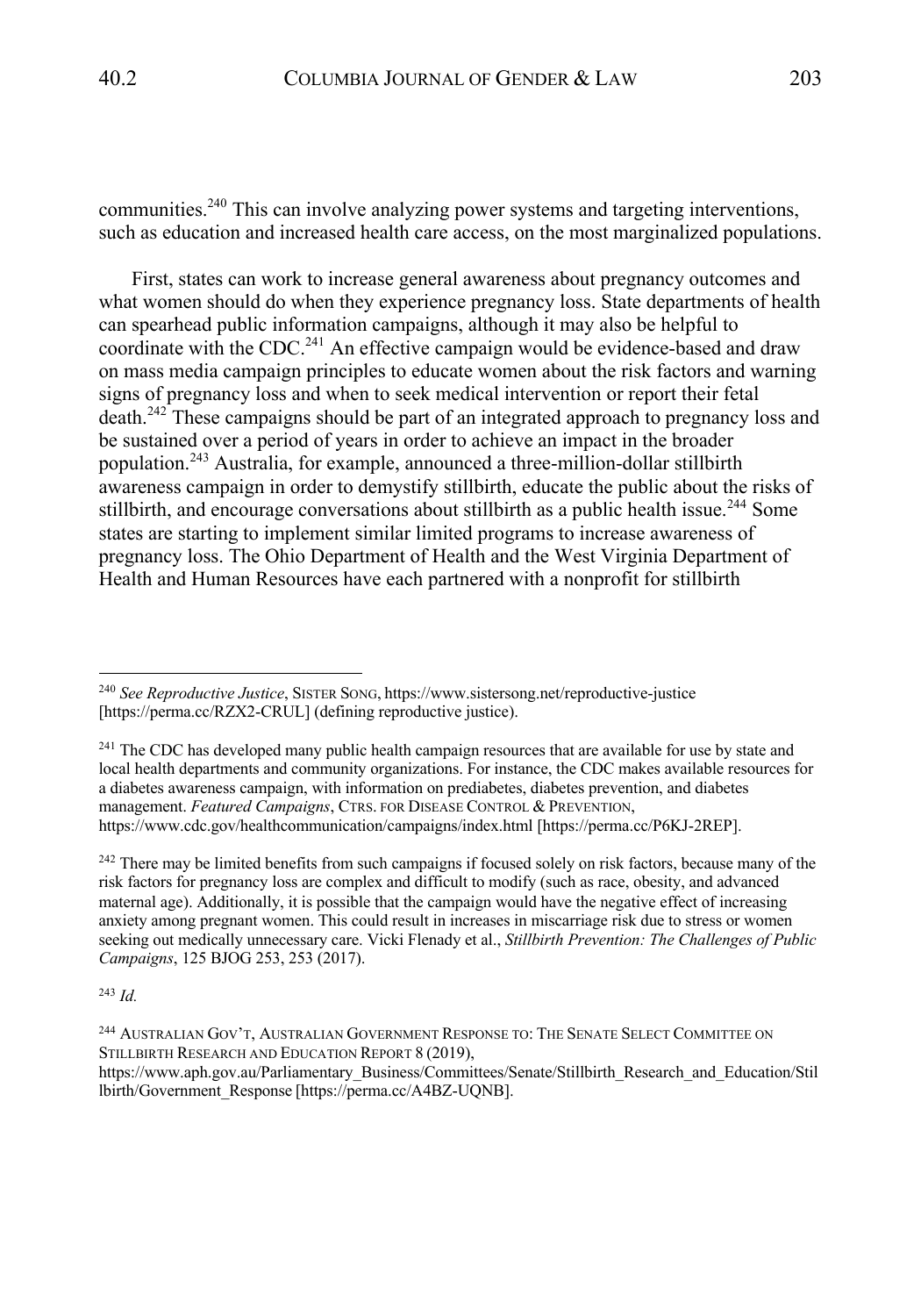prevention public awareness campaigns.<sup>245</sup> The campaigns are focused on educating women in the third trimester of pregnancy on how to track fetal movements and detect if there are any changes.<sup>246</sup> Through the campaigns, women have access to educational materials and a mobile application which helps track fetal movement.<sup>247</sup> These state campaigns could be broadened to include information about miscarriage, healthcare interventions, and pregnancy loss reporting requirements.

Second, states can begin to integrate information about pregnancy loss into high school sex education classes. The U.S. Department of Health and Human Services estimates that fifteen percent of teenage pregnancies end in miscarriage,  $248$  so early intervention may be crucial in reducing the instances of concealment or abuse of a corpse. Because so many states teach abstinence-only sex education, teenage girls in particular may not notice the signs of pregnancy, may be shocked when they experience a miscarriage or stillbirth, and may be unaware of how to react.<sup>249</sup> These education programs should particularly address the early stages of pregnancy and encourage students to seek out medical care and other resources if they experience any symptoms of pregnancy.

Finally, states can increase the low-cost prenatal and postnatal care options available to pregnant women. As mentioned in Parts II.A and II.B, a lack of prenatal medical care is risk factor for stillbirth. Women who lack access to affordable healthcare may be more likely to conceal their pregnancies or decline to seek out medical care when experiencing

<sup>&</sup>lt;sup>245</sup> Press Release, Ohio Dep't of Pub. Health, Stillbirth Prevention Public Awareness Campaign Launches in Ohio (June 5, 2019), https://odh.ohio.gov/wps/portal/gov/odh/media-center/odh-news-releases/stillbirthprevention-public-awareness-campaign [https://perma.cc/A4TV-GH3H]; Wendy Holdren, *Stillbirth Prevention Public Awareness Campaign Kicks Off*, REGISTER-HERALD (Aug. 6, 2019), https://www.registerherald.com/health/stillbirth-prevention-public-awareness-campaign-kicks- off/article\_710d013d-456a-54a4- 952e-8f4d92ff1b4b.html [https://perma.cc/HVR2-AQXF].

<sup>246</sup> *See supra* note 245 and accompanying text.

<sup>247</sup> *See supra* note 245 and accompanying text.

<sup>248</sup> Kristin Toussaint, *Why Miscarriages Should Be in All Sex-Education Plans*, TEEN VOGUE (Apr. 18, 2019), https://www.teenvogue.com/story/why-miscarriages-should-be-in-all-sex-ed-lesson-plans [https://perma.cc/85DJ-XFCL].

<sup>&</sup>lt;sup>249</sup> For example, Chelsey Hunt didn't have comprehensive sex education classes in her Utah high school and was therefore shocked to see blood and tissue one day when she went to the bathroom. Only after researching on the internet did she realize she had experienced a miscarriage. *Id.*